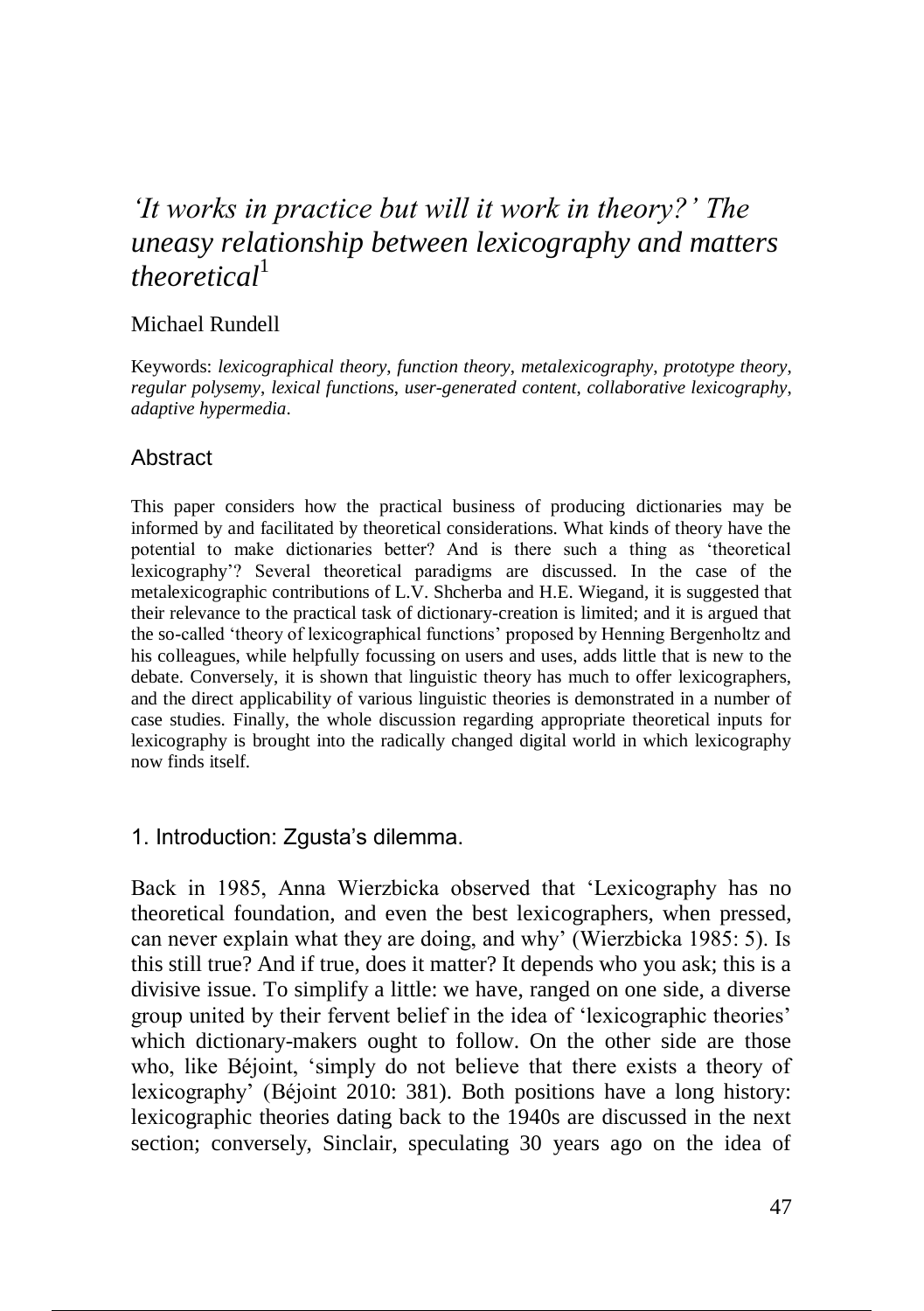lexicography as an academic subject, concluded that 'there is… no heading "Lexicography theory" in my syllabus because I have nothing to put there' (Sinclair 1984: 6), later adding, even more dismissively 'there is no prospect of a theory of lexicography' (ibid. 7). It would not be giving much away to identify myself (and my friend and co-author Sue Atkins) as belonging to the second camp.

There is a line of argument based on what one might call 'the proof of the pudding'. The justification goes that, in the last three decades English-speaking (specifically British) lexicography – despite being seen as light on theory – has been among the most innovative areas of activity in the field, producing dictionaries which have broken new ground, been critically and commercially successful, and been widely imitated. So who needs theory? It is a tempting argument, but not one I propose to make here. The fact that 'the British school' has tended to produce good dictionaries proves nothing: perhaps it would perform even better if supported by an appropriate theoretical paradigm. But in fact, it will be argued, lexicographers (and this certainly includes British lexicographers) are not at all atheoretical, still less anti-theoretical, in the way they approach their work, and indeed most would see such attitudes as perverse.

In a moving account of a long and complex dictionary project, Ladislav Zgusta described a predicament with which many of us will empathize: 'Every lexicographer knows that rosary of agonizing choices that must be taken every time when a decision has to be made and there is no time to do what would be the only reasonable thing to do, namely to research the problem for a year or two' (Zgusta 1992: 91). Making decisions is a big part of the lexicographer's job, and making good decisions depends, as Zgusta suggests, on 'trying to find the underlying regularity, or rule, in a (sometimes only seeming) chaos or randomness' (ibid. 92). Clearly, then, lexicography needs theory – but what kind of theory? Zgusta's quest for 'the underlying regularity' and the need to perceive order and system in the apparent randomness of language is a good indicator of the kind of guidance lexicographers seek. To do the job well, we need to feel confident that our reliance on intuition and subjective judgments is kept to a minimum; that our approach is systematic, internally-consistent, and driven by what the language data is telling us; and that the description we end up with is compatible with our observation of usage, and is complete, with nothing of importance omitted (either by accident or design). Given these needs, it would be foolish not to embrace any theories that may help us do our jobs without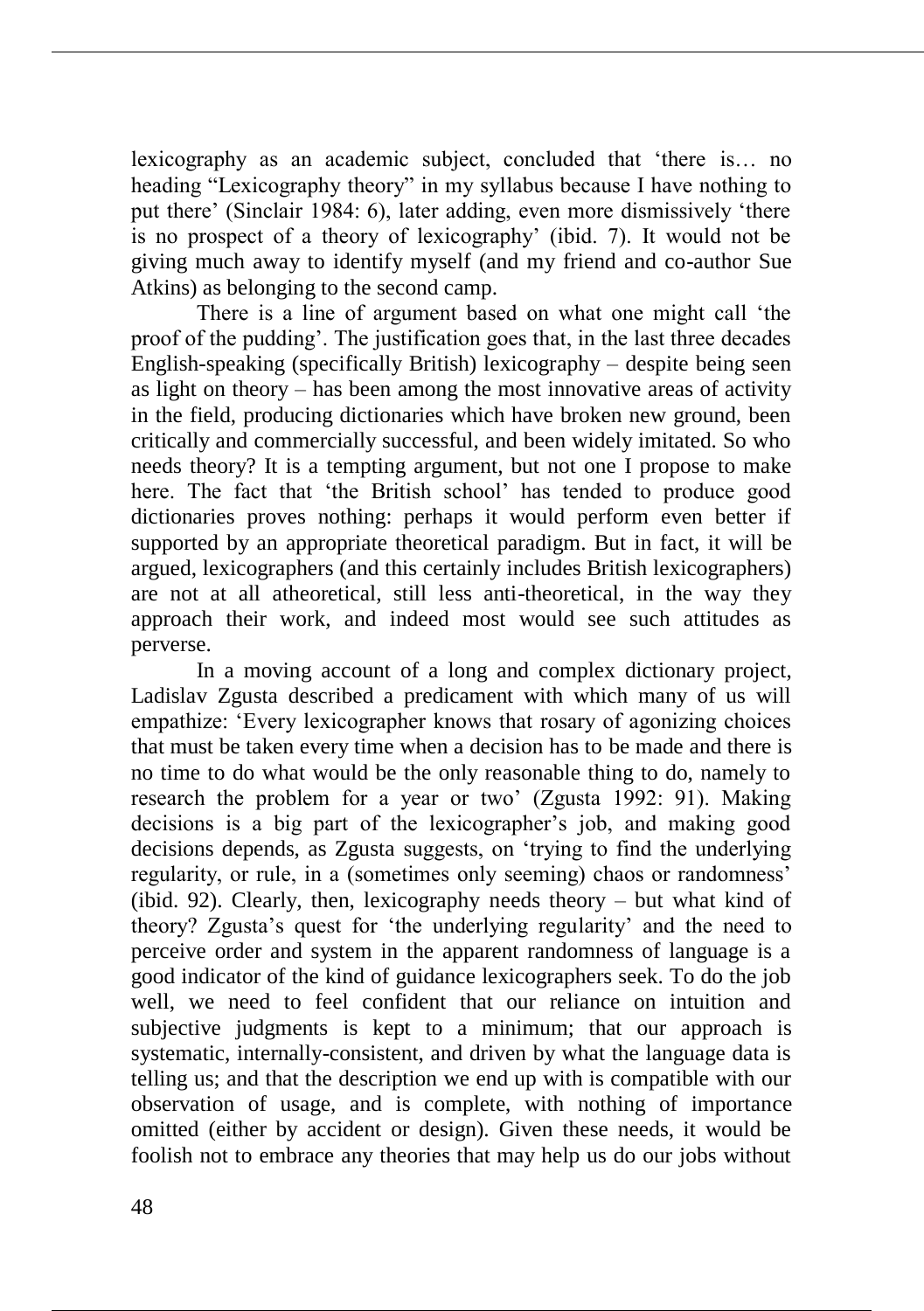the kind of agonizing Zgusta refers to. In this paper, I hope to demonstrate that lexicographers are indeed open to theoretical concepts and that good dictionaries draw on a wide range of theoretical inputs. And this readiness to engage with theory will be all the more important as we negotiate the next big lexicographic revolution.

# 2. Metalexicography and its relevance to dictionary-making

In a recent discussion of this topic, Paul Bogaards posed the question: 'If there is such a thing as a theory of lexicography, one is entitled to ask such questions as: Who did conceive or launch it? What is its content? Are there any recent developments? Are there any competing theories or is there just one?' (Bogaards 2010: 313–314). The next two sections will attempt to answer these questions.

Metalexicography is a broad discipline, taking in subjects such as dictionary criticism, dictionary typology, the history of lexicography, and the description of dictionary microstructures. These are all valid areas of study. The question for practising lexicographers is how far any of this impacts on how they do their jobs or helps them produce better dictionaries. There is a vast literature and no space here for a comprehensive survey. Instead, I will look briefly at the work of two of the best-known names in this field: L.V. Shcherba and H.E. Wiegand. But first, a brief aside on a related subject.

## 2.1. *A short diversion: dictionary user research*

In the case of dictionary user research – often seen as a branch of metalexicography – the practical applications are obvious. Not surprisingly, Euralex has supported user-research programmes since its inception. In his Preface to the Proceedings of the first Euralex congress, Hartmann notes 'the emphasis in all sections [of the conference] on the needs of the dictionary user' (Hartmann 1984); a Euralex-sponsored seminar organized by Tony Cowie in Leeds in 1985 focussed mainly on the needs and abilities of language learners as dictionary users (Cowie 1987); and every Euralex congress since has included papers reporting on a range of user-research projects. Atkins and Rundell (2008: 30–45) briefly summarize aspects of dictionary content and presentation which may benefit from (and have benefited from) the insights provided by user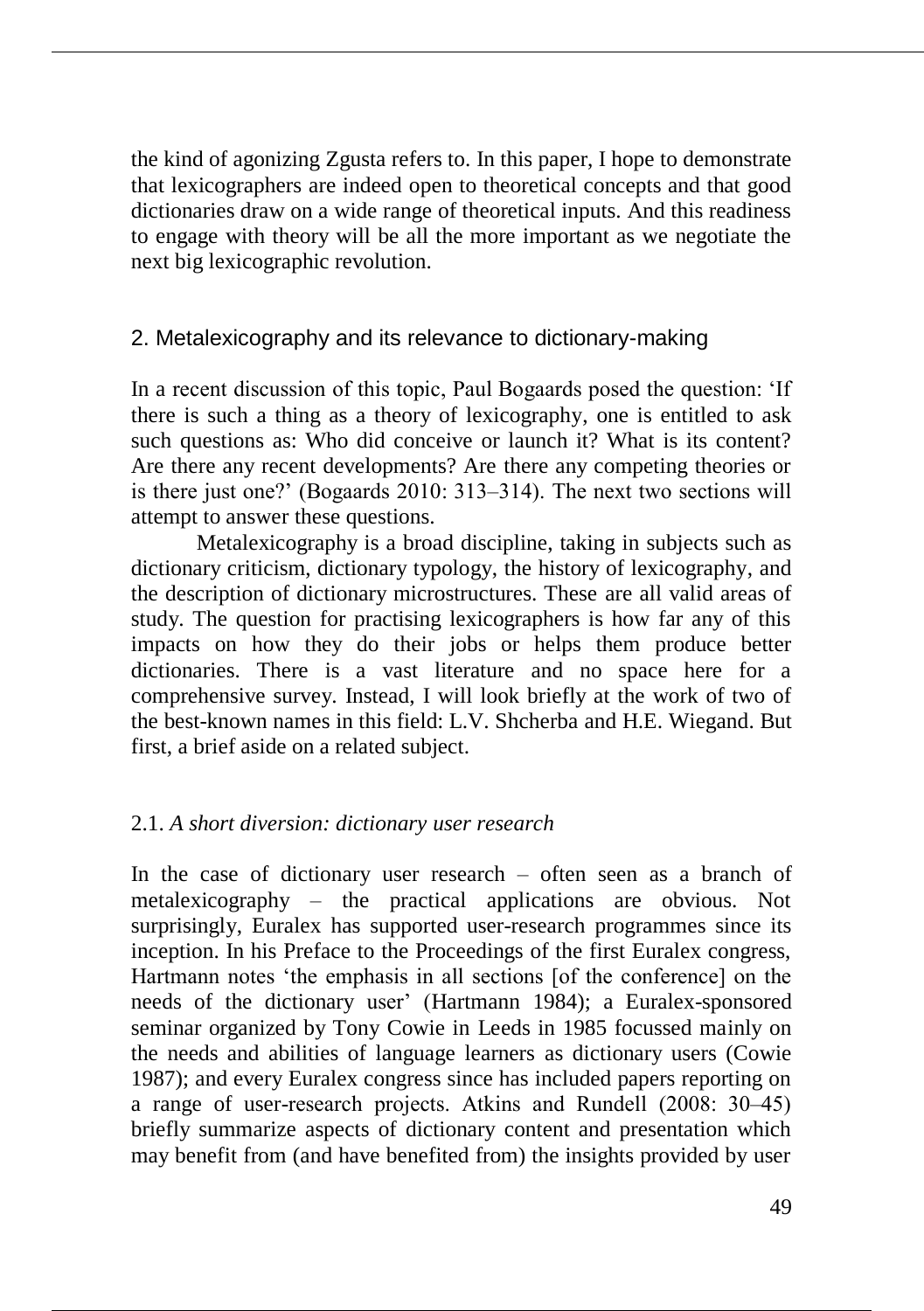research; while Tarp (2009: 283–289) and Lew (2011) discuss the various research methods (questionnaires, interviews, observation, experiments, use of log files and so on) which can yield information about users' needs, capabilities, and behaviour that may influence decisions on editorial policy and dictionary design.

Among so much varied research activity, there is inevitably some unevenness in quality. But this hardly justifies the view of Bergenholtz and Bergenholtz (2011: 190) that 'most of the studies of dictionary usage [have been] carried out in the most unscientific way imaginable, as they were conducted without any knowledge and without use of the methods of the social sciences'.<sup>2</sup> This does not chime with my experience. In creating a user-profile – the first prerequisite for a good dictionary – lexicographers have much to learn from studies of dictionary use, and people like Yukio Tono, Robert Lew and his colleagues, Hilary Nesi, and Paul Bogaards (to name just a few) have produced work of great value and clear relevance for anyone involved in making dictionaries. But the research methods they use have their own theoretical underpinnings, drawing on disciplines such as statistics and social science, so there is a case for seeing dictionary user research as an independent field – and one whose applicability to practical lexicography is not in doubt. Consequently, it will not be considered here as an aspect of 'lexicographic theory', and no more will be said about it.

## 2.2. *L. V. Shcherba*

In 1995, the IJL published an English translation of a monograph by the Russian lexicographer Lev Vladimirovich Shcherba (originally written in 1940) with the encouraging title 'Towards a general theory of lexicography'. With the metalexicographer's characteristic fondness for typologies, Shcherba constructs his article around a series of what he calls 'oppositions'. In six binary choices, he distinguishes pairs such as the 'academic' and 'informative dictionary', the 'defining' and 'translating' dictionary, and the 'ordinary' and 'ideological' dictionary (what we would call dictionary and thesaurus). It has to be said that much of this is either self-evident or oversimplified: no-one has any trouble seeing the difference between a dictionary and a thesaurus, whereas the neat distinction between an 'encyclopedic dictionary' and a general one (Shcherba's second 'opposition') is a lot easier to make in principle than to apply in practice.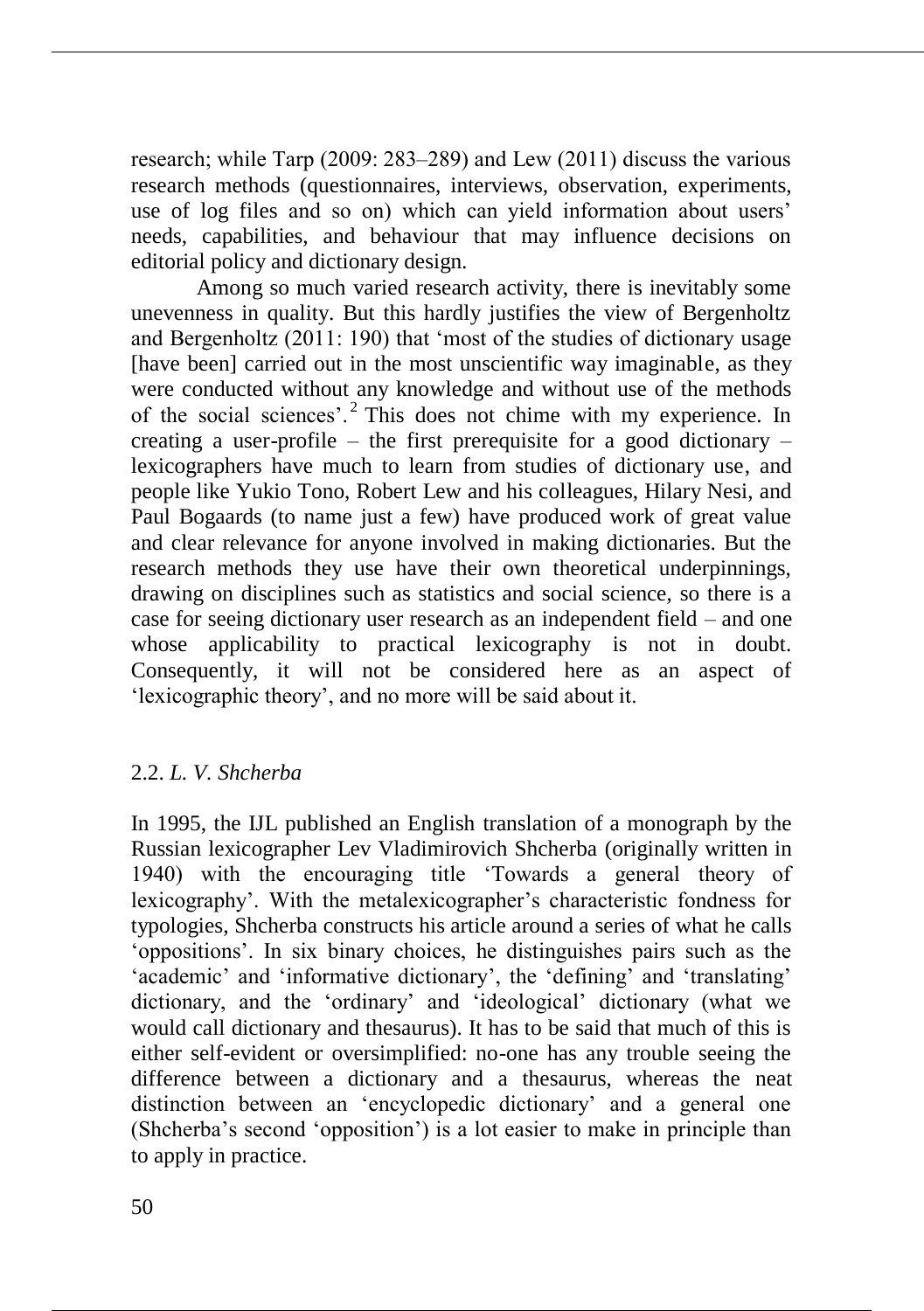It becomes clear, though, as one reads his observations on the different categories of dictionary, that Shcherba has thought hard about the big lexicographic questions. He knows about the difficulties of 'seeking out all the separate meanings of a word' (Shcherba 1940/1995: 326). He addresses questions such as when does a figurative usage acquire the status of a dictionary sense, how fine-grained should one's analysis of a polysemous word be, and what is the proper role of example sentences. In discussing technical terms, he draws a distinction between definitions appropriate for a specialized dictionary, and explanations suitable for a general dictionary aimed at non-specialists (325). One only has to read Shcherba's analysis (327‒9) of the Russian word *igla* ('needle') to recognize someone who is keenly aware of the issues and has personally grappled with them in real dictionary projects. For this reason alone, working lexicographers will empathize with him.

But in the end, Shcherba provides little in the way of guidance, beyond telling us how he himself resolved specific questions. He describes, for example, a decision he made on one particular issue when compiling the *Dictionary of Russian* of the Academy of Sciences: 'I decided', he says, that a meaning discussed earlier 'does not exist in standard Russian'. But the effect is spoiled when he continues: 'However, even this may be a debatable point' (328). Inclusion criteria are discussed in similarly inconclusive terms. What he refers to as a 'concordance'  $-$  a dictionary such as the *Thesaurus Linguae Latinae* – should aim, in his view, to include 'absolutely every word encountered in a language', including hapaxes (325). That is the easy part. For other types of dictionary, 'infinite variations are possible' but a standard general dictionary should include 'all words with an indisputable place in the language' (331). How we might recognize such words is not explained.

According to Donna Farina, who translated 'Towards a general theory', Shcherba's work has been extremely influential: 'Many ideas that are standard in both lexicographic theory and practice today can be found in [Shcherba's writings]' (Farina 1995: 300). More recently, Tarp has described Shcherba's ideas as 'revolutionary' (Tarp 2008: 21). This surely overstates the case. Shcherba's typologies are hardly groundbreaking, and there is not much that is novel in his discussion of the kinds of challenge which lexicographers face. We have known what the problems are for a long time: people like Johnson and Murray confronted all these issues before Shcherba was even born (and made valiant efforts to overcome them). What lexicographers are looking for is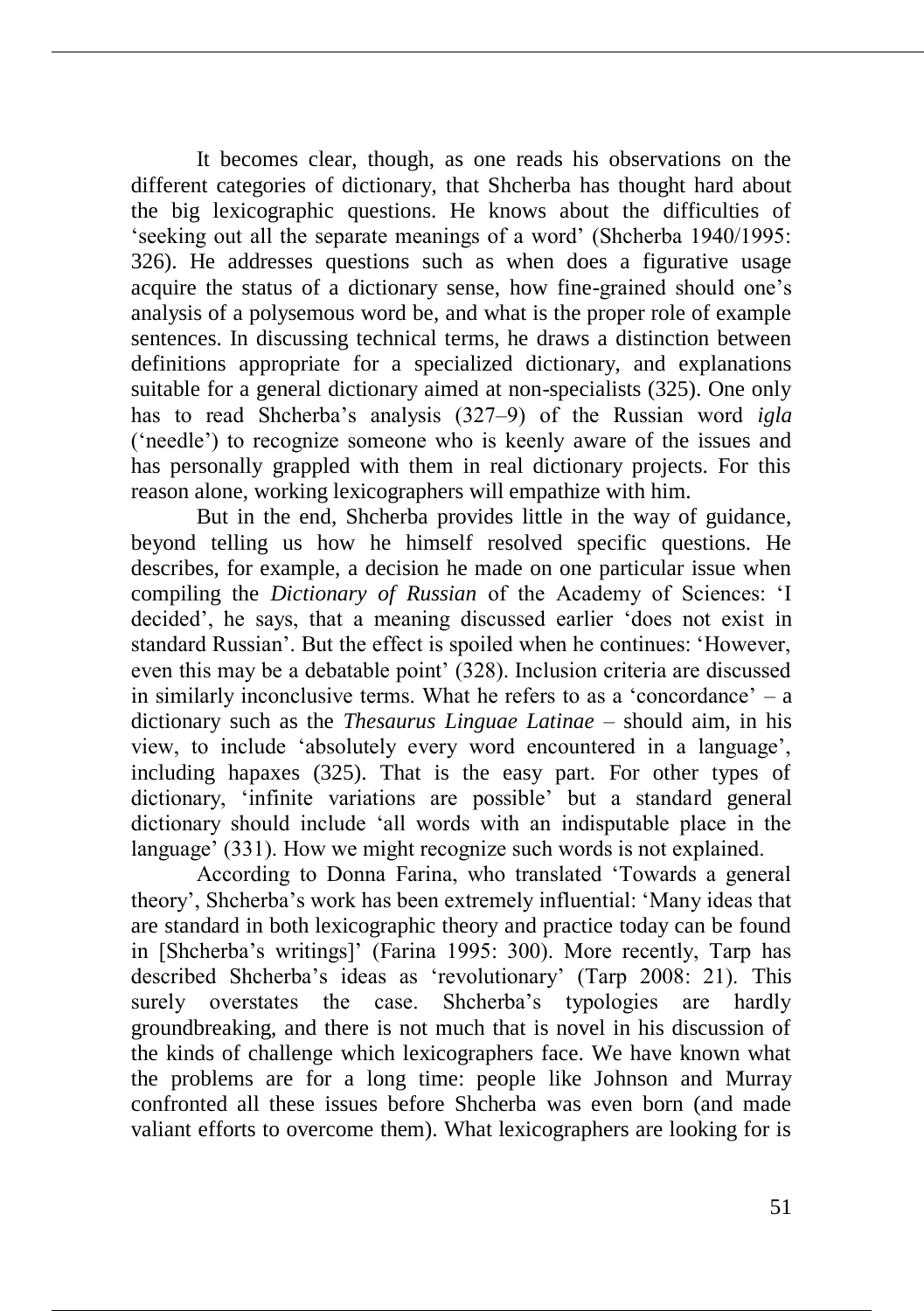solutions (not endless restatements of the problems), and they won't find them here.

There is one final point of interest. In a footnote to 'Towards a general theory', Shcherba reveals his intention to devote a future study 'to the nature of the word, its meaning and use, and its relations with other words' (ibid. 344, footnote 2). Now that sounds like a real theory, and one that might have genuinely helped working lexicographers. Sadly, Farina informs us, 'the additional studies that Shcherba planned were never carried out'.

## 2.3. *H. E. Wiegand*

Even if I were more proficient in reading German, it would be impossible to do justice to Wiegand's voluminous and erudite *oeuvre*. Fortunately for non-German speakers, Wiegand occasionally writes papers in English. Better still, a selection of his papers was translated into English, in response to requests from 'scientists whose native language is not German' (Wiegand 1999, Editors' Preface: 1)

The chapters in this collection range from the highly specific ('On the Meaning Explanation of Sentence Adverbs in Monolingual Dictionaries', 113–138) to more abstract philosophical speculation ('Thinking about Dictionaries: Current Problems', 55‒94). On the basis of my limited experience of reading Wiegand, I suspect he is at his most interesting in articles like the latter. In the expansive chapter 'Thinking about dictionaries', Wiegand ponders questions such as what nativespeakers really know about their own language, how much real-world knowledge one needs in order to use a dictionary successfully, and the influence of culture and experience on the way words are organized and connected in our mental lexicons. His penchant for granularity is well illustrated in an excursus on dictionary consultations which are *not* motivated by the need to resolve an immediate communicative problem. Even these anomalous look-up situations are meticulously dissected. There are for example '*didactic look-up situations*, which can be divided into the following subtypes…' Four distinct subtypes are then explained, and the discussion is rounded off with an elaborate diagram (Wiegand 1999: 76‒7).

There is plenty of thought-provoking material here, but little that qualifies as a 'theory' on which lexicographic practice could be based. Another paper in this collection, 'Elements of a theory towards a so-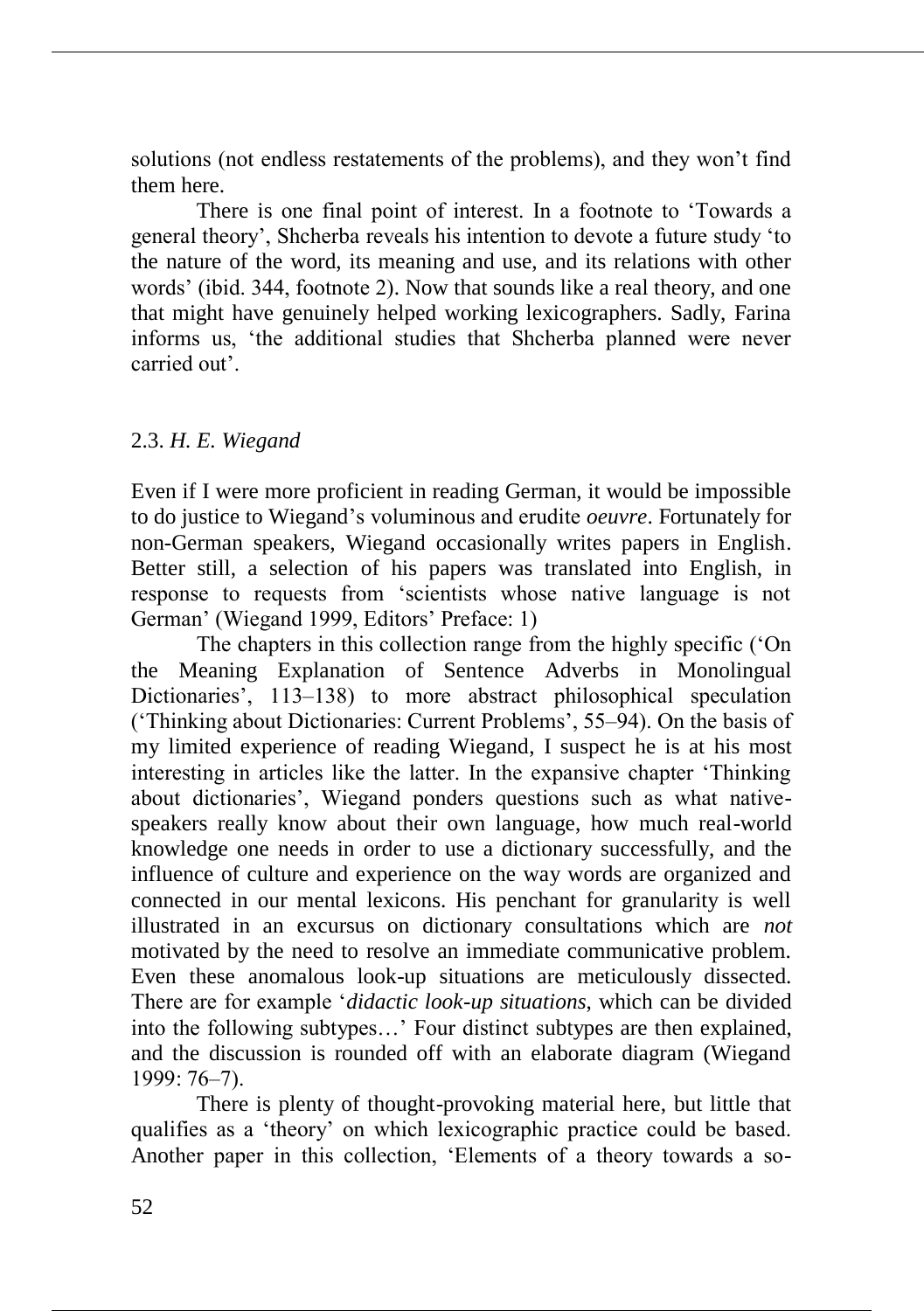called lexicographic definition' (203–282), looks altogether more promising. But within a few pages, we are bogged down in what looks (to this lexicographer) like pointless disputation. For example, we are presented with this subentry from *Chambers Universal Learner's Dictionary*:

**out on a limb**: having ideas or opinions not shared by others; in a dangerous or disadvantageous position

Wiegand immediately senses a problem:

To complicate things, there is no agreement in the pertinent literature as to whether or not the text segments TS5: having ideas or opinions not shared by others and  $TS<sub>6</sub>$ : in a dangerous or disadvantageous position which give a semantic description of the colloquial expression *out on a limb*, should also be considered lexicographic definitions (205).

I am not sure what 'pertinent literature' Wiegand is referring to, but this feels like a fruitless discussion. There may indeed be problems with this entry: how, for example, is the semicolon to be interpreted (is this one definition or two?). But there would surely be no question in the mind of any dictionary user that the words which follow the canonical form **out on a limb** are intended as providing a definition of the phrase. There are important debates to be had about dictionary definitions: what they are for, what information they should optimally include, whether and when full-sentence definitions may outperform more conventional approaches, and (now) what the status and value of user-generated definitions might be (on which, see section 5). But devoting several pages to the question of whether the string 'having ideas or opinions not shared by others' is or is not a lexicographic definition does not seem especially useful.

It is true that Wiegand does address salient questions about definitional conventions, such as the idiosyncratic use of punctuation and parentheses (206‒207) or the desirability or otherwise of 'substitutability' in definitions (230f.). But in the real world, the more problematical aspects of 'lexicographese' have largely been abandoned in modern dictionaries – precisely because lexicographers and publishers have recognized the ambiguities they give rise to and the unnecessary problems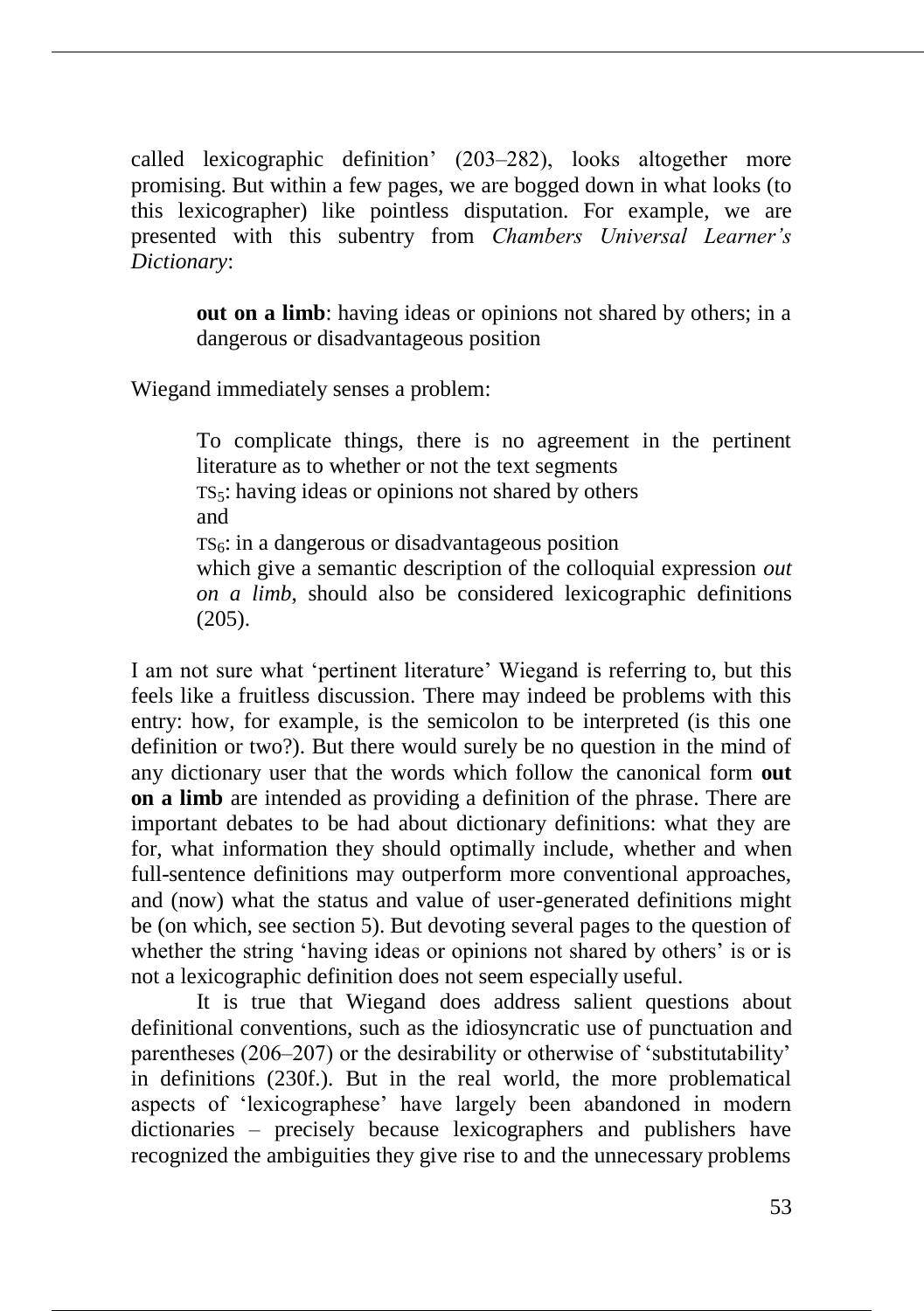they cause for users. It should be added, however, that these changes have been driven by dictionary-makers themselves, not by theoreticians.

Again and again, one is struck by a tendency to 'problematize': to see difficulty and complexity where little exists. The emphasis is less on 'how should we approach the task of defining?' (a subject on which lexicographers would welcome useful guidance) and more on 'what name should we give to this or that element in the entry?'. The chapter under discussion includes a series of diagrams which at first sight appear dauntingly complex, but when one looks more closely it is hard to escape the impression that the complexity has been manufactured. A good example is shown in Figure 1.



**Figure 1.** Diagram from Wiegand 1999: 210.

This is a graphic representation of the components of a simple entry for the word **courier** from a learner's dictionary: the entry has three senses, each with its own grammar code, definition and example; one of the senses also has a style label (*formal*). The diagram is alarmingly captioned: 'Partially visualized and annotated structural graph of the simple integrated hierarchical microstructure of  $DA<sub>6</sub>$  [the 'dictionary article' in question]'. The abbreviations reflect the names given to each element in the original German, but there is a good deal of scope for simplifying things. An explanatory sentence on the following page is worth quoting in full: 'The partial string  $WAA < A$ -MPlb forms the front integrate (cf. fig 8), i.e. the partial string which always immediately follows the item giving polysemy (PA) and which is always positioned immediately before the integrate core' (Wiegand 1999: 211). A simple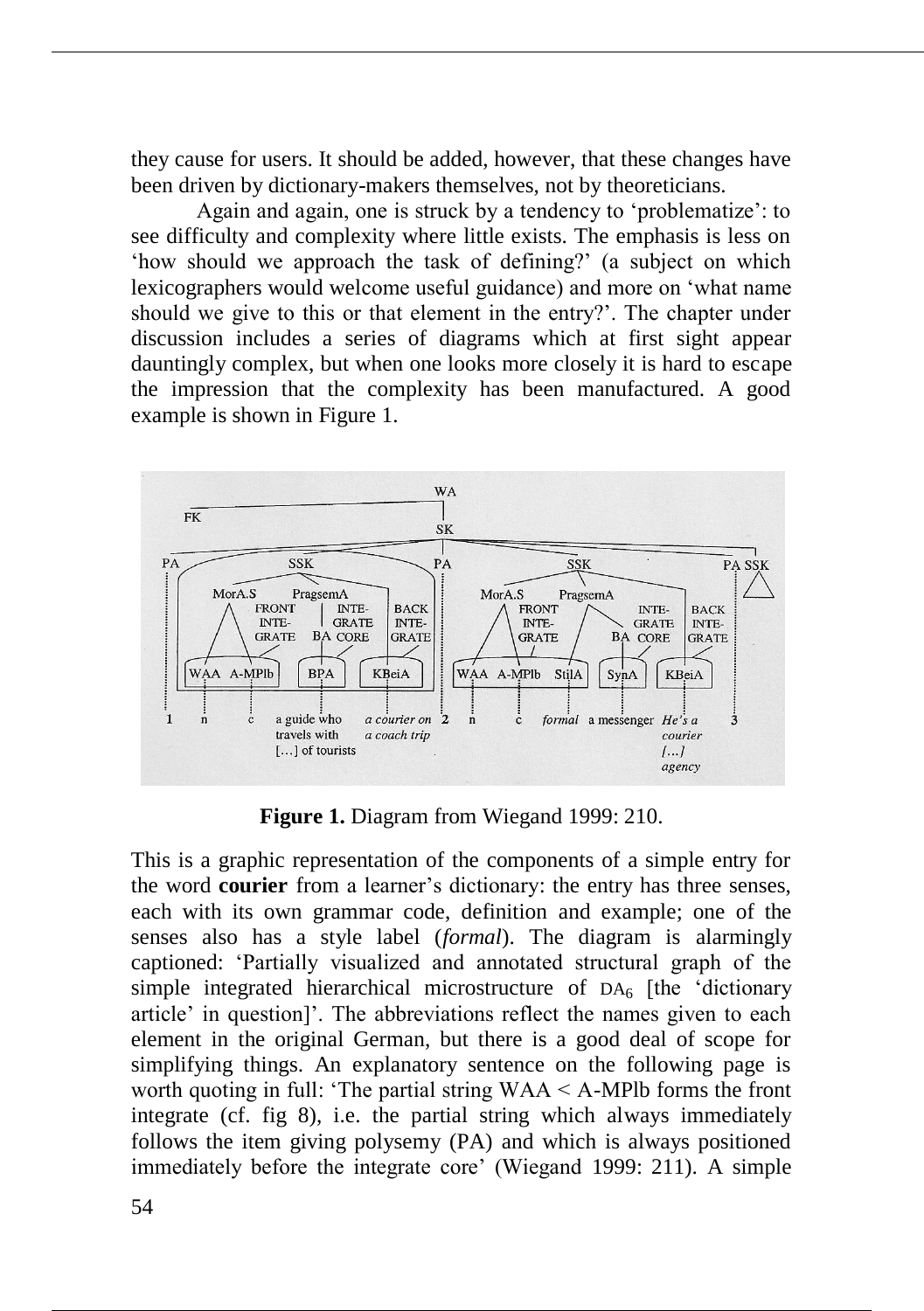translation: the grammar code follows the sense number and precedes the core of the entry (definition, example etc). There is much more in the same vein, and the reader repeatedly goes through a laborious process of decoding an arcane explanation – only to find that it describes something familiar and straightforward.

The entry for **courier** anatomized here contains just 10 datatypes (the DANTE database worked with 94), so it is not especially complex. What happens in a real dictionary project is something like this: those responsible for editorial and database design identify all the possible components of entries in the planned dictionary; they then describe these components and supply information on each of them (when to use them, what kinds of information they should contain) in the Style Guide; the entry components are then incorporated into a DTD ('Document Type Definition') which defines the internal syntax of the entry: which components are compulsory, what order they can or must come in, and so on. A DTD of Wiegand's diagram would look something like this:<sup>3</sup>

| ELEMENT DictEntry</th <th>(HWDGroup LUCont)&gt;</th> | (HWDGroup LUCont)>              |
|------------------------------------------------------|---------------------------------|
| ELEMENT HWDGroup</td <td>(HWD   FORM)</td>           | (HWD   FORM)                    |
| ELEMENT LUCont<br MeaningGp)                         | (POS   GRAM   REG   SYN   STYLE |
| ELEMENT MeaningGp</td <td>(DEF   EX)</td>            | (DEF   EX)                      |

**Figure 2.** DTD of the entry described in Figure 1.

For the average lexicographer, this is pretty routine. In a more recent piece on 'hybrid textual structures', described as a 'contribution to the theory of dictionary form', Wiegand illustrates his arguments with no fewer than 25 diagrams. Diagram 3, for example, dissects the word *specialist* and is captioned 'A simple commentated structural graph of the abstract (and isomorphically concrete) hierarchical simple integrated pure entry microstructure' (507). Things get progressively more complicated, and I confess to finding the later diagrams indecipherable. This is an impressive piece of work, but one is bound to ask: who are these elaborate descriptions aimed at? D.A. Cruse, reviewing the 1999 Wiegand collection, was equally puzzled. He notes Wiegand's penchant for finegrained categorization: 'Dictionary entries are meticulously partitioned and the varieties of their meaning-imparting components exhaustively catalogued' (Cruse 2001: 142). There is no question that Wiegand's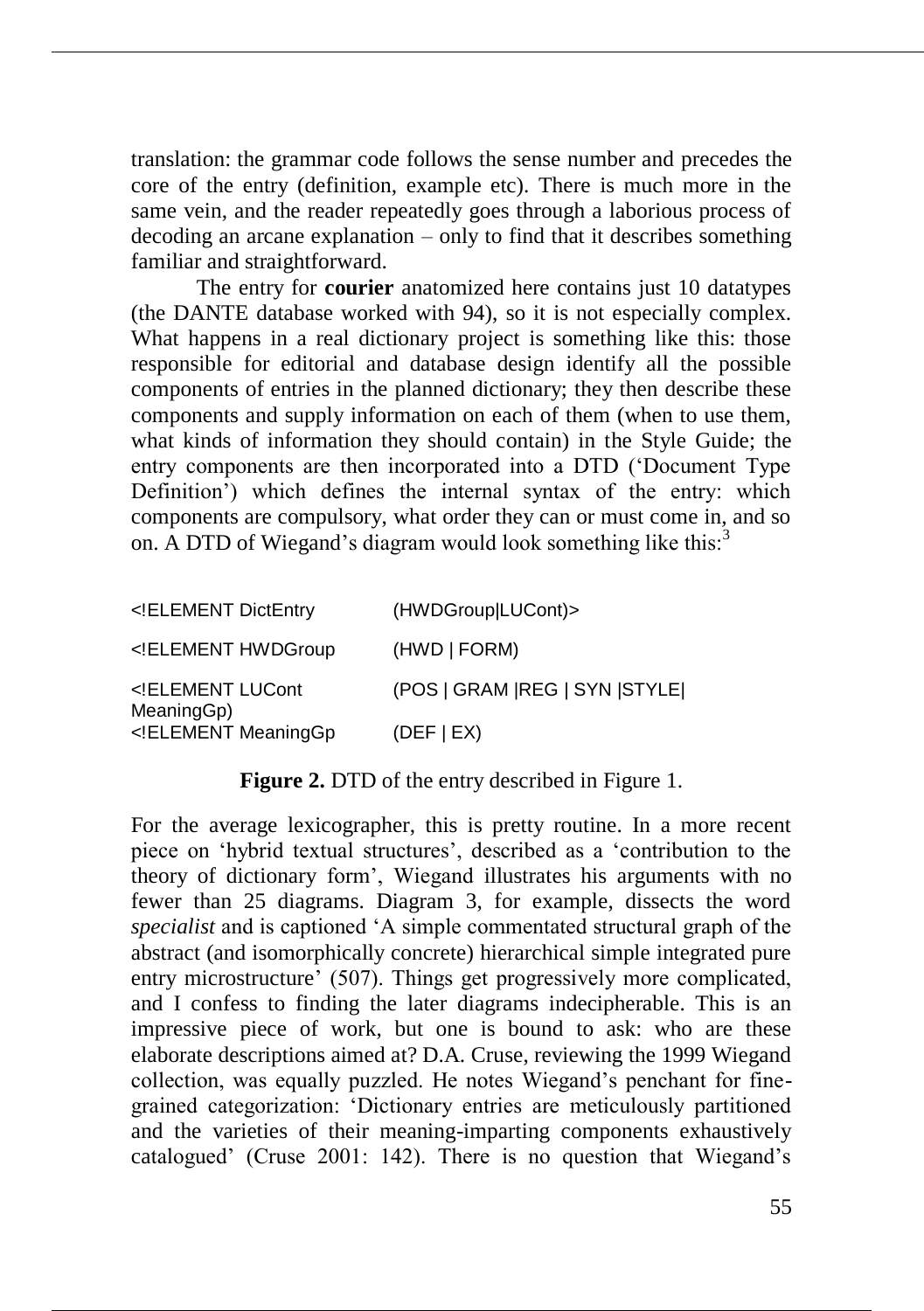contribution to the description of dictionary structures is unrivalled. But, like me, Cruse finds himself speculating about the intended audience: 'As a lexical semanticist (and a general reader) I confess I found a lot of this heavy going … and it was not obvious to me as an outsider that it would have much practical import. I suspect the real intended audience is other metalexicographers' (142).

## 2.4. *Metalexicography: some conclusions*

Metalexicographers have a strong interest in 'naming of parts', and there may be advantages in proposing a stable nomenclature for the full range of possible dictionary entry components. But one is reminded of a comment by the late Larry Urdang. Reviewing Hartmann and James' *Dictionary of Lexicography*, Urdang found himself 'confused by a string of entries in the Ds, namely, **diaconnotative information, diaconnotative markedness, diaevaluative information, diaevaluative markedness, diafrequential information, diafrequential markedness, …**through **diaintegrative . . . , diamedial . . . , dianormative . . ., diaphasic .. . , diastratic .. . , diasystematic . . . , diatechnical . . . , diatextual . . . , diatopic(al)**.' He concludes that 'It seemed odd that such terms of art in a field in which I have lived and worked for many years would have eluded me as well as other professionals I have queried' (Urdang 2000:  $38-39$ ).<sup>4</sup>

Metalexicographic accounts of dictionary structure are as legitimate an intellectual exercise as any other. But would metalexicographers argue that, if practitioners (like Urdang and myself) would only familiarize themselves with this material, and apply it in their work, the result would be better dictionaries? For many of us at the sharp end of lexicography, there is a sense that Wiegand and his followers occupy a parallel universe, in which people not directly involved in dictionary-making construct theoretical models, which the dictionarymakers largely ignore – not through any antipathy towards theory *per se*, but simply because they can see no practical use in them. This feeling is only exacerbated when one reads that the ideas of Shcherba, Wiegand and their ilk 'have dominated the lexicographic debate' over the last few decades (Bergenholtz and Tarp 2003: 172). This must be a debate from which I have been absent: for me, and I suspect for most lexicographers, the salient issues of recent decades (which are well represented in the Euralex archive) include questions like: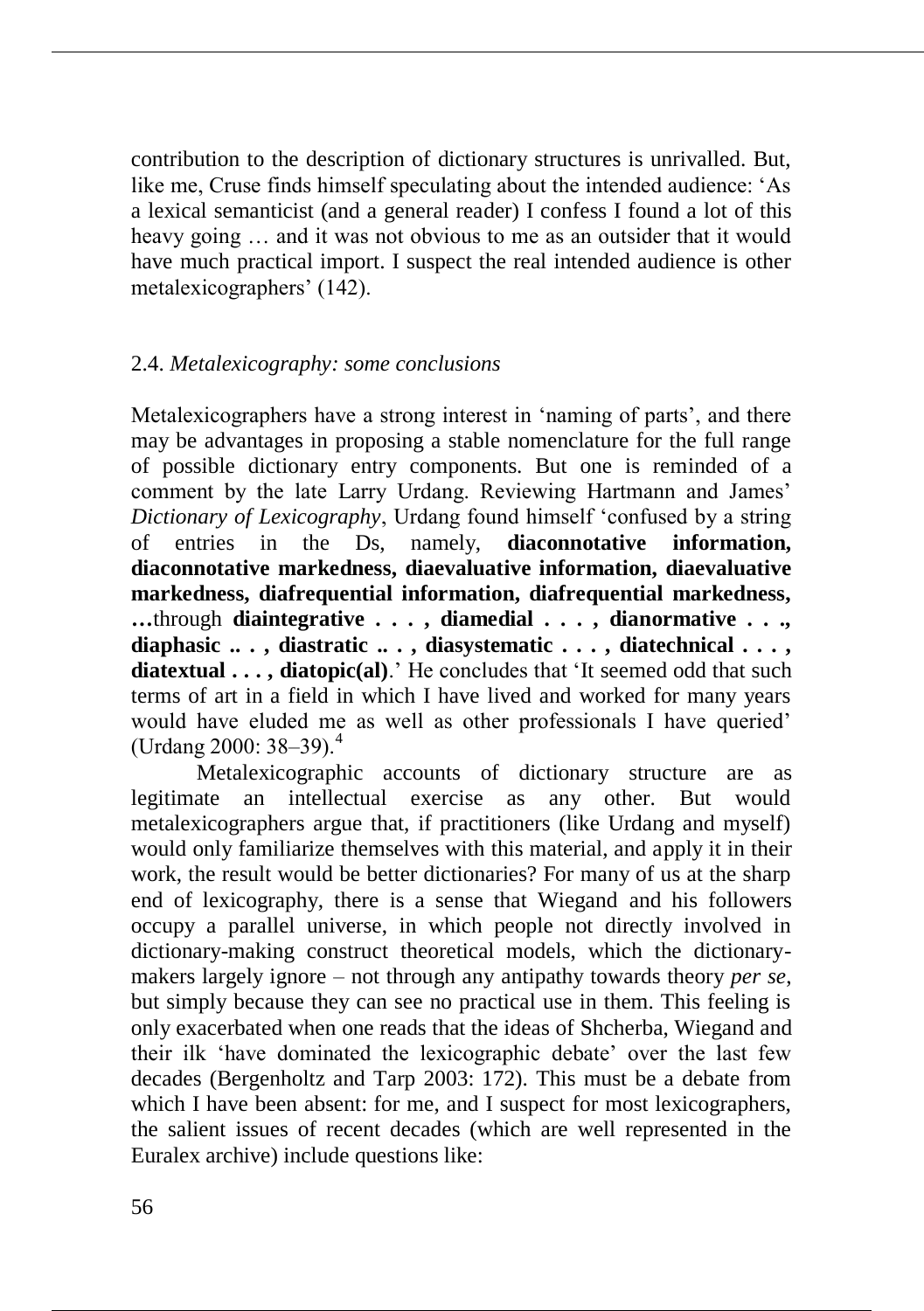- corpus design, and the appropriate use of corpus data
- the relationship between lexicography and natural-language processing
- the nature of word senses, and their relationship with syntactic and other contextual features
- $\blacksquare$  the effectiveness of different approaches to defining
- $\blacksquare$  the lexicographic treatment of multiword expressions
- the automatic extraction of lexical data from corpora

…and much else. It is only fair to say that Wiegand's interests are wideranging, and he continues to engage with current debates as new paradigms emerge. But, next to the big issues confronting lexicographers, many aspects of metalexicography (in particular, the passion for complex typologies, minute categorization, and exhaustive nomenclature) can often seem quite irrelevant.

# 3. The Aarhus School

# 3.1. *The theory of lexicographical functions*

Henning Bergenholtz, his colleagues, and his many adherents have written extensively about what they call the 'theory of lexicographical functions'. The Aarhus School's output in recent years has been prodigious, and I hope this (necessarily brief) account does them justice. Sven Tarp has traced the genesis of these ideas over more than 20 years (Tarp 2008: 33‒39), while Yukio Tono provides a helpful summary  $(Tono 2010: 2–5)$ .

I will start by quoting from the horse's mouth. In planning a dictionary, lexicographers need to create 'a profile of the intended user group and a typology of the user situations where problems or needs may pop up that can be solved by providing lexicographic data' (Bergenholtz and Tarp 2003: 173). Here (and in numerous other publications) they discuss the range of user needs and situations of dictionary use in great detail. Armed with this knowledge, 'lexicographers can determine which kind of data should be prepared and incorporated in the dictionary in order to assist each specific type of users in each type of user situation' (ibid.175). A given dictionary's provision of data which is designed to match the specific needs of its target users is defined as that dictionary's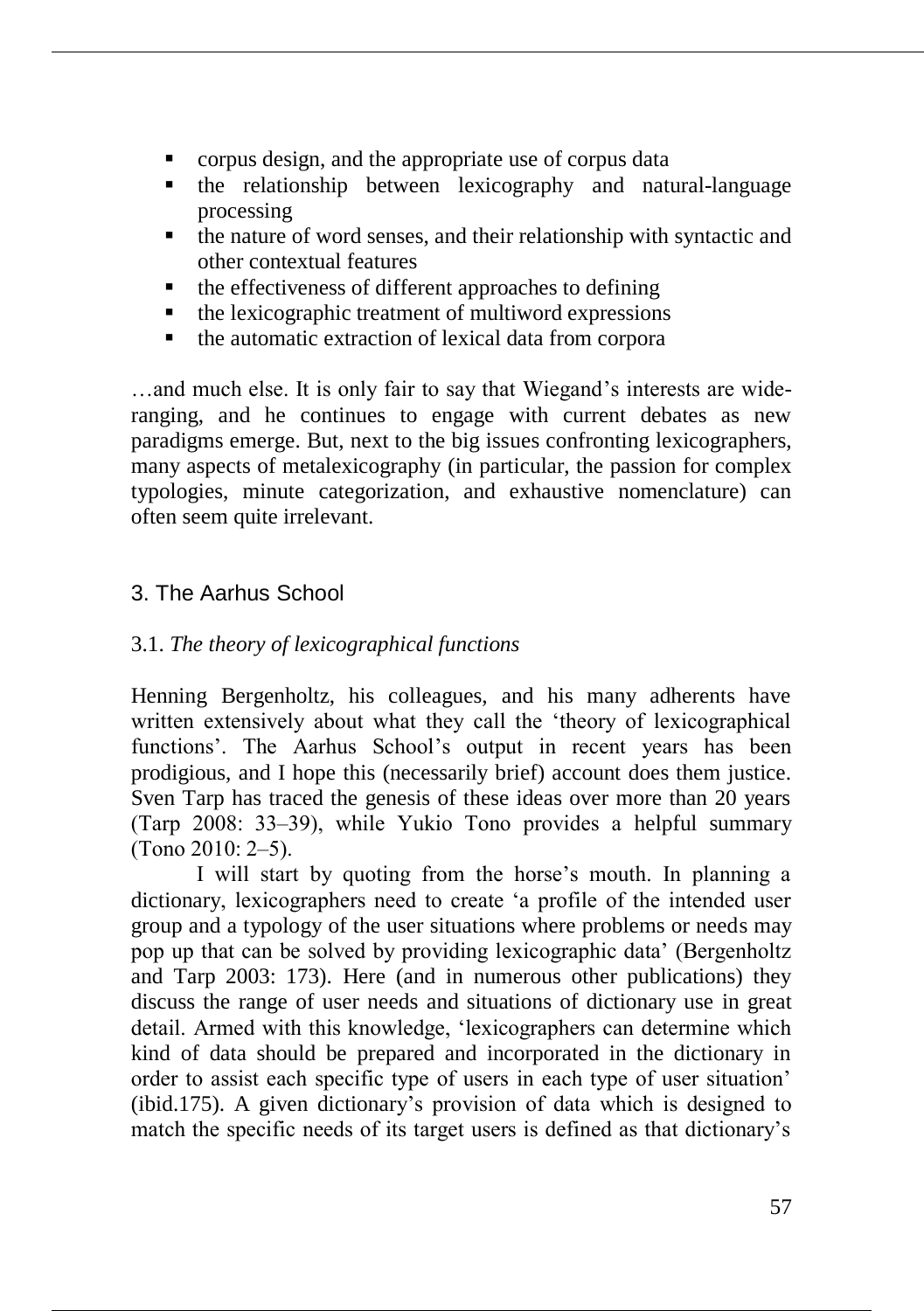'lexicographic function' (ibid. 176, cf. Tono 2010: 3) – hence the name of the theory.

An especially fine-grained exposition of these ideas appears in a long chapter entitled 'General Theory for Learner's Dictionaries' (Tarp 2008: 125–171). Tarp meticulously catalogues the characteristics of different types of learner, listing the many variables which combine to describe a specific dictionary user. These include factors such as the learner's mother tongue, the extent of their pre-existing cultural knowledge, their motivation for learning another language, and the degree to which they are exposed to that language in their daily lives. This section (Tarp  $2008: 136-146$ ) is followed by an equally exhaustive analysis (ibid.: 146–166) of situations in which a learner may need to consult a dictionary. For each learner type and each situation of use, specific categories of lexicographic data are required in order to meet specific needs. Tarp concludes: 'It is a dictionary's functions that …determine which data it should contain and how this data should be structured and made accessible' (168).

Who could argue with any of this? The Aarhus School's focus on users and their needs, and its detailed review of the variety of situations in which people might find themselves consulting a dictionary, is to be welcomed.

## 3.2. *Function Theory in historical context*

Whether these typologies – useful though they are – could be said to constitute a 'theory' is a matter of opinion. But I am puzzled by the claim that 'it was not until the appearance of the "modern theory of lexicographic functions" that a theory was developed that takes the users, the user needs and the user situations as the starting point for all lexicographic theory and practice' (Bergenholtz and Tarp 2003.172). <sup>5</sup> This will come as a surprise to anyone with even a casual acquaintance with the literature. As Tono politely points out: 'The idea that dictionaries should be based on their users is actually not new' (Tono 2010: 3). Atkins and Rundell (2008) consistently assert the primacy of users and their needs, and devote a whole chapter to user-profiling. This principle is invoked in the book's introduction (and repeatedly thereafter): 'The most important single piece of advice we can give to anyone embarking on a dictionary project is: know your user. … the content and design of every aspect of a dictionary must, centrally, take account of who the users will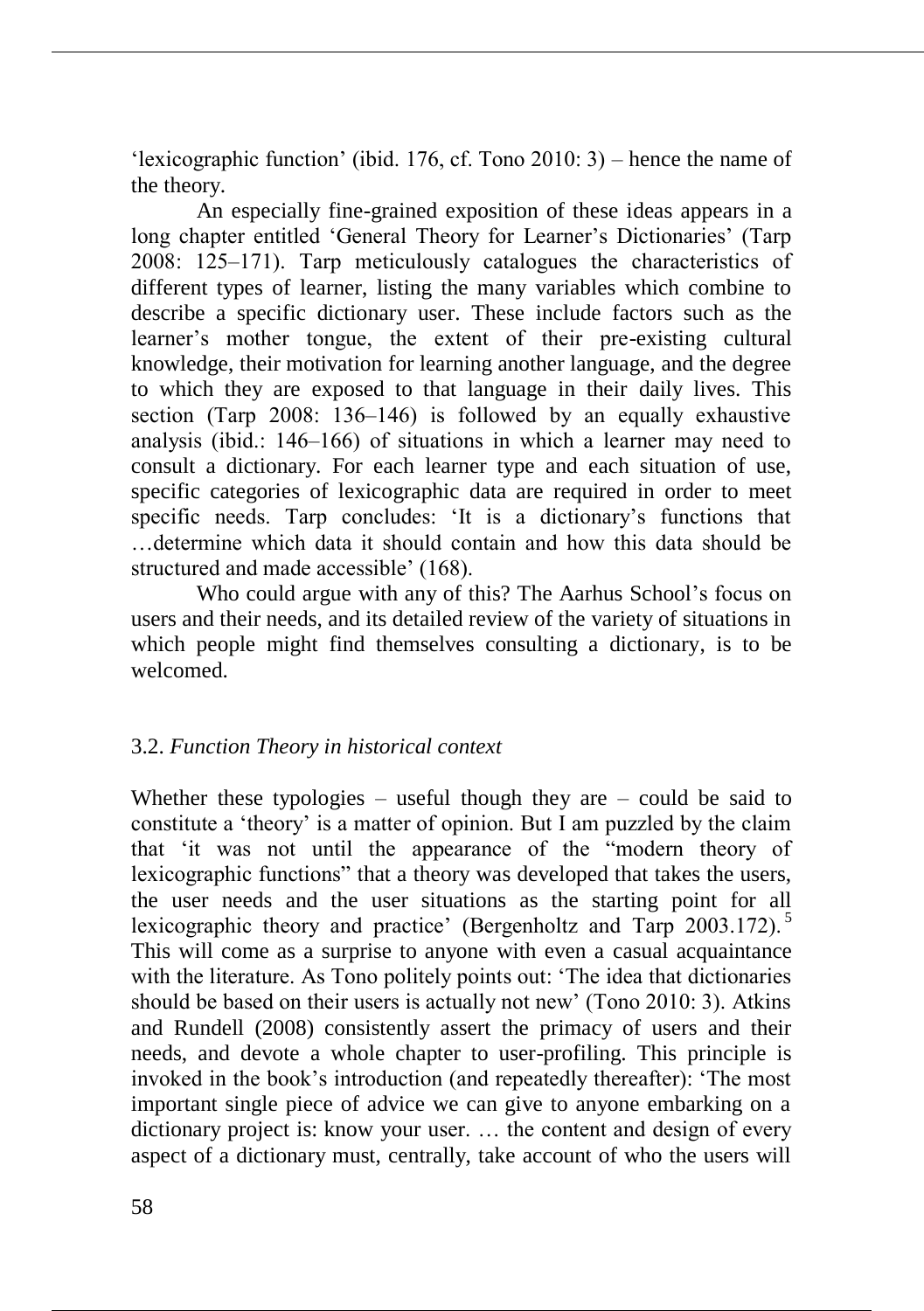be and what they will use the dictionary for' (Atkins and Rundell 2008: 5).

But we make no claim to originality. The same point has been made repeatedly over many years. Hartmann (1987), for example, devotes a whole chapter to user studies, and quotes approvingly the conclusions of a 1962 study which states that 'Dictionaries should be designed with a special set of users in mind and for their specific needs' (Householder and Saporta, quoted in Hartmann 1987: 11).

A little further back, Hornby himself insisted on the importance of understanding users' needs. While his insights into phraseology and collocation developed through the research he undertook with Harold Palmer (e.g. Cowie 1998: 7–8), his approach to designing and populating his groundbreaking learner's dictionary was rooted in his experience as a language teacher. In his own words: 'If [a] dictionary is designed for a special class of users, their special needs must be taken into consideration' (Hornby 1965: 104). But why stop here? On the title page of the first recognized English dictionary, the author explains that he will deal with 'hard' English words, and continues (Cawdrey 1604):

With the interpretation thereof by *plaine English words, gathered for the benefit & helpe of Ladies, Gentlewomen, or any other vnskilfull persons.*

Whereby they may the more easilie and better vnderstand many hard English wordes, which they shall heare or read in Scriptures, Sermons, or elswhere, and also be made able to vse the same aptly themselues.

As far back as 1604, we find an explicit recognition of both the target users of the dictionary ('Ladies, Gentlewomen, or any other unskilfull persons') and the receptive and productive contexts in which these users may find themselves consulting it ('which they shall heare or read in Scriptures, Sermons, or elswhere, and also be made able to use the same aptly themselves'). The Aarhus School rightly emphazises the importance of understanding the needs and capabilities of dictionary users. This is, and always has been, at the core of what good lexicographers do. But a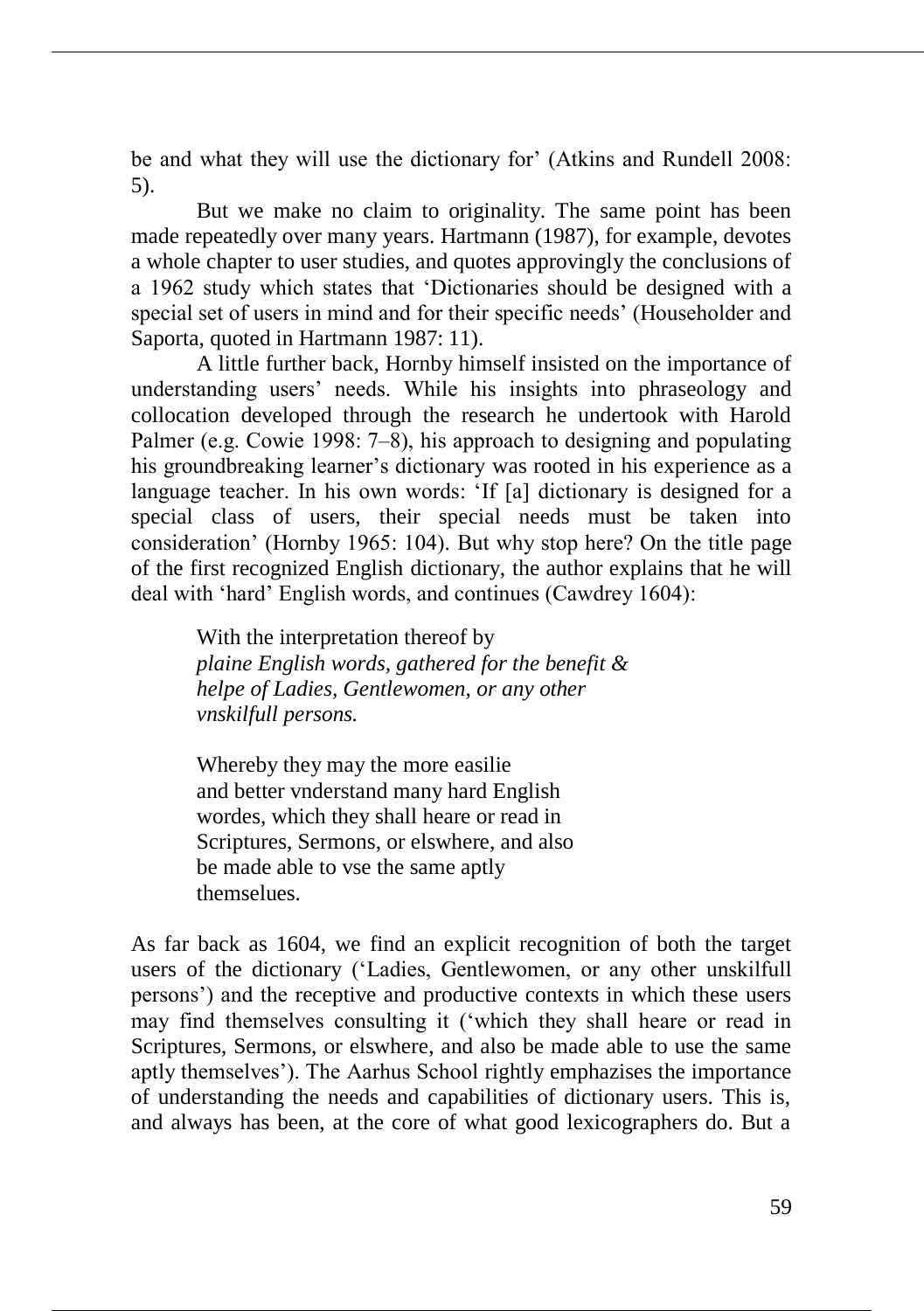little background reading would tell them that this is by no means a novel insight.

## 3.3. *What Function Theory doesn't address*

Bergenholtz and his collaborators would not be the first people to overstate the originality of their ideas. A more substantive criticism, however, is suggested by Yukio Tono. In discussing the various situations of dictionary use proposed by Bergenholtz ('cognitive', 'communicative', 'operative', and 'interpretive'), Tono points out that surprisingly little is said about how one would select specific information categories to match these different types of user or use. He concludes that 'function theory does not have the power to produce anything new or different unless deliberate selections and weighting of the information specific to particular functions are specified' (Tono 2010: 15).

More broadly, it becomes clear that the theory's focus is on the ways in which information is selected and presented to the user – but nothing is said about where this information comes from in the first place. Function theory deals only with what Atkins has called the 'synthesis' aspect of lexicography (Atkins 1993: 7‒8; Atkins and Rundell 2008: 102‒103). Synthesis is the process through which lexicographers select and organize those facts relevant to a specific dictionary and its users: 'Each new synthesis produces a different dictionary…aimed at a different market and designed with a different group of users in mind' (Atkins 1993: 7). But synthesis presupposes an earlier stage (which Atkins calls 'analysis'), in which relevant forms of evidence are mined in order to provide lexicographic raw materials – a lexical database, if you like – which can form the basis for multiple configurations. As Kilgarriff notes in his review of the Aarhus School's most recent collection (Kilgarriff 2012: 28), the book is 'mostly concerned with delivering information to the user …but none of the chapters discuss the risk of delivering false or misleading information. They proceed as if the truth were known and the database contained all and only correct material. Would that it were so!'.

Function theory, it transpires, has little to say about what many of us see as the core task for lexicographers: analysing the evidence of language in use in order to identify what is likely to be relevant to dictionary users. In the final chapter – which reports the conclusions reached at a recent Aarhus School symposium – we learn that the participants 'agreed on a rethinking of some of the approaches commonly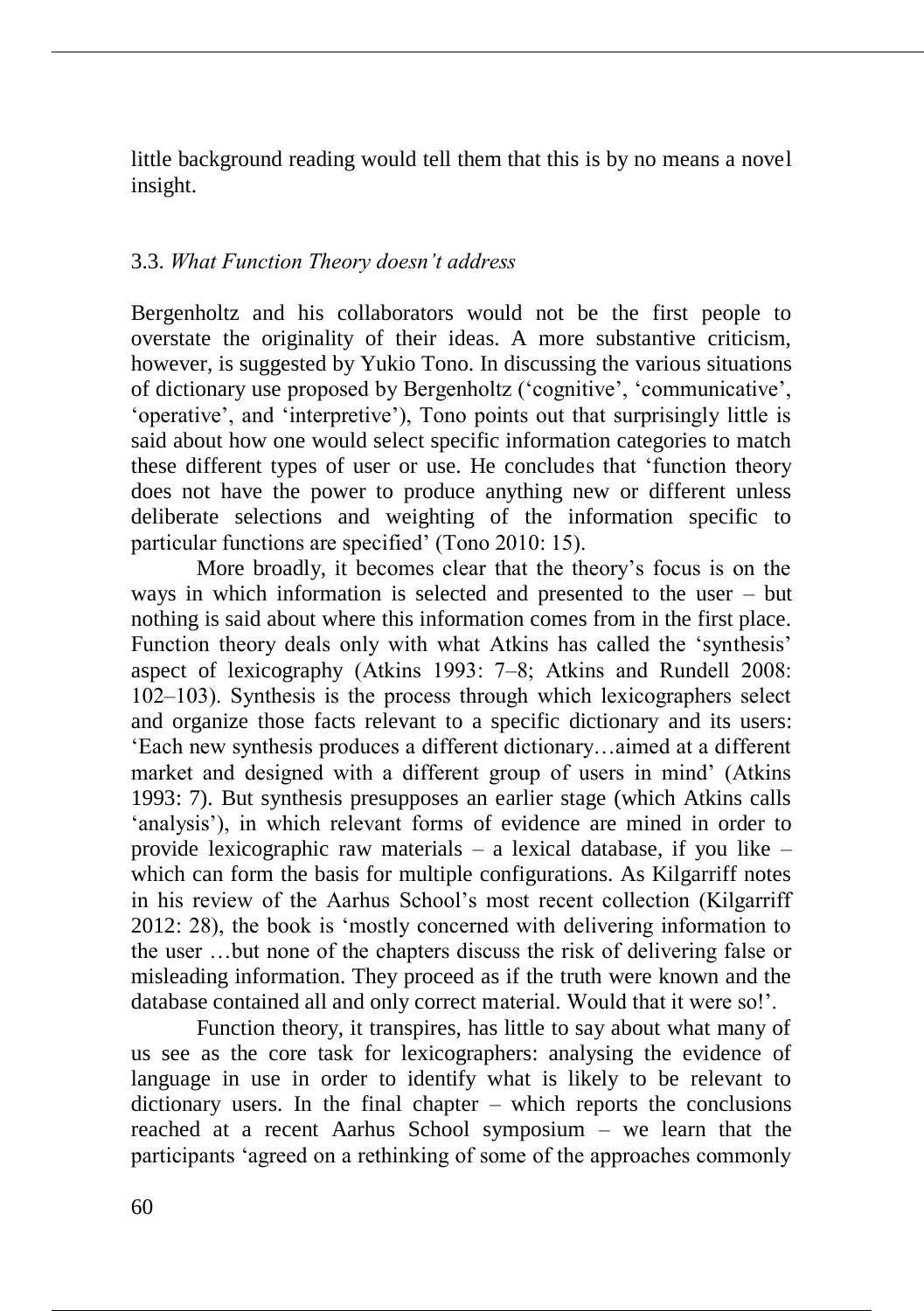used for dictionary-making. One of them is the role of corpora' (Samaniego Fernandez and Pérez Cabello de Alba 2011: 309). Alarm bells start ringing at this point, and ring even louder as we read that we are now 'confronted with the sad truth that lexicographers are required to adapt their work and their data selection …to the results generated by the computer' (ibid.). This terrifying vision, of victimized lexicographers being forced to submit themselves to the tyranny of real language data ('results generated by the computer') will have little resonance with those of us (the majority, I suspect) for whom the corpus revolution has been an overwhelmingly positive development.

Hostility towards corpora is implicit in another of the symposium's conclusions: 'There are two important criteria when evaluating the … quality of a dictionary: (i) whether the user can find the item that contains the answer to the question that prompted the search, (ii) and how long the research took' (ibid.). I beg to differ. These are indeed important criteria, and a significant challenge for dictionary-producers. But the issue is being actively and intelligently addressed (e.g. Lew 2012 in press), and the challenge will diminish as digital resources benefit from improved search algorithms. Once we have worked out how to do this optimally, the criteria referred to above could become quite marginal indicators of dictionary quality. To put it another way, good 'findability' may remain a critical goal, but achieving it could become a trivial task. Content, on the other hand, will always be important. On this front, the Aarhus School's plans for 'rethinking' the role of corpora (does rethinking mean downgrading?) do not bode well.

## 3.4. *Hostility towards linguistics*

Bergenholtz and his acolytes reserve their deepest antipathy for linguists, whom they see as attempting to 'colonize' lexicography (see also 4.1 below). One of their arguments against involving linguists in dictionarymaking is that a majority of dictionaries are not about general language anyway, so 'the cooperation of expert linguists will be necessary for, at most, 30 per cent of [dictionaries]' (Bergenholtz and Bergenholtz 2011: 189). This is not persuasive. Special-subject dictionaries may outstrip general-purpose dictionaries in purely numerical terms, but this is not what people mean when they talk about dictionaries, and it is not what most lexicographic activity (and metalexicographic discussion) is geared towards.<sup>6</sup> As Kilgarriff says, 'the comparison is like noting that there are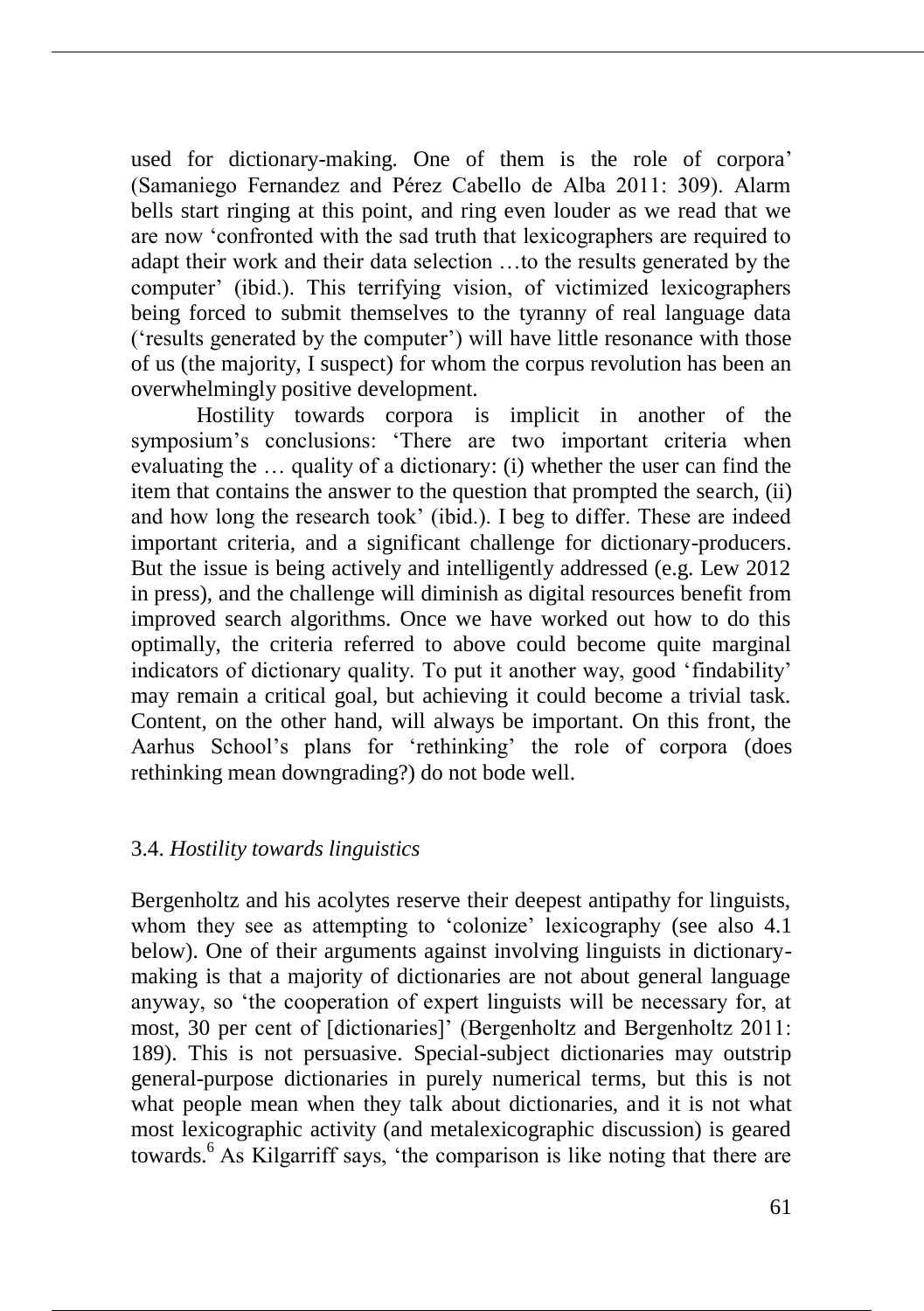more local airstrips than international airports in the world, so basing an account of aviation on local airstrips' (Kilgarriff 2012: 27).

Even on its own terms, Bergenholtz's argument fails to convince: the words described in specialized dictionaries often have their own patterning and preferences, and users will benefit from knowing what they are. The following extract (Figure 3) from a Word Sketch for *acidification* (taken from an environmental science corpus in Macmillan's data collection) supplies valuable information about (*inter alia*) the nouns that typically premodify it, the verbs that frequently have it as an object, and other nouns with which it often appears in an 'and/or' relationship. Just as with more everyday vocabulary, contextual data of this type contributes to an understanding of the word's meaning, and is almost essential for successful productive use. In a specialist dictionary, therefore, the information users need is partly scientific (so subjectspecialists should be involved), but also partly linguistic (so corpus data should be consulted). $<sup>7</sup>$ </sup>

| object of  | 223            | 1.1      | subject of | 293            | 2.5   | modifier       | 972            | 2.0   | and/or         | 405            | 1.7  | pp on-i  | 38             | 2.6  |
|------------|----------------|----------|------------|----------------|-------|----------------|----------------|-------|----------------|----------------|------|----------|----------------|------|
| increase   | 34             | 4.23     | be         | 133            | 1.14  | ocean          | 735            | 9.52  | change         | 55             | 3.3  | coral    | $\overline{4}$ | 4.31 |
| cause      |                | 213.96   | affect     | 23             | 4.63  | soil           | 18             | 3,42  | warming        | 41             | 4.87 | fish     | $\overline{4}$ | 1.41 |
| include    | 11             | 1.77     | have       | 20             | 0.63  | change         | 11             | 0.97  | temperature    | 19             | 3.57 | organism | $\overline{3}$ | 2.27 |
| reduce     | 8              | 1.96     | threaten   | 8              | 4.58  | warming        | 7              | 2.3   | eutrophication | 13             | 8.05 | life     | 3              | 0.63 |
| exacerbate |                | 56.42    | continue   | 8              | 3.99  | temperature    |                | 72.12 | rise           | 11             | 4.55 |          |                |      |
| accelerate |                | 5, 5, 14 | reduce     | 7.             | 1.77  | rise           | 5              | 3.36  | pollution      | 10             | 2.78 | pp of-i  | 121            | 1.8  |
| address    |                | 5 2.85   | cause      | 6.             | 2.15  | episodic       | $\overline{4}$ | 6.87  | loss           | 8              | 3.38 | ocean    | 56             | 5.85 |
| mitigate   |                | 45.26    | impact     | 5              | 4.69  | eutrophication | $\overline{4}$ | 5.91  | ocean          | 8              | 3.03 | water    | 15             | 0.95 |
| study      |                | 43.54    | happen     | 5              | 4.03  | continued      | 4              | 4.95  | effect         | 8              | 2.17 | lake     | 11             | 3.85 |
| expect     | $\overline{4}$ | 3,4      | occur      | $\overline{4}$ | 2.85  | rapid          | 4              | 4.22  | depletion      | $\overline{7}$ | 5.57 | sea      | 6              | 2.75 |
| rise       | $\overline{3}$ | 2.78     | lead       |                | 42.22 | further        | $\overline{4}$ | 3.53  | erosion        | 5              | 3.59 | soil     | ₫              | 1.86 |

# acidification (noun) Environment freq = 1358 (19.2 per million)

| <b>Figure 3.</b> Part of a Word Sketch for acidification from an environmental |                 |  |
|--------------------------------------------------------------------------------|-----------------|--|
|                                                                                | science corpus. |  |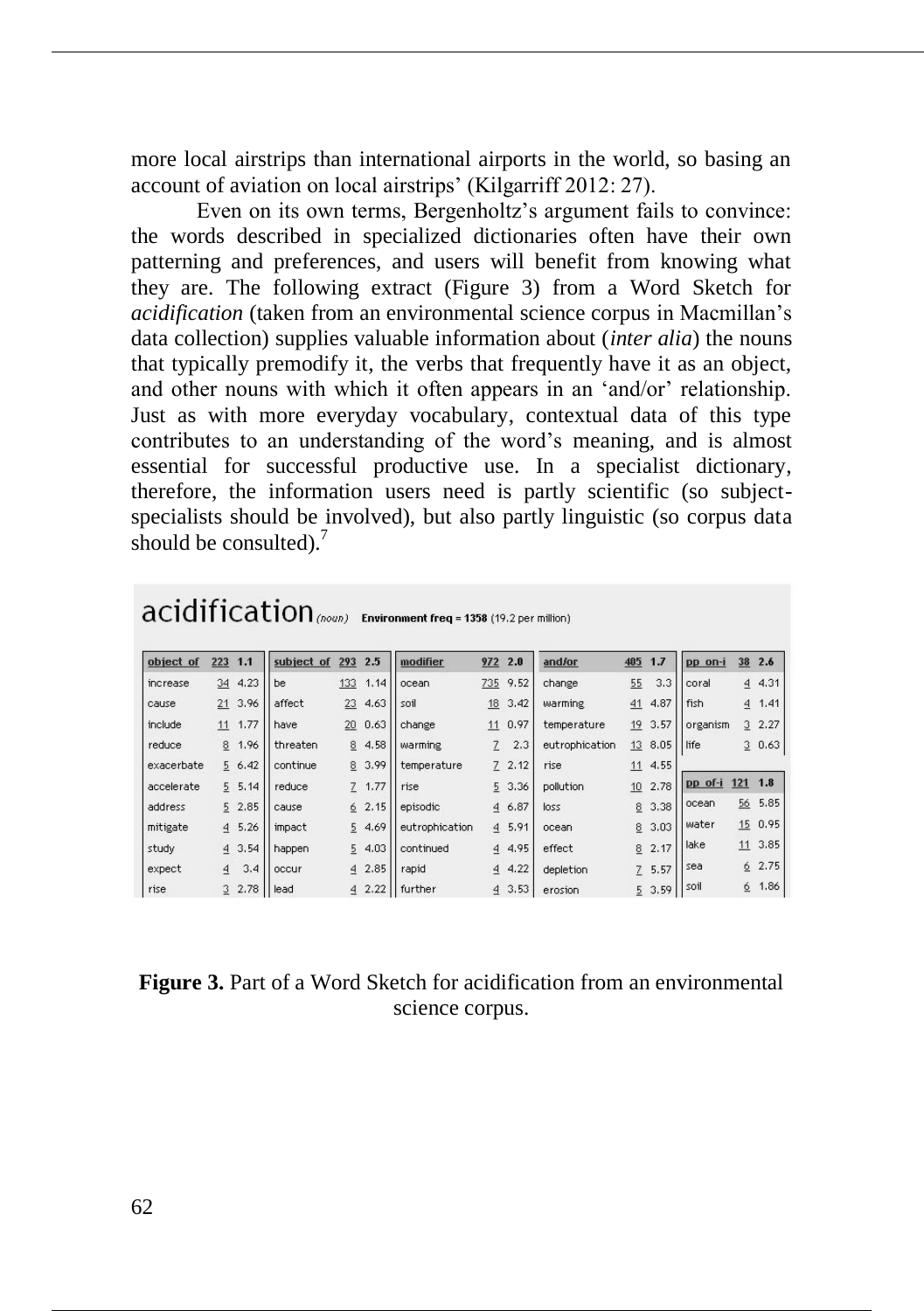#### 3.5. *Function Theory: some conclusions*

The Aarhus School is nothing if not prolific. A common theme in its writings is what seems to me an excessive concern to establish lexicography as 'an independent scientific discipline'. But as Bogaards point out, a 'dependence on other sciences does not deny an independent status to the field of lexicography' (2010: 318). Even Tarp concedes (rightly) that lexicography, for all its specific concerns, draws upon a wide range of other ideas: it is 'a discipline particularly characterized by its big interdisciplinary vocation and its cooperative and integrating nature' (Tarp 2010: 461).

Few lexicographers would take issue with the Aarhus School's commitment to prioritizing the needs of dictionary users. It may be an unoriginal and even banal position, but there is no harm in reasserting it. But for anyone who has spent much time analysing language data in order to write dictionary entries, their antipathy towards corpora and linguistics is puzzling. Bogaards (2010: 316) takes the view that Function Theory 'is not a theory in any sense given to that notion in modern methodology'. I am agnostic on this point, but a more serious criticism is that it 'lacks any form of empirically verifiable or falsifiable hypotheses' (ibid.). The Aarhus School claim that 'the subject field of lexicography is dictionaries, a human-made product, whereas the subject field of linguistics is language' (Bergenholtz and Tarp 2003: 172) – ergo, linguistics has little value as an 'input' to lexicography. This is simply wrong. The study of dictionaries, as artefacts, is the subject-field of metalexicography. The goal of lexicography itself is the creation of dictionaries – and dictionaries attempt to describe the way language works. As Kilgarriff points out, 'if we had a database containing all the facts and generalizations about the behaviour of all the words and phrases of the language, optimally structured, then we wouldn't need linguistics. But we don't. That is what linguistics aims to do' (Kilgarriff 2012: 29). The fundamental weakness of Function Theory is its failure to engage with the question of where dictionary content comes from. Implicitly, the 'analysis' part of lexicography is dismissed as if it were a mere technicality. But for most of us, this is an essential part of what making dictionaries is about.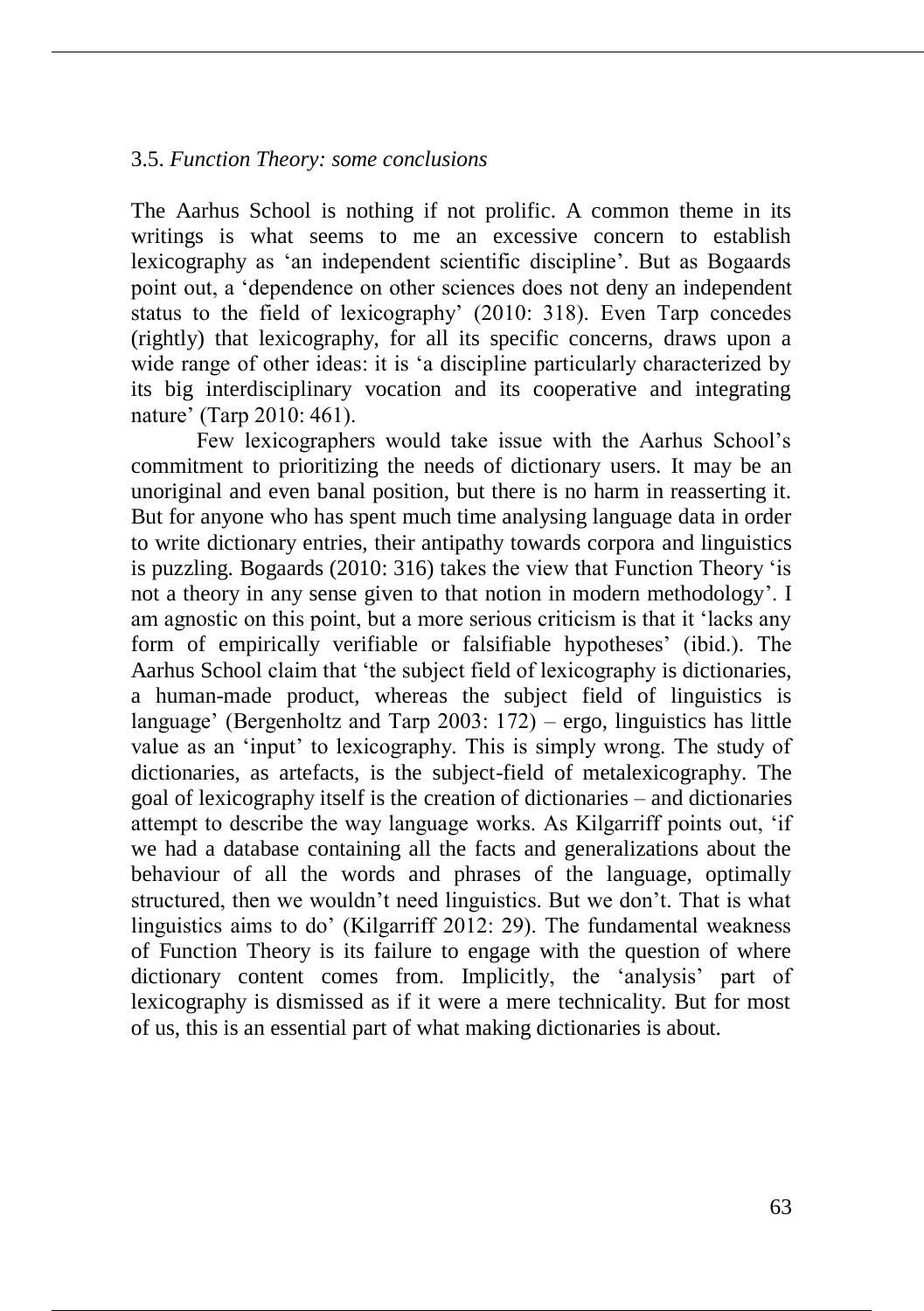# 4. Linguistic theory and lexicography

## 4.1. *Why consult linguists?*

Before I knew better, I thought dictionaries were books about words. In fact, of course, they are books about language – so it is logical that those of us who make dictionaries should seek the advice of people who specialize in thinking about how language works. Not everyone agrees, however. A recurrent complaint of the Aarhus School is that linguistics has attempted to 'take over' lexicography. They refer in tones of outrage to 'linguistic colonialism' (Fuertes-Olivera and Bergenholtz 2011: 3), and lament the fact that 'linguistics has laid claim to the dictionary arena and its theory' (Bergenholz 2011: 2). This is a perverse line of thinking: colonialism is when you invade without being asked. McCawley's 1986 paper on 'What linguists might contribute to dictionary making if they could get their act together', could be seen as an example of unsolicited intervention, but he is an exception. In the main, the traffic has gone in the opposite direction, with lexicographers inviting the colonizers in. An early and notable example is the case of Sue Atkins and Charles Fillmore. At the 1988 Summer School in Computational Linguistics in Pisa, Atkins approached Fillmore and, having persuaded him of the benefits of using corpora for language analysis, proceeded to seek his advice in making sense of the data: a fruitful and enduring collaboration ensued, which led among other things to the idea of building a frame-based lexicon.

Collaborations like this are now common. One thinks, for example, of the DELIS project in the early 1990s – 'a cooperation between computational and theoretical linguists, lexicographers, and software builders' – coordinated by Ulrich Heid.<sup>8</sup> A quick look at the Euralex archive shows that Heid has been involved in (and continues to be involved in) numerous projects of this type, with an emphasis on automating the acquisition of lexical data from corpora. One example (among many) is reported in Docherty and Heid (1998), which describes a collaboration where linguistic theory and language-engineering techniques are applied to the practical task of revising and updating a commercial dictionary. Indeed, McCawley, as he catalogues the shortcomings of dictionaries in general, makes an exception of the *Longman Dictionary of Contemporary English* (then fairly new), whose approach to describing syntactic behaviour he finds 'heartening'. He continues: 'I am especially heartened by the not coincidental circumstance that LDCE has made more extensive use of the services of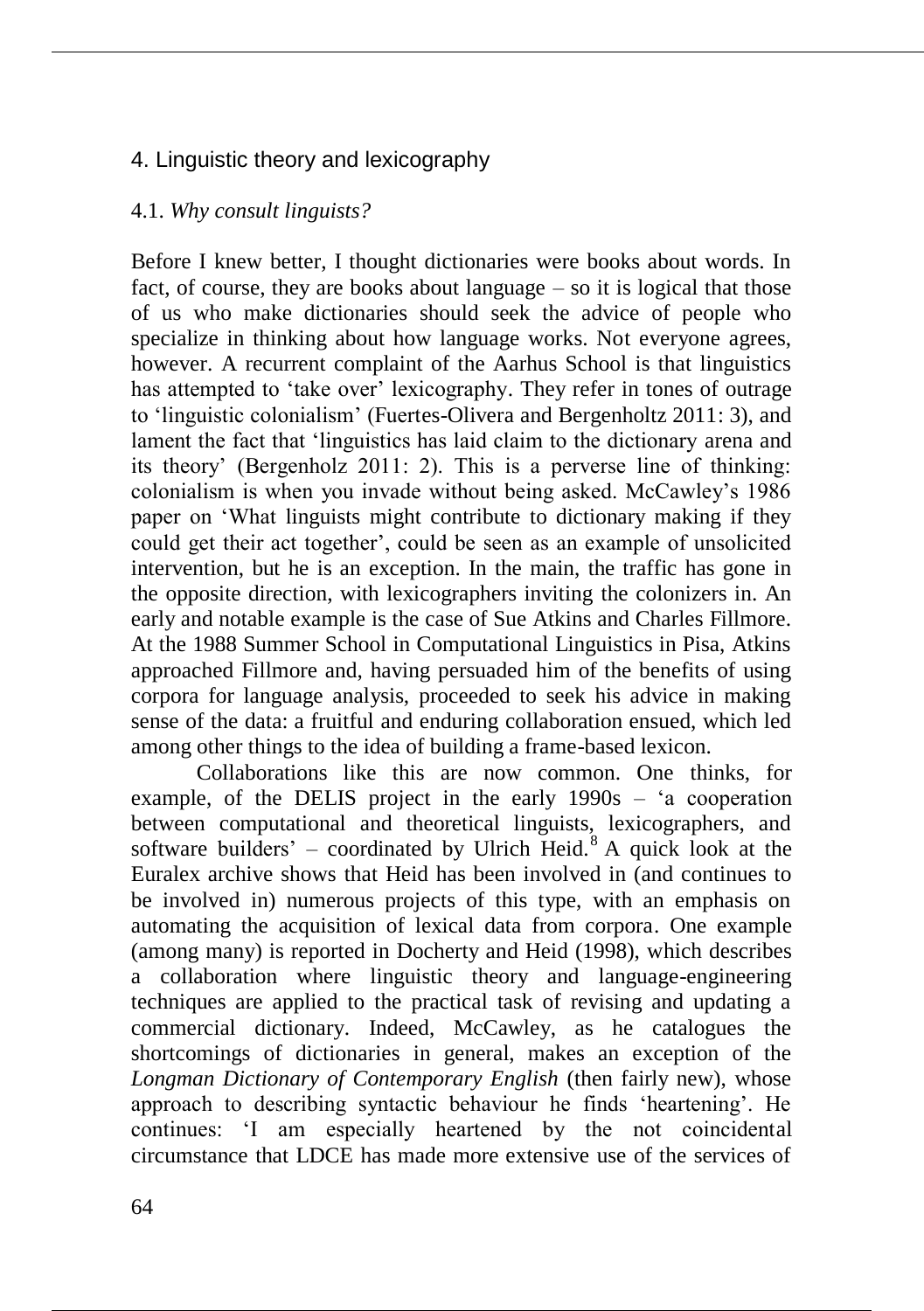linguists than has any of its predecessors' (McCawley 1986: 15–16). Though this is an oversimplification (Hornby's original learner's dictionary drew on linguistic expertise), the point is well made: lexicographers have much to learn from linguists and it is increasingly common for dictionary publishers to consult linguists on points of editorial policy.<sup>9</sup>

Why should lexicographers enlist the help of linguists? When lexicographers analyse language data in order to gather the raw materials for a dictionary entry, there are two things they need to know: which bits of the data – which linguistic facts – are relevant to the task in hand? And how can we be sure that our account is complete, and that nothing important has been missed? When we scale this up from individual entry to complete dictionary, a third question arises: have we included all the relevant lexical items, and have we given the same treatment to items which share common features; or in other words, how do we ensure that our description of a language is systematic? For lexicographers, linguistic theory offers the promise of finding answers to these questions – finding what Zgusta called 'the underlying regularity'. This section will not only assert the potential value of linguistics for lexicography, but will demonstrate its actual value by reference to specific features in published dictionaries

## 4.2. *Sinclair and the COBUILD project*

Discovering 'underlying regularity' is a central theme in the work of John Sinclair. An outstanding example of linguist/lexicographer collaboration is the COBUILD project of the 1980s, led by Sinclair (a linguist) and based in a university linguistics department. Sinclair's much-quoted distinction (Sinclair 1991: 109ff) between the 'open-choice principle' (in which any word can occur in a 'slot' where it satisfies grammatical and semantic constraints) and the 'idiom principle' (where our lexical choices are, in practice, far more limited, and recurrence is more salient than randomness) embodies ideas latent in his earlier work but crystallized through the experience of studying corpus data. Linguists like Palmer, Firth and Hornby had already observed the formulaic character of language, but Sinclair's approach was 'marked by his insistence on analysis of corpus evidence in order to establish details of normal phraseology' (Hanks 2008: 228). A related insight was the interdependence of phraseology and meaning. Early attempts to describe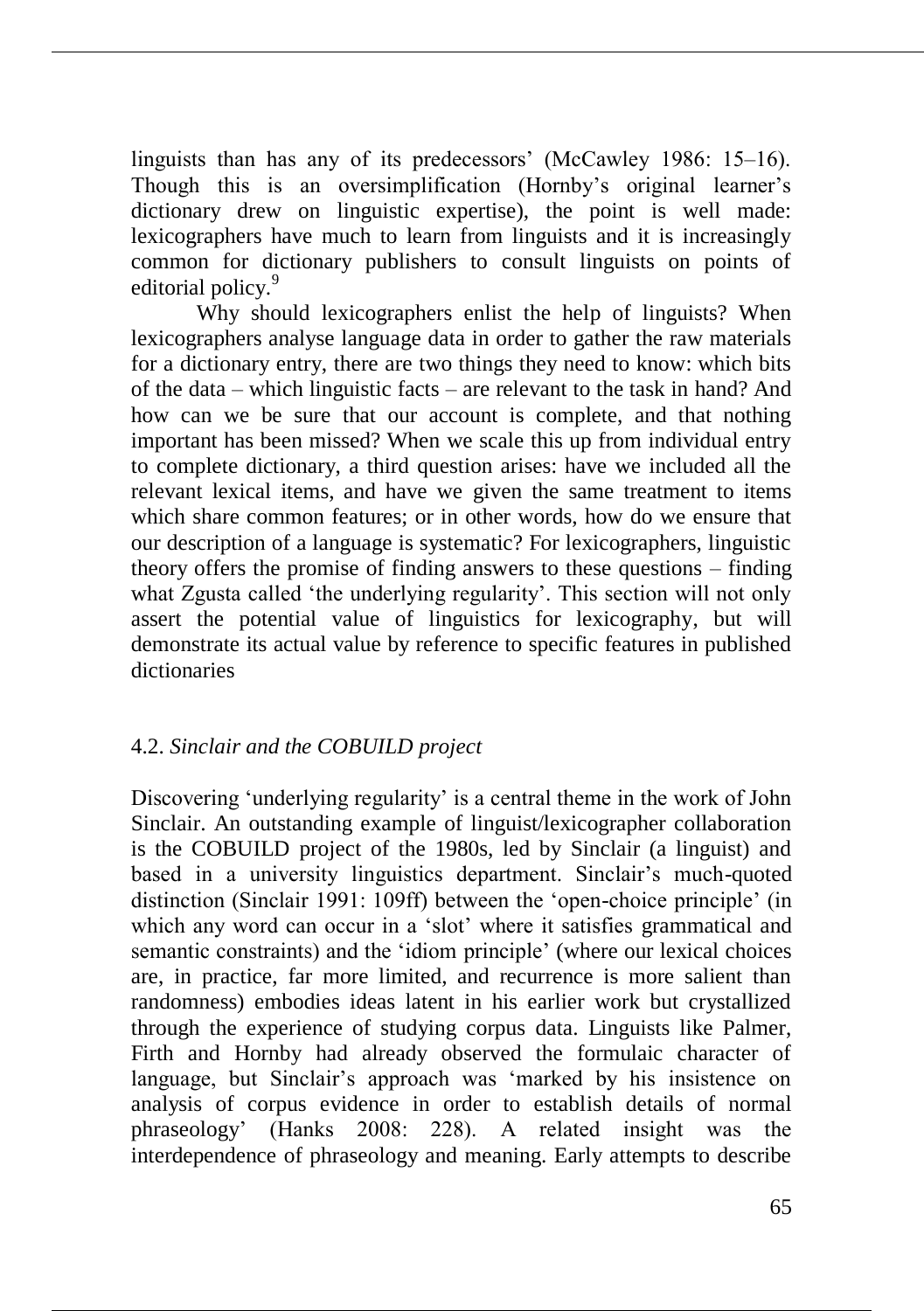the way contextual features support word-sense disambiguation include Stock (1984) and Atkins (1987), both associated with the COBUILD project. More recently, the ambitious 'Corpus Pattern Analysis' (CPA) project of Patrick Hanks (editor of the first COBUILD dictionary) aims to establish – at the level of individual headwords – the precise ways in which patterns of usage are associated with word meaning (e.g. Hanks  $2002$ ). <sup>10</sup> The ideas of Sinclair and his co-workers have profoundly influenced lexicographic practice and products in the last quarter century, and will no doubt continue to do so as their implications are worked through in the digital media now engaging our attention.

#### 4.3. *When theory replaces intuitions*

Lexicography involves an endless series of judgment calls, as one scans language data and tries to extract what is important. Good lexicographers instinctively make the 'right' calls most of the time – but that leaves too much to chance. Confronted by these two (superficially similar) sentences:

(1) *She shot him in the leg* (2) *She shot him in the kitchen*

most of us intuitively sense that the PP in (1) contains information relevant to an account of the verb *shoot*, while the PP in (2) does not. But why? FrameNet's 'Hit target' frame clarifies the distinction: example (1) includes an instantiation of the frame element 'Subregion' (realized by the name of a body-part), while *in the kitchen* in (2) provides peripheral information which does not tell us anything about the valency of *shoot*. Lexicographers follow Style Guides, and these support decision-making at each point in the compilation process, providing detailed guidance for handling every individual component of a dictionary entry.<sup>11</sup> The specific example here relates to describing syntactic preferences, and it is clear that a theoretical perspective helps us to see what is lexicographically relevant. It also helps us to be systematic, because a frame-based analysis tells us that many other verbs (like *hit, bash, punch* and *whack*) behave somewhat like *shoot*. This process, where the editorial guidelines are informed by relevant linguistic theory, is repeated across the piece, enabling lexicographers to see underlying systems rather than rely on their intuitions.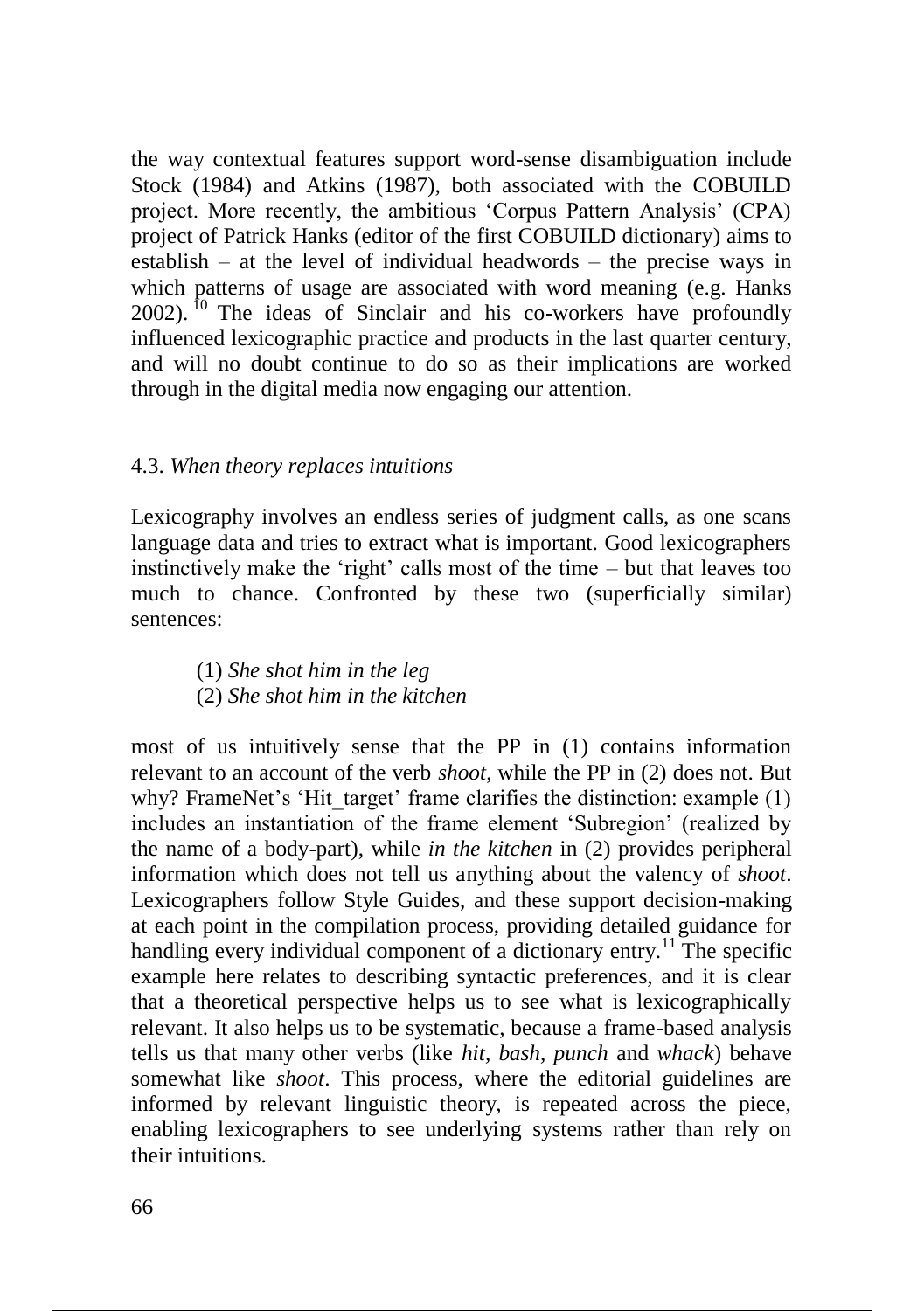## 4.4. *Linguistic theory: general benefits*

On the day I arrived in Birmingham as a new recruit to the COBUILD team, I was handed a copy of John Searle's *Speech Acts* (1969). This wasn't because Searle's ideas would be of direct operational usefulness when writing entries for the COBUILD dictionary. Rather, it is an example of the kind of book lexicographers ought to read 'more for their consciousness-raising discussion than for immediate applicability' (Atkins 1993: 19). Among many other examples, Cruse's work on lexical semantics (Cruse 1986, 2004) stands out, and is worth recommending to anyone embarking on a career in lexicography. In a different way, the bracingly contrarian Anna Wierzbicka is well worth engaging with too. Reading her sometimes feels like having an argument with someone who makes a persuasive case for a political position which you profoundly disagree with. She makes tough demands of lexicographers and has no time for intellectual laziness. A typical quote: 'Concepts encoded in natural language are, in a sense, vague…but this does not mean that their semantic description should be vague, too. The challenge consists in portraying the vagueness inherent in natural language with precision' (Wierzbicka 1990: 365). Anyone who writes things like this has to be worth reading.

# 4.5. *Prototype theory: a preference for 'preferences'*

Prototype theory is a good example of a body of theoretical work which has both general 'consciousness-raising' value *and* direct applicability to many areas of lexicography. Geeraerts explores the relevance of prototype semantics to practical dictionary-making, concluding that it is 'well suited as a theoretical basis for a lexicographical metatheory, since it accurately models the kind of semantic phenomena that lexicographers have to face up to' (Geeraerts 1990: 210). Atkins and Rundell discuss its relevance to the tasks of word-sense disambiguation (2008: 276–280) and defining  $(417-419)$ . A prototype approach can be seen at work, too, in the entry structure of the *Oxford Dictionary of English*, with its use of 'core senses' and associated 'subsenses'. The dictionary's Introduction does not explicitly mention prototype theory, but its influence is clear: one only has to look, for example, at ODE's entry for **climb** to see how its structure reflects Hanks' discussion of this verb's core (or prototypical)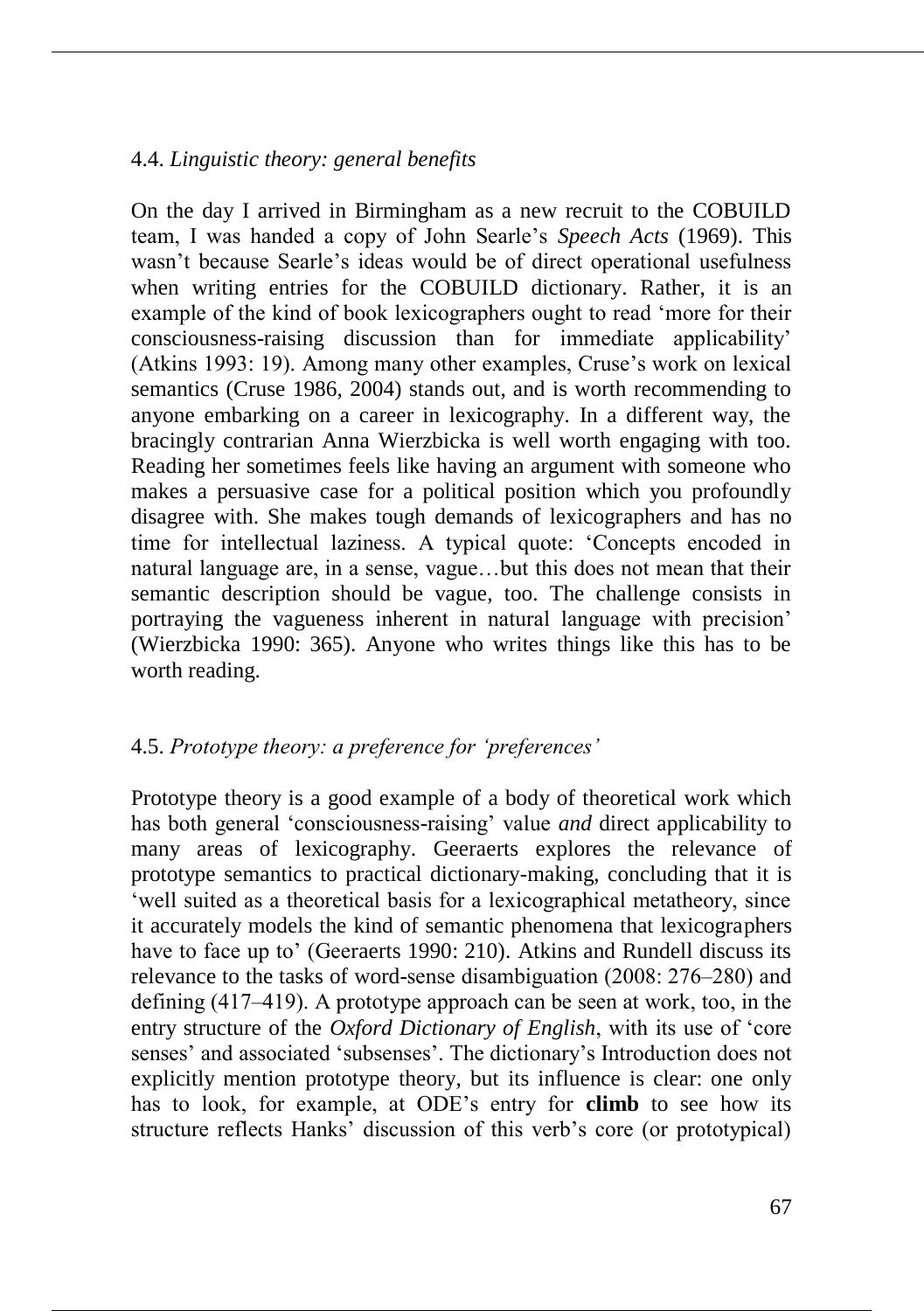meaning and the ways in which this is developed in subsenses which approximate in varying degrees to the prototype (Hanks 1994).

In explaining the genesis of a more recent model of language, Hanks describes his 'theory of norms and exploitations' (TNE) as 'a bottom-up theory, created in response to the general question, how can we account for the ways in which people use words to make meanings?' (Hanks 2009: 4). At its heart is the contention, driven by observing language in use, that the rules governing the 'normal, conventional' use of words are 'intertwined with a second-order set of rules governing the ways in which those norms are exploited' (ibid.: 5). One consequence of this, which has relevance for any lexicographic account of meaning, syntax, or collocation, is that it makes more sense to think in terms of 'preferences' than 'restrictions'. For lexicographers, this is an important distinction: it not only helps us separate signal from noise in corpus data, but also shows us why we should not even attempt a description of a word's behaviour that would account for every possible instantiation in text. TNE provides support for decisions about what to include in dictionaries, and what to say about the words we do include – and in a sense it authorizes lexicographers to ignore, with confidence, anything in the data which doesn't conform to the norms that a given dictionary sets out to describe. The influence of prototype theory is explicitly acknowledged: 'First and foremost, TNE is a theory of prototypes and preferences' (ibid.: 5).

#### 4.6. *Some specific cases*

Theoretical ideas from linguistics have an important role in contributing to policy formulation (at the design and planning stages of a dictionary project) and in informing individual editorial decisions (during the compilation phase). In some cases, the application of a theory is quite explicit, and a few examples will be given here.

4.6.1. *Apresjan and 'regular polysemy'*. Dictionary editors have long known that words belonging to distinct lexical sets tend to behave in similar ways. Given the way work is parcelled out on big projects, it is likely that a different editor will be faced with producing the entry for *Pisces* or *Wednesday* from the one tasked with compiling *Scorpio* or *Friday*. So it makes sense to agree standard entry formats at the outset. This approach has generally been adopted for a small number of closed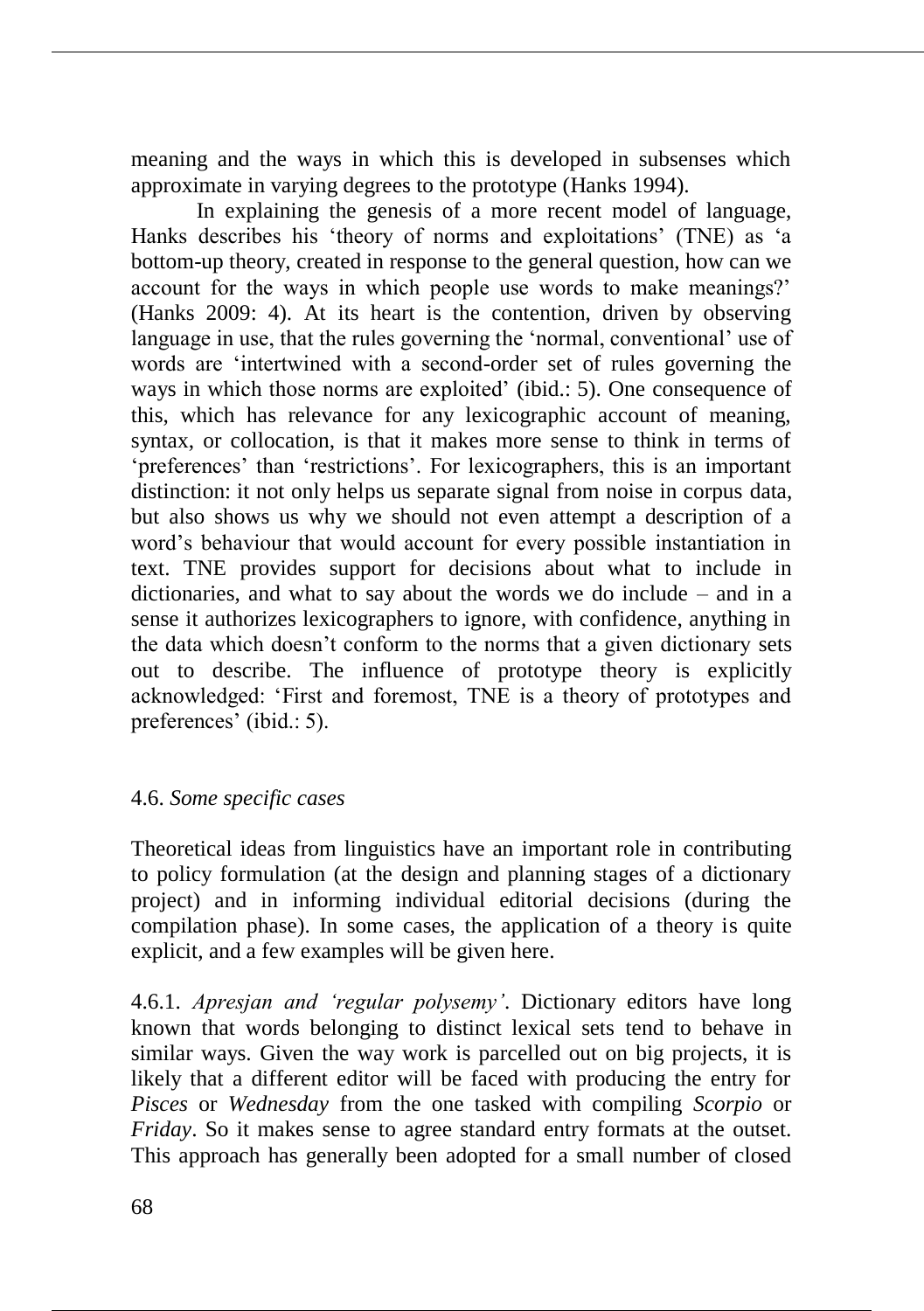sets, but Apresjan's paper on regular polysemy (Apresjan 1973) suggested that it might have more extensive applications. Apresjan demonstrated that words belonging to many *open* sets exhibit common features, typically allowing a core meaning to generate one or more related meanings, which will often be signalled by a change in grammatical behaviour.<sup>12</sup> Applying these research findings, what have been called 'template entries' (also known as 'proformas') were used in the *Oxford-Hachette English-French Dictionary* and the *Macmillan English Dictionary for Advanced Learners*, and most comprehensively in the DANTE project. Sixty-eight proformas were developed during the project's planning phase, and the dictionary database was populated in advance with proforma features (Rundell 2012 in press: 23–24). Here, the application of a theoretical model to a practical operation delivers multiple benefits. Firstly, it helps us to achieve the goals identified earlier: identifying what is relevant in the data, ensuring nothing important is missed, providing a systematic account across the dictionary. Secondly, it makes life easier for lexicographers and speeds up the compilation process. Thirdly, because dictionaries deal with the whole of the lexicon, we often uncover fresh instances of the theory at work.<sup>13</sup>

In a thought-provoking critique of this approach, Swanepoel – while approving its goals – subjects it to a theoretical analysis and identifies a number of unresolved problems (noting for example that the notion of 'lexical set' is ill-defined). He proposes, as another route to definitional consistency and coherence, a broader category of 'lexical conceptual models' (formal representations of what users know about words, including their taxonomic and ontological features), which could be hyperlinked from conventional definitions in an electronic dictionary (Swanepoel 2010). There is much to think about here, but this is a positive example of linguist/lexicographer interaction: linguist-1 (Apresjan) develops a theory, independently of lexicography; lexicographers exploit this, in a practical and bottom-up way; linguist-2 (Swanepoel) applies theoretical insights to what the lexicographers have reported, and proposes a further development; now the ball is back in the lexicographers' court. A virtuous circle.

4.6.2. *Mel'čuk's lexical functions*. As its author has always made clear, the 'Explanatory Combinatorial Dictionary' (ECD) is not intended to be used as a practical dictionary. It is a formal lexicon, exhaustive and productively-oriented, based explicitly on a theory of language (the socalled 'Meaning-Text Model'), and with only 'a limited practical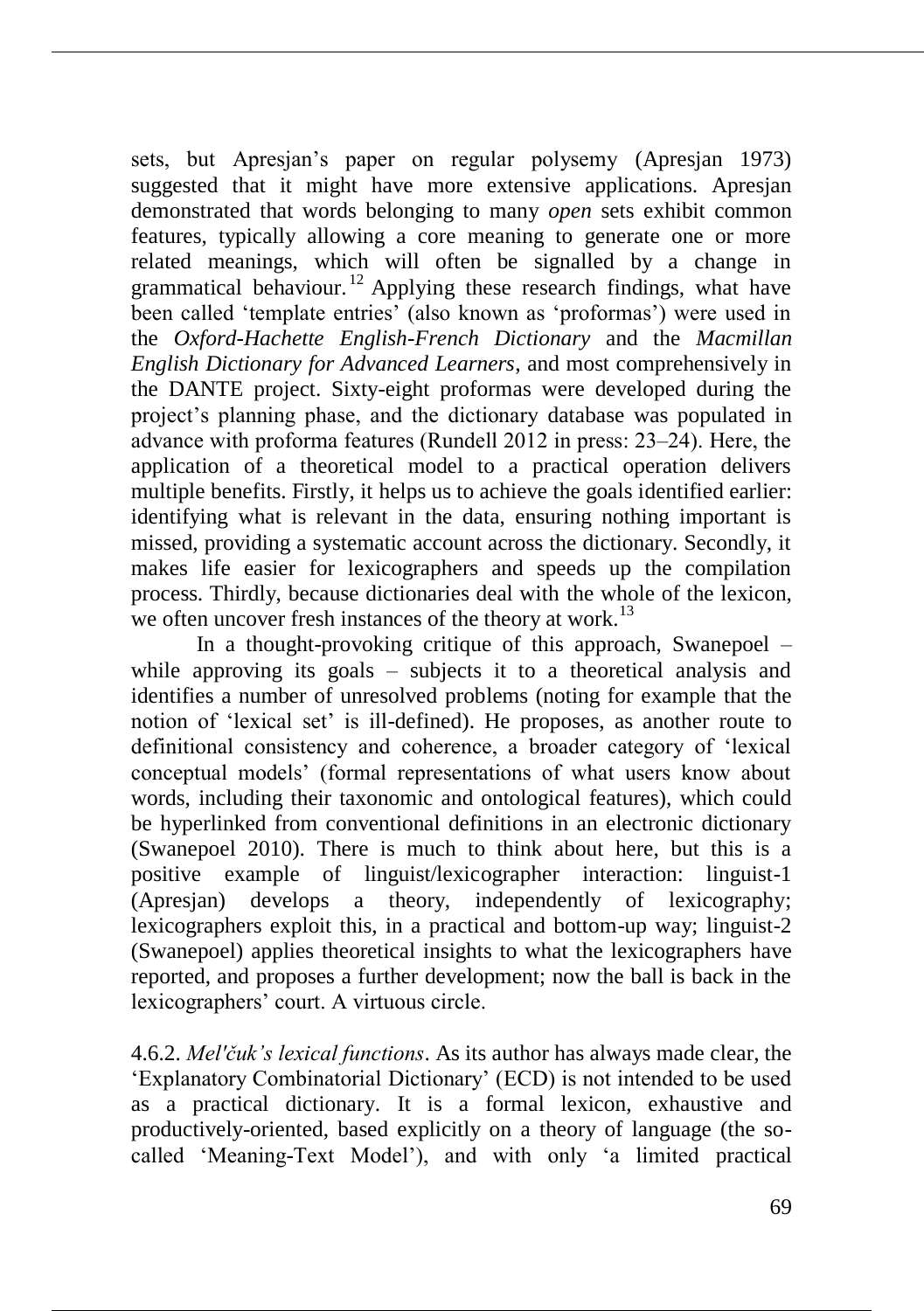purpose' (Mel'čuk 1988: 167). Yet, one specific feature of the ECD has proved of great value for practical lexicography. The 'Lexical Relations Zone' of an ECD provides a detailed account of collocation, based on a set of 'lexical functions' which collectively describe every conceivable category of lexical cooccurrence. On several dictionary projects I have been involved in (including the *Macmillan English Dictionary* and the *Macmillan Collocations Dictionary*), key collocation types have been extracted from Mel'čuk's huge inventory of functions to create useful checklists for lexicographers (see Atkins and Rundell 2008: 151–152 for details). Mel'čuk's ideas have informed numerous dictionary projects, a recent example being the 'DiCoInfo', a trilingual electronic dictionary of terms in computer science and the Internet. DiCoInfo uses lexical functions to provide a systematic account of collocation, translating the formalisms in Mel'čuk's theoretical version into accessible explanations for the end-user (L'Homme, Robichaud and Leroyer 2012 in press). Here again, a set of linguistic ideas has been adapted to impart theoretical rigour to a practical lexicographic task.

4.6.3. *Lakoff and Johnson's idea about metaphor*. Lakoff and Johnson's classic *Metaphors We Live By* (1980) is another of those 'consciousnessraising' texts that is worth reading to gain a better understanding of how language works. But its ideas have also been directly applied in dictionaries. *MEDAL* includes – as a 'language awareness' feature – around 60 'metaphor boxes' which 'provide contextualized examples of sets of metaphors relating to particular concepts, and explanations of the metaphorical mappings that link them' (Moon 2004: 196). A box at the entry for **conversation**, for example, begins by explaining the metaphorical concept ('A conversation or discussion is like a **journey**, with the speakers going from one place to another'), then illustrates how the mapping works in terms of specific lexical items, with example sentences like 'Let's **go back** to what you were saying earlier' and 'We **wandered** off the topic' (see Moon 2004 for details). In Macmillan's *Phrasal Verbs Plus Dictionary* (2005), an attempt was made to identify the semantic characteristics of the 12 most common particles used in phrasal verbs. Again, this was directly inspired by a Lakoffian view of metaphor and, though only partially successful, it represents an effort to replace apparent randomness (English phrasal verbs are notoriously difficult for learners) with something approaching a learnable system.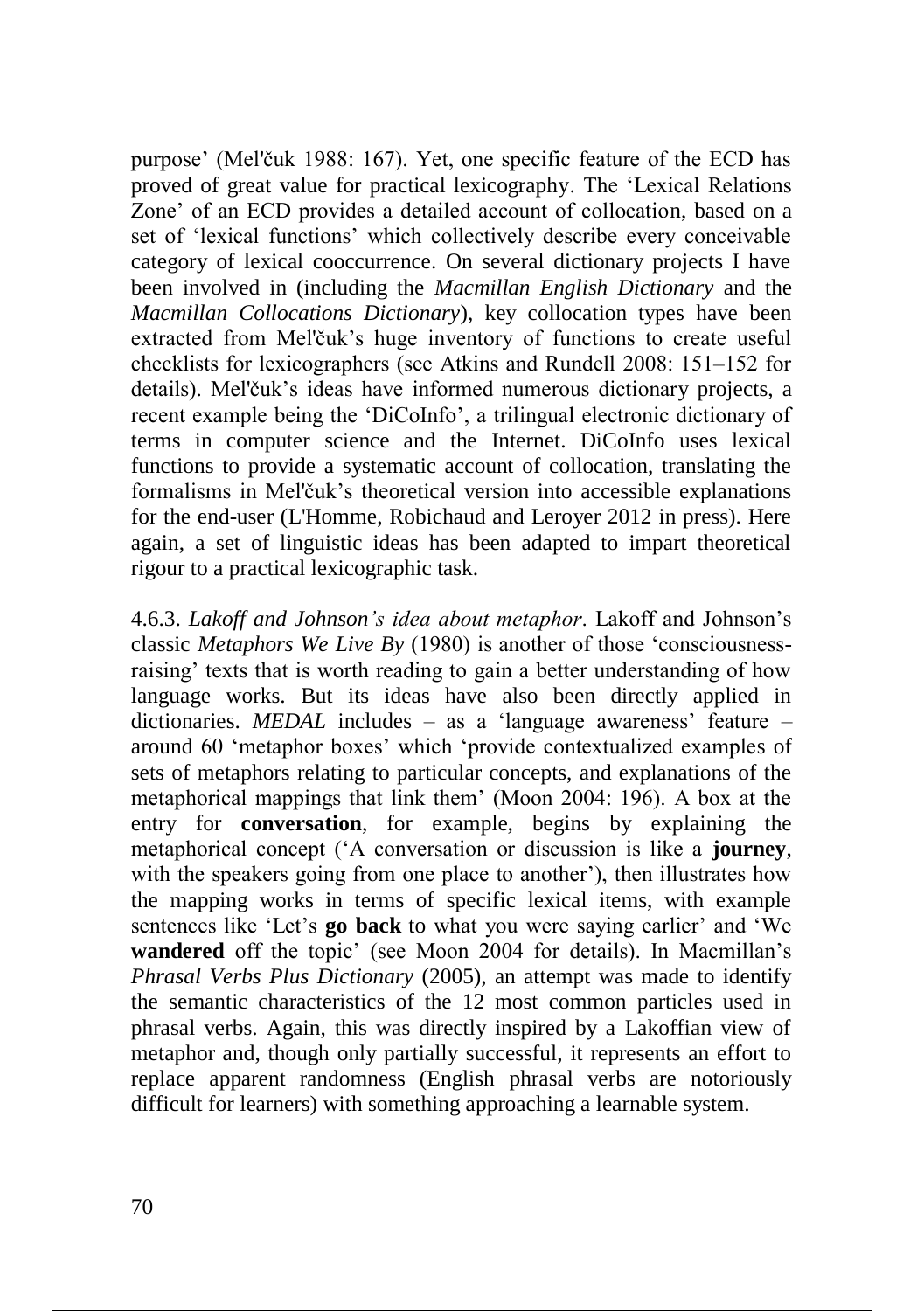#### 4.7. *Conclusions: lexicographers' autonomy*

There is still much to be done. On the one hand there are ideas from linguistic theory which have not yet been well exploited in dictionaries. Fillmore's concept of 'null instantiation', for example – where the omission of an expected frame element is authorized for some words but not for others – looks like a promising basis for an information-type in dictionaries (Atkins, Rundell and Sato 2003: 351–354). And in fact this was tried during the DANTE project – but abandoned when it became clear that the editorial policy was causing confusion because it had not been sufficiently well worked out. More broadly, few of the theoretical ideas under the general heading 'pragmatics' have yet found their way into dictionaries. Their importance is recognized and some attempts have been made, but with little success so far. On the other hand, there are aspects of dictionary practice where more theoretical guidelines would be welcomed, a prime example being register. Thanks to research efforts in computational linguistics, good progress has been made towards automating the application of labels indicating domain (subject-field) or regional preferences (e.g. Rundell and Kilgarriff 2011: 275–276). But we are still some way off achieving anything like this for labels like 'formal' and 'informal'. Applying these labels remains a more subjective operation than we would like. Perhaps they are just too problematic to be useful – or perhaps what we lack is a robust theoretical model of register.

Lexicography has benefited enormously from its engagement with theoretical linguistics. But lexicographers and linguists have different agendas, so there is generally a process where linguistic theories need to be adapted in order to be of use in the specific environment of a dictionary. Geeraerts – well placed to comment as both a cognitive linguist and editor of the *Woordenboek der Nederlandsche Taal* – recognizes the value of Wierzbicka's exhaustive theoretical definitions, but insists that 'a definitional technique that is optimally justified from a theoretical point of view need not be so from the pragmatic point of view of practical lexicography' (Geeraerts 1990: 197). This is a common position: lexicographers have much to learn from theorists, but the particular goals of a dictionary (and the practical constraints within which it is created) preclude the uncritical application of theoretical ideas. The lexicographic convention of showing numbered senses is a good example of the disjunction between theoretical knowledge (we recognize that 'word sense' is an unstable category) and what we do in dictionaries (and what users expect us to  $do$ ) – though new media, as we shall see, offer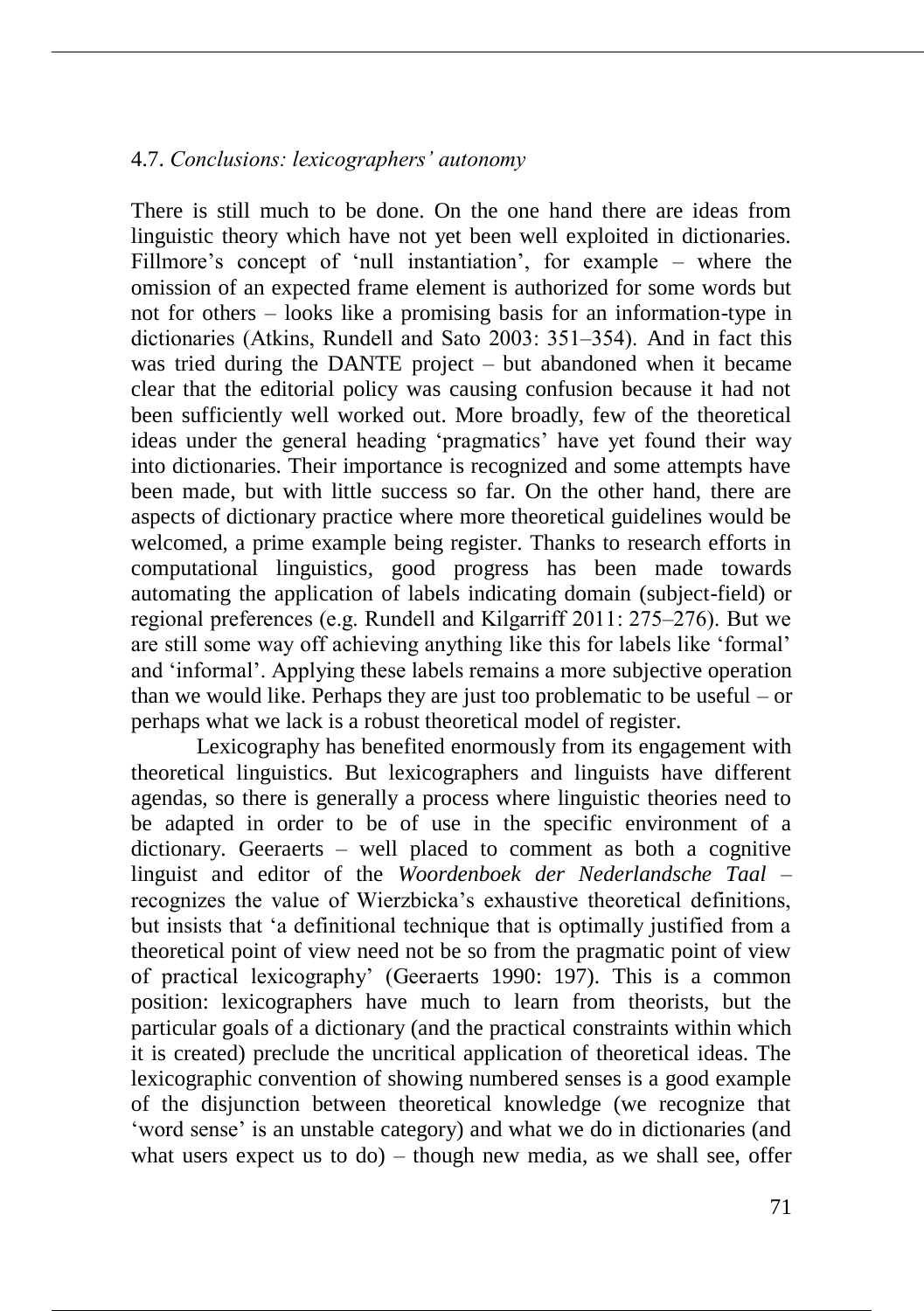opportunities for bringing theory and practice into closer alignment. The polysemy/homonymy distinction is another interesting case. Its theoretical validity is not in doubt, and its relevance in historical dictionaries is obvious. But many contemporary dictionaries (especially pedagogical ones) have abandoned homonymy as an organizing principle, on the grounds that it presupposes knowledge about word history which is not available to most users (Atkins and Rundell 2008: 280–282). A final example: Sinclair's model of language led to the introduction of fullsentence definitions (FSDs), and in a sense his theory requires them. Some dictionaries have opted to follow COBUILD in using FSDs systematically (e.g. the Spanish learner's dictionary DAELE being developed in Barcelona: Mahecha and DeCesaris 2011: 183). But others, for good pragmatic reasons, have adopted FSDs as a strategy to be used in some types of entry but not wholesale (Rundell 2006). This should dispel any notion that lexicographers are slavishly in thrall to the dictates of 'colonizing' linguists.

# 5. e-lexicography and the relevance of theory

## 5.1. *The world we live in now*

Dictionaries are going the same way as encyclopedias. In just a few years most activity has moved from paper to electronic platforms. For pedagogical dictionaries, whose users are mainly young (and therefore digital natives), the switch from old to new media is even more marked. Though 'electronic lexicography' – the use of digital media for delivering dictionary data – dates back at least as far as 1990, the pace of change has picked up dramatically in the last five years, after a leisurely start.

The migration from print to digital is the second big upheaval for lexicography in the last 30 years. The corpus revolution forced a major rethink of lexicographic practice in both 'analysis' and 'synthesis' modes (as well as changing our perceptions of how language works). Yet the changes it led to have been mainly 'internal', affecting the way lexicographers work and improving the reliability of their output. The end-product is still recognizably a dictionary, and for the average user the changes going on behind the scenes may be barely perceptible. But the new and ongoing digital revolution will be more disruptive. Its effects are 'external', in that it impacts directly on dictionary users, and is in a sense driven by their changing behaviour. Against this background, reappraisal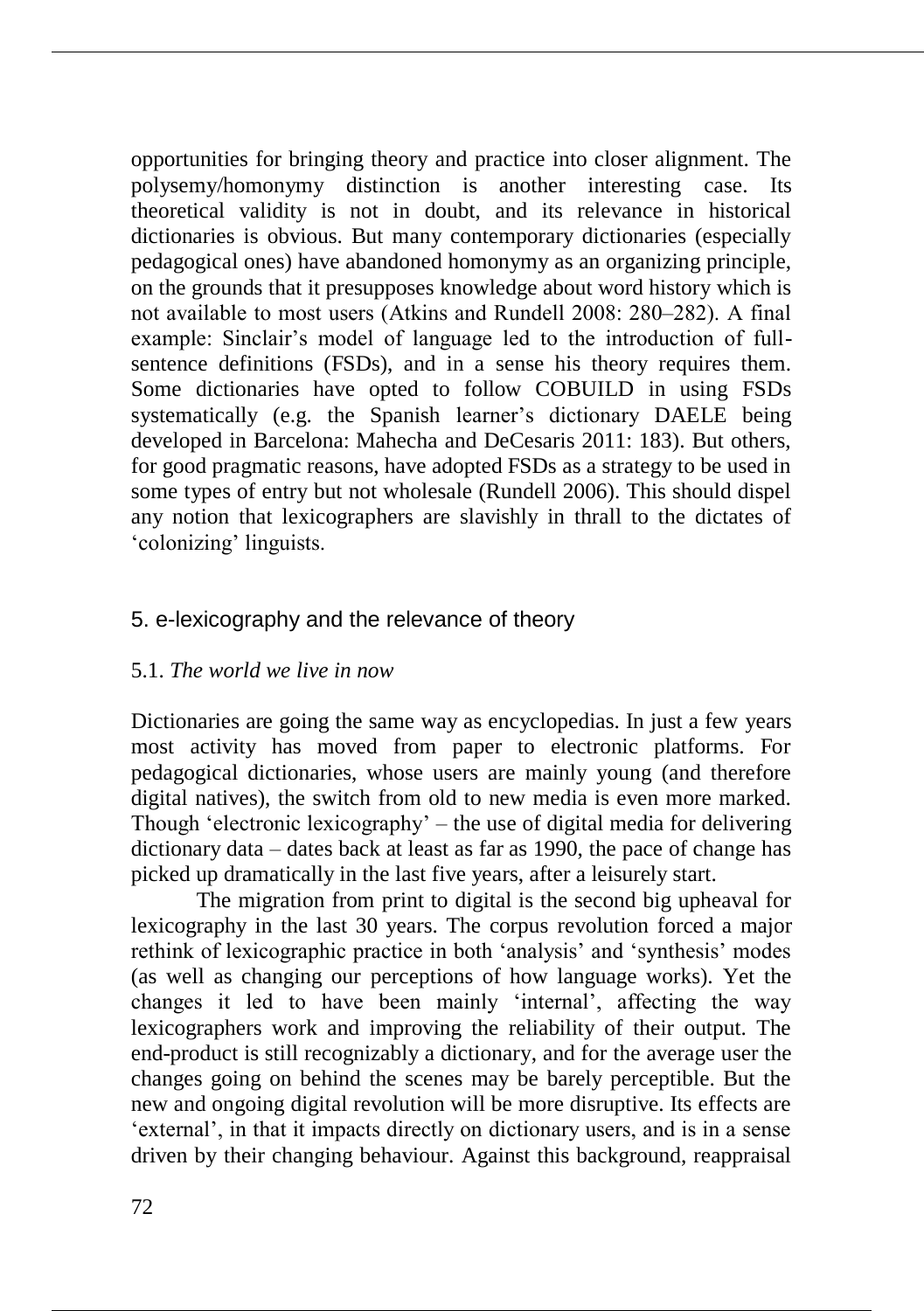is unavoidable. The new (or rather, emerging) paradigm raises fundamental questions about what dictionaries are for (we will come to this later), and means that most of the old 'rules' need to be revisited.

The most obvious difference between old and new models is that dictionaries are no longer limited by space. Many of the familiar dictionary conventions – the codes and abbreviations, the compressed defining styles, the economical deployment of example sentences, the use of undefined run-ons, and so on – developed in response to the goal of providing as much information as possible in a limited space (Atkins and Rundell 2008: 20–23). Without these constraints, what should publishers do? Some, like the providers of the handheld dictionaries popular in east Asia, have responded by simply piling in more data: some of these devices hold over 100 separate dictionaries. But this approach, where a random collection of (originally printed) resources are stuck together with minimal integration, looks more like a knee-jerk reaction to the falling cost of storage than a properly thought-through policy. As many have observed (e.g. de Schryver 2003: 163f.), endless space shouldn't be a licence for 'swamping' the user with data just because we can. Robert Lew makes the useful distinction between 'storage space' (effectively infinite) and the space visible 'above the fold' on a computer screen, which he calls 'presentation space' This 'refers to how much can be presented (displayed, visualized) at a given time to the dictionary user' (Lew 2012 in press), and of course how much a user can be expected to process. In addition to what appears in this 'presentation space', there are also opportunities for exploiting 'the dynamic potential of electronic displays in other ways' (ibid.), notably through hyperlinking to other layers of information, or providing instant assistance by means of data which appears when the mouse hovers over part of an entry.

The implications are still being worked through. It may be possible, for example, to bring the divergent needs of regular and computational users into closer alignment. Swanepoel (1994: 20) notes 'the lack of systematicity in lexical semantic description, i.e. the lack of equal treatment of individual members of a specific syntactic and/or semantic class with regard to the kind of semantic information provided'. Paper dictionaries tend to favour usefulness over consistency, and so  $-$  to the despair of computationalists – they do not generally record the regular polysemy of *every* member of a set, leaving the more marginal items to fend for themselves (Kilgarriff 1994:  $101-103$ ). This is a sensible policy in the print medium, but if space is unlimited its main rationale disappears.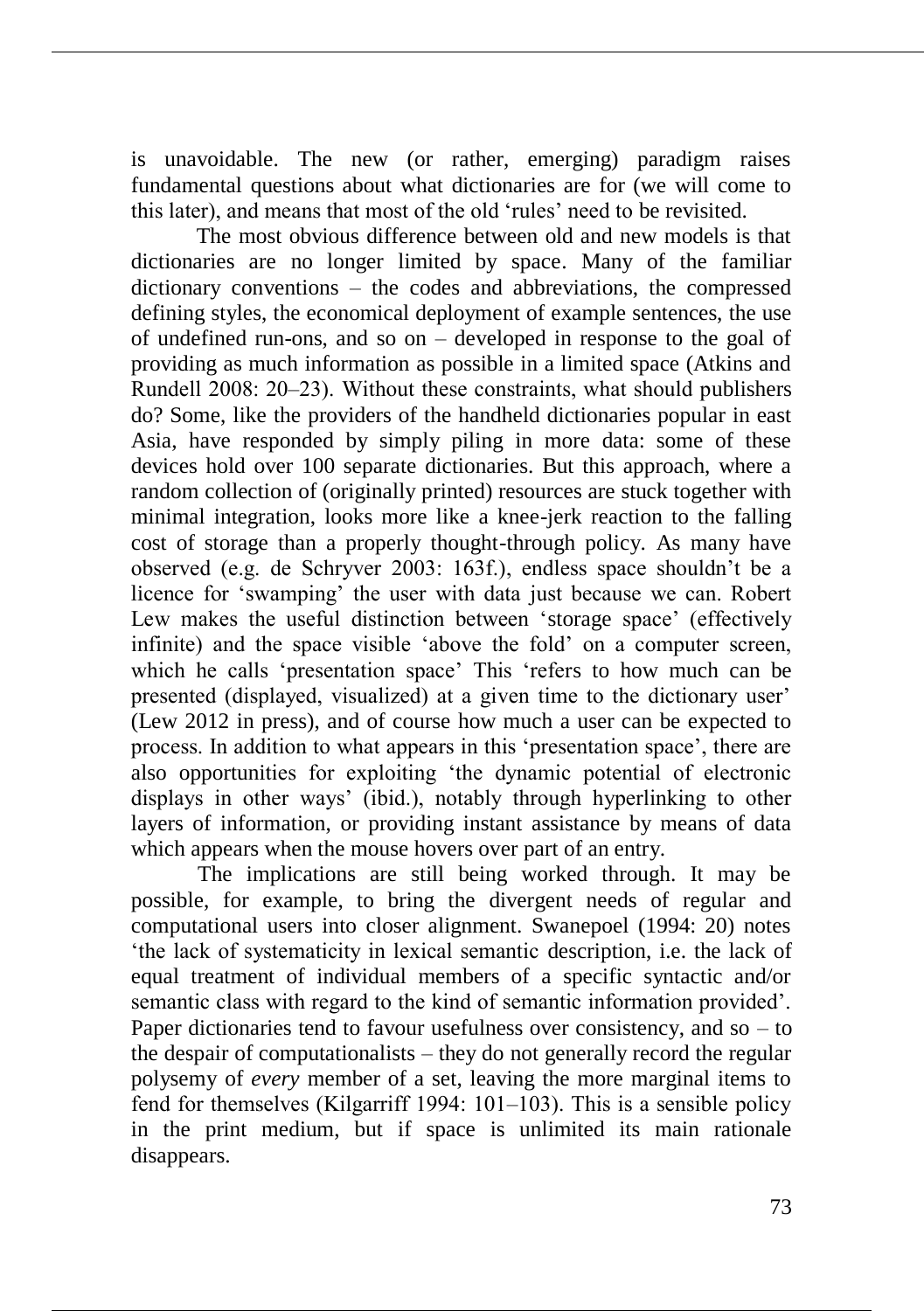## 5.2. *A period of transition*

As the science-fiction writer William Gibson memorably observed: 'The future is already here – it's just not evenly distributed'. His point is well illustrated in the widely differing ways that dictionary-makers have responded to new conditions. There is a spectrum here. At one end, the online dictionary of the Real Academia Española preserves all the spacesaving devices used in its print edition (abbreviations, tildes etc), along with its concise defining language and its old-style cross-references that you can't click on. At the other end are resources like Serge Verlinde's consistently innovative site for learners of French (the Base lexicale du français, or BLF), which makes imaginative use of the new technology and seems to be in a state of continuous improvement. Most online dictionaries fall somewhere in the middle: sensibly adjusting their metalanguage (so 'adj' becomes 'adjective'), providing full morphological information (see e.g. the 'conjugar' button in DAELE), making most content clickable (so you can jump to the entry for **lava** by clicking this word in the definition at **volcano**), and providing additional information through hyperlinks (such as the thesaurus in MEDAL).

If publishers sometimes look slow off the mark in adapting to the new situation, this isn't because they are unaware of the opportunities. More likely it is because of their 'legacy' data: reference materials originally developed for the medium of print. In an ideal world, we would pulp most of this and start from scratch, producing new resources optimally adapted to digital media. But this would be commercially insane. (Publishers faced a similar dilemma when corpora first became available: those starting with a clean slate, like COBUILD, had a clear advantage over competitors like Longman and Oxford, who had to adapt dictionaries produced in the pre-corpus era to take account of vastly improved language data  $-$  a painful process with often unsatisfactory results.) Even where there is no print legacy, problems can still arise. Wordnik never existed in print form, but its cutting-edge technology (which can automatically populate a new entry by grabbing images from flickr.com and sourcing up-to-the-minute examples from social media) is married with content from antiquated dictionaries – the type that define *pedantic* as 'of, pertaining to, or characteristic of a pedant'.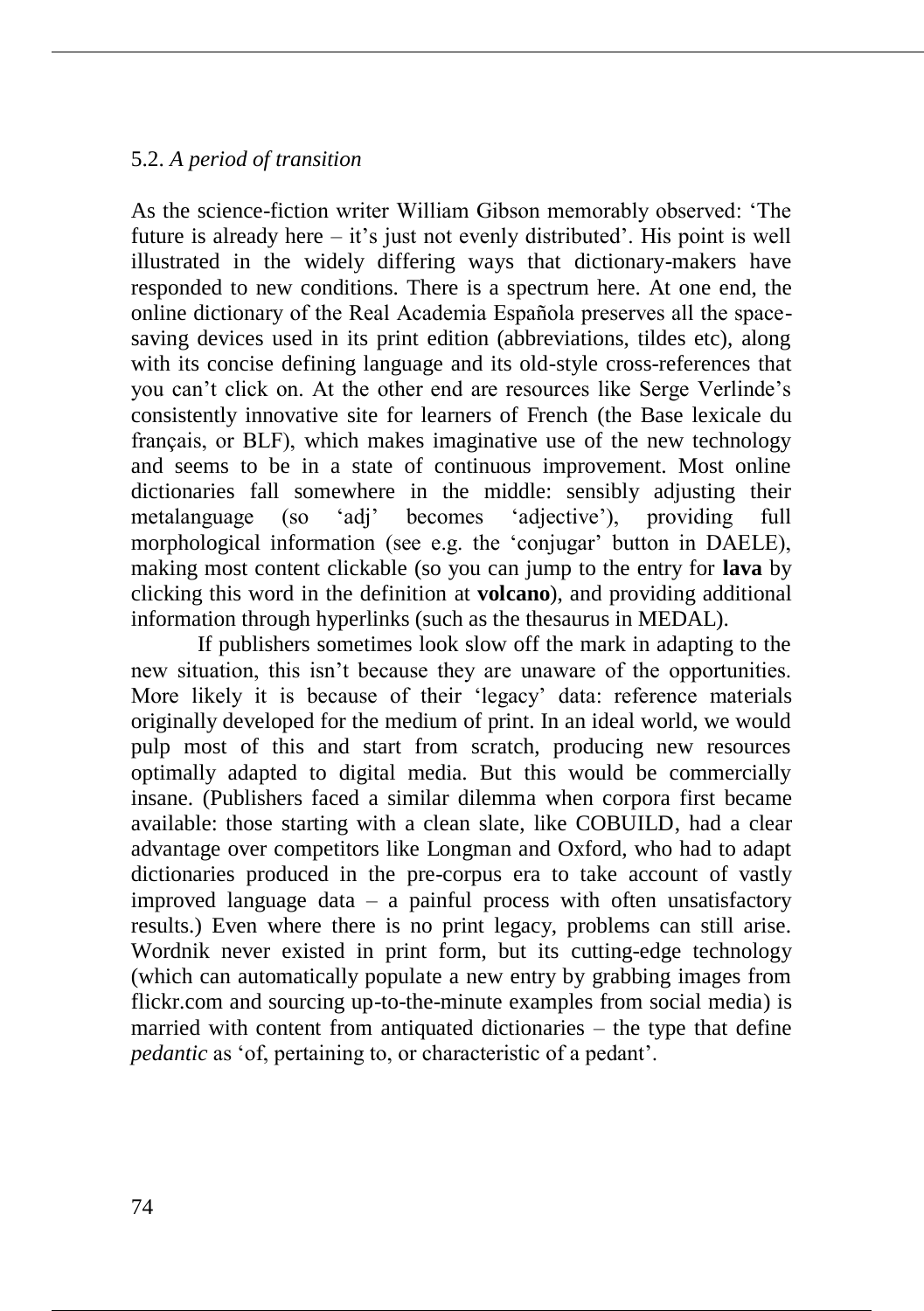## 5.3. *Some specific features, and how they are affected*

There is much to be done, but the direction of travel is for dictionaries to exploit the electronic medium more fully. What is harder to predict is where this process will end (or even *if* it will end). There is no particular reason why dictionaries should survive in anything like their present form, but before we address that issue, it is worth looking at some specific areas where old and settled ideas are already coming under pressure.

5.3.1 *Inclusion policy: what goes in the dictionary*. On the Oxford Dictionaries website, a flowchart entitled 'How a new word enters our dictionaries' provides a useful account of conventional inclusion criteria.<sup>14</sup> Aspiring entrants to the dictionary have to overcome various hurdles: 'does it have a decent history of use?' requires a 'yes', but if 'its use [is] limited to one group of users', the next move is 'reject for now, monitor its use for possible future inclusion'. And so on. All of which makes sense when your dictionary appears in print form: if space is limited, robust criteria are needed to exclude what is not deserving. But what if space constraints no longer apply? The answer isn't straightforward because there are other factors at play. The dictionary's 'exclusiveness' taps into another traditional feature: its status as 'gatekeeper', as an 'authority' on language. Lexicographers may be uncomfortable with this role, but it tends to be foisted on them both by publishers (who claim authority) and by users (who ascribe it to the dictionary). Until now, that is. Where older users, discovering that something is not 'in the dictionary' might see this as a judgment on the word ('it's not a proper word, then'), digital natives – with their general (and well-founded) expectation to find what they are looking for on the Web – are more likely to see omission as an indictment of the dictionary. The extended timescale described in the Oxford flowchart reflects the old publishing cycle, where dictionaries would be updated every five years or so. But this no longer works. The last printed edition of MEDAL, for example, was published in 2007, just before the global financial meltdown which spawned (or popularized) so much new vocabulary (*credit crunch, subprime, quantitative easing* etc). With the main edition of the dictionary now digital, terms like this can be added as they become salient in public discourse. But this means that, with regular updates now the norm, traditional inclusion principles have to be re-assessed.<sup>15</sup> For many users up-to-dateness trumps 'authority'  $-$  a point made vigorously by Wordnik's Erin McKean at the 2011 e-lexicography conference. There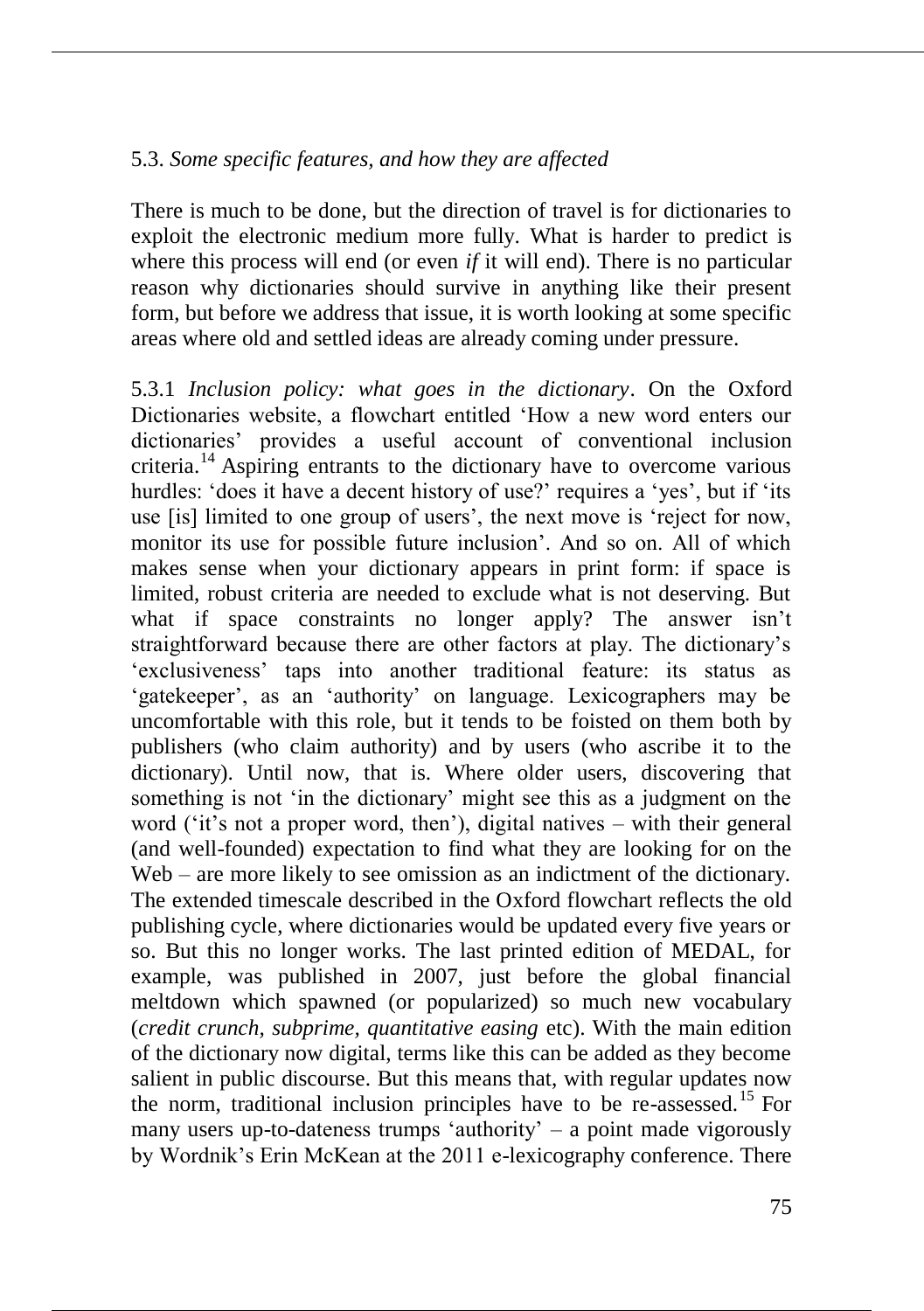is no simple answer to the question of how we replace or update old criteria, but this is one of the areas where theoretical input would be useful.

5.3.2. *Controlled defining vocabularies (DV)*. Most English pedagogical dictionaries use a DV as a way of ensuring the accessibility of their definitions. There is a theoretical basis for this practice, as well as a body of (mainly supportive) user research (Atkins and Rundell 2008: 449‒450) – though the issue is by no means uncontroversial. But when any word in a definition is clickable, everything changes. Compared with the old cross-referencing operation (from a non-DV word in a definition to its own dictionary entry), 'what used to be laborious page-turning and letter hunting, can now become a simple click of the mouse or even as little as hovering your mouse over the target' (Lew 2010: 293). The general principle – that definitions should always be easy for a dictionary's target users to understand – remains intact, but its implementation in the digital medium is clearly up for discussion. Lew (2010) considers the issues, and proposes a loosening of the old constraints, while advising against a free for all. But so far, we have no settled policy to replace the previous one.

5.3.3. *Dictionary examples*. When space was limited, even pedagogical dictionaries had to be selective about where examples sentences appeared. MEDAL, for example, has an 'asymmetric' policy, based on a distinction between receptive and productive vocabulary: core items (the 7500 highfrequency headwords shown in red) typically have a lot of examples, so that syntactic and collocational behaviour can be fully illustrated; whereas many low-frequency words have none at all. This is far from ideal, but was seen as an optimal way of using scarce available space. Now anything is possible. The idea of creating a direct link between dictionary entries and available corpus resources has been around for almost 20 years (de Schryver 2003:  $167-172$ ), and a number of examples of this approach are already in place. To mention just a few: in the BLF, users can 'research' a word by clicking the 'exemples de corpus' link, which provides a user-specified number of examples (of the headword or a longer string containing it) in a range of French corpus resources; users of the ANW can specify search criteria to find examples in the institution's 'integrated wordbank'; in a paper on the goals of the Danske Ordbog, Trap-Jensen refers to the aim of providing 'closer integration between a dictionary component and a corpus component in order to enable the users to make their own research on the spot and to provide a given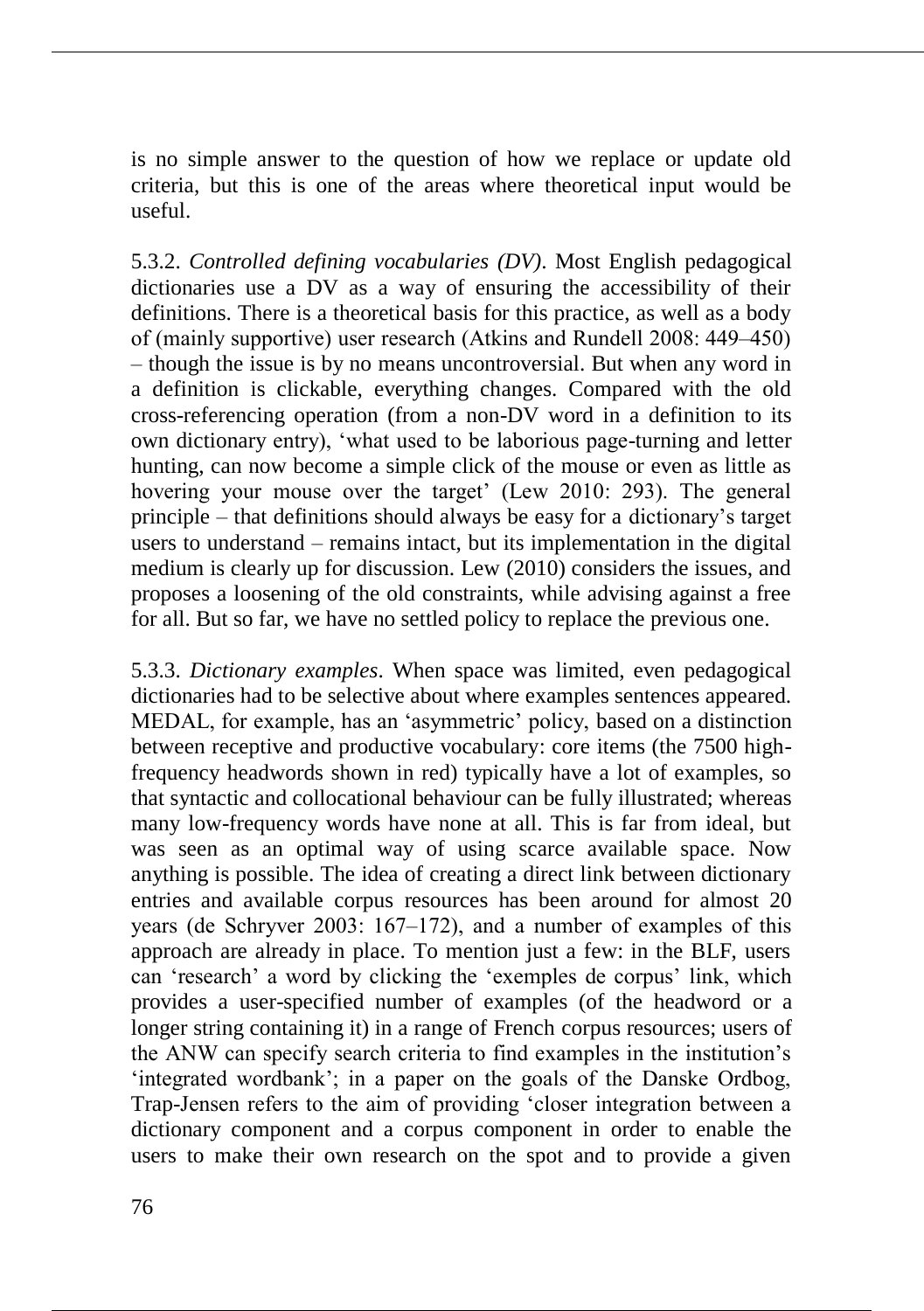reference with additional example material on request' (Trap-Jensen 2006: 349).

As always, there are teething troubles. In Wordnik, for example, there is often a mismatch between its web-sourced (or crowd-sourced) examples, and the dictionaries that supply its definitions: thus the examples for **traction** all foreground its use in political discourse (*Senate conservatives mostly repeated the same tired attacks that failed to gain traction earlier in the week*), while the definitions come from dictionaries too old even to acknowledge the existence of this (relatively recent) meaning. More broadly, there is the serious computational challenge of matching corpus instances to specific dictionary *senses*. But this is not intractable.

5.3.4. *Using multimedia.* Lew (2010: 291) questions 'the traditional verbal orientation of lexicography', and discusses the use of multimedia features (see also de Schryver 2003: 165–167). One question that arises is whether we still need IPA: if we can hear what a word or phrase sounds like, do we need a graphic representation? This probably depends on the user, but Wordnik is one dictionary that has already dispensed with IPA or respelling systems. Sound effects are often the most effective way of 'defining' words which describe particular sounds. MEDAL has hundreds of these, for words such as *oboe, reggae, arpeggio, cough* and *ricochet*. For static images, the Web offers endless possibilities and these are beginning to be exploited (with varying degrees of success). User research has an important role as we experiment with multimedia options. Lew (2010: 297–299) cites recent work which suggests that static pictorial explanations often helpfully complement (or even replace) verbal explanations, and may also promote retention; whereas, surprisingly, animations seem to perform less well. As he concedes, though, 'more research is needed before we are able to identify the optimal combination of ways of presenting meaning in dictionaries' (ibid. 303).

5.3.5. *Entry structures*. Just like the hard-copy concordances used in the 1980s at COBUILD, the structure of an entry in a paper dictionary is unavoidably static. But electronic media offer the possibility of configuring entries to match the needs of different users. Thus Kosem and Krishnamurthy (2007: 3) propose a Dictionary of Academic English aimed at non-native users, in which word senses of particular relevance to academic discourse are 'promoted' to appear at the top of the entry. In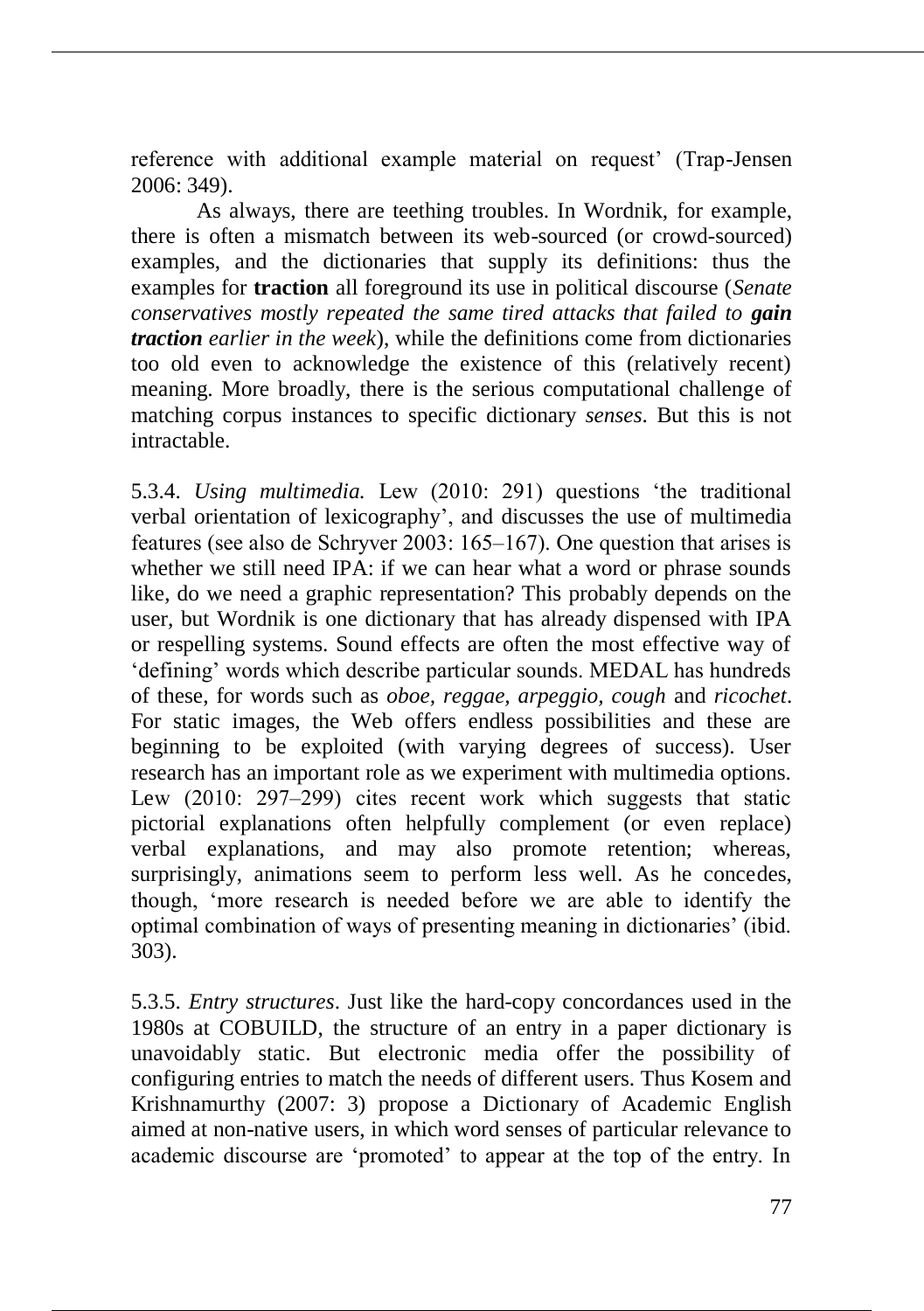this proposal, the sense-ordering would be done by the publisher, but this could equally be achieved through adaptive technologies (on which, more below).

# 5.4. *Beyond the dictionary: some current trends*

The discussion so far assumes the long-term survival of dictionaries: enhanced and expanded, for sure, but still recognizable as dictionaries. But is this realistic? Dictionaries evolved to meet specific communicative needs: what does this word or phrase mean? how do I say it? what's its equivalent in my language? how can I use it correctly and idiomatically? 'The dictionary' is a well-embedded cultural artefact, but my hunch is that it won't prove very resilient in the long term. It is equally plausible to imagine that its heterogeneous functions might be better performed by separate, more specialized resources: among others, automatic translation tools, text-remediation software, or the kinds of tool described by Prinsloo et al. (2011), which are designed to guide users' lexical and grammatical choices in text-production mode. In this section we will look at a number of themes which point the way to future developments.

5.4.1. *No more binary distinctions*. The typologies proposed by people such as Shcherba, based on binary oppositions like 'dictionary vs thesaurus' and 'dictionary vs encyclopedia' are rapidly breaking down. Many online 'dictionaries' include translation and thesaurus features. Among the so-called 'aggregators' (sites like dictionary.com and thefreedictionary.com) design and functionality are often clunky, and content outdated and poorly integrated. But at the more serious end, there are positive developments: the Macmillan and Cambridge learners' dictionaries both include integrated thesaurus functions attached to every sense of every headword; the BLF has both a 'reverse dictionary' function and a translation tool; and the ANW's onomasiological (meaning to word) search option 'allows users to look for a word that they have forgotten or… can be used to find out whether there is a word for a certain concept' (Tiberius and Niestadt 2010: 748).

Meanwhile the boundary between dictionary and encyclopedia (always problematic) is increasingly irrelevant. Someone searching for *oligarch* may just want to know its generic meaning, but they might equally want to find out about oligarchies in ancient Greece, or be looking for information about powerful people in contemporary Russia. It is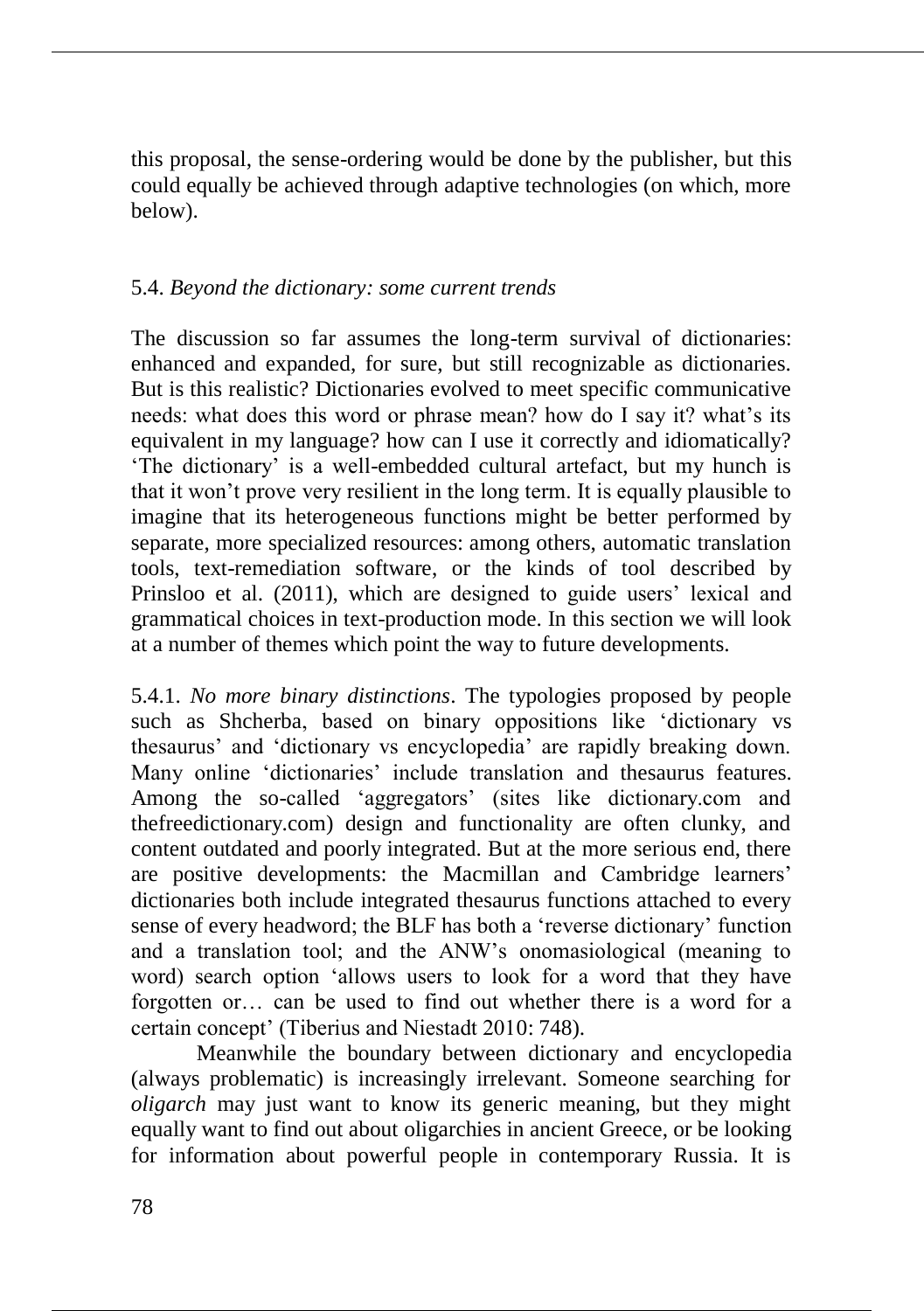unlikely they will identify their needs as specifically lexical or encyclopedic. What they are engaged in is 'search', for which the Web offers endless possibilities. And increasingly, the starting point for most people will be a search engine like Google – and they may or may not end up at a 'dictionary'.

5.4.2. *Adaptable and adaptive models*. The idea that an electronic dictionary should be a flexible object, allowing for customization to the needs of particular groups of user or of one specific user, has been around for some time (de Schryver 2003: 183–185). There are two main approaches. In an 'adaptable' model, users set their own parameters. Thus if accessing a varied library of resources, an individual user will find it more efficient to be able to view just those parts that meet his or her needs. For their planned database of idioms and multiwords, Bergenholtz and colleagues will 'allow every individual user to specify such settings and even to self-define a series of search combinations and display options' (Bergenholtz 2011: 8). This is an appealing idea, but the experience of the Danske Ordbog suggests that caution is in order. Having offered this kind of functionality, Trap-Jensen found that users 'were generally unable to analyze their needs ('I don't care if it is reception or production, I just want to know what the word means')' and concluded that, for this approach to be successful, users must be 'able to analyze their own needs in every look-up situation and pick the right button, [and] there is not much evidence to support such a rational user behaviour' (Trap-Jensen 2010: 1139).

Kwary (2012) shows the potential benefits of an 'adaptive' model. 'Adaptive hypermedia' is a major research area with relevance to Web applications of all kinds. In essence, it learns from user behaviour and responds accordingly (think of how an Amazon account works). In lexicographic terms, this implies that 'an online dictionary can be adapted to the needs of each dictionary user' (Kwary 2012: 35). To do this, 'the systems can adaptively select and prioritize the items which are most relevant to their users' (ibid). The key word is 'adaptively' because, as a user's needs and knowledge change, the dictionary continually alters and updates the way its content is configured. Something on these lines was foreseen by de Schryver and Joffe (2004), who analyzed users' log files in order to make improvements to an online dictionary. This was a manual operation, but they observed that 'Ultimately, the idea is that an automated analysis of the log files will enable the dictionary to tailor itself to each and every particular user' (188). The adaptive technology is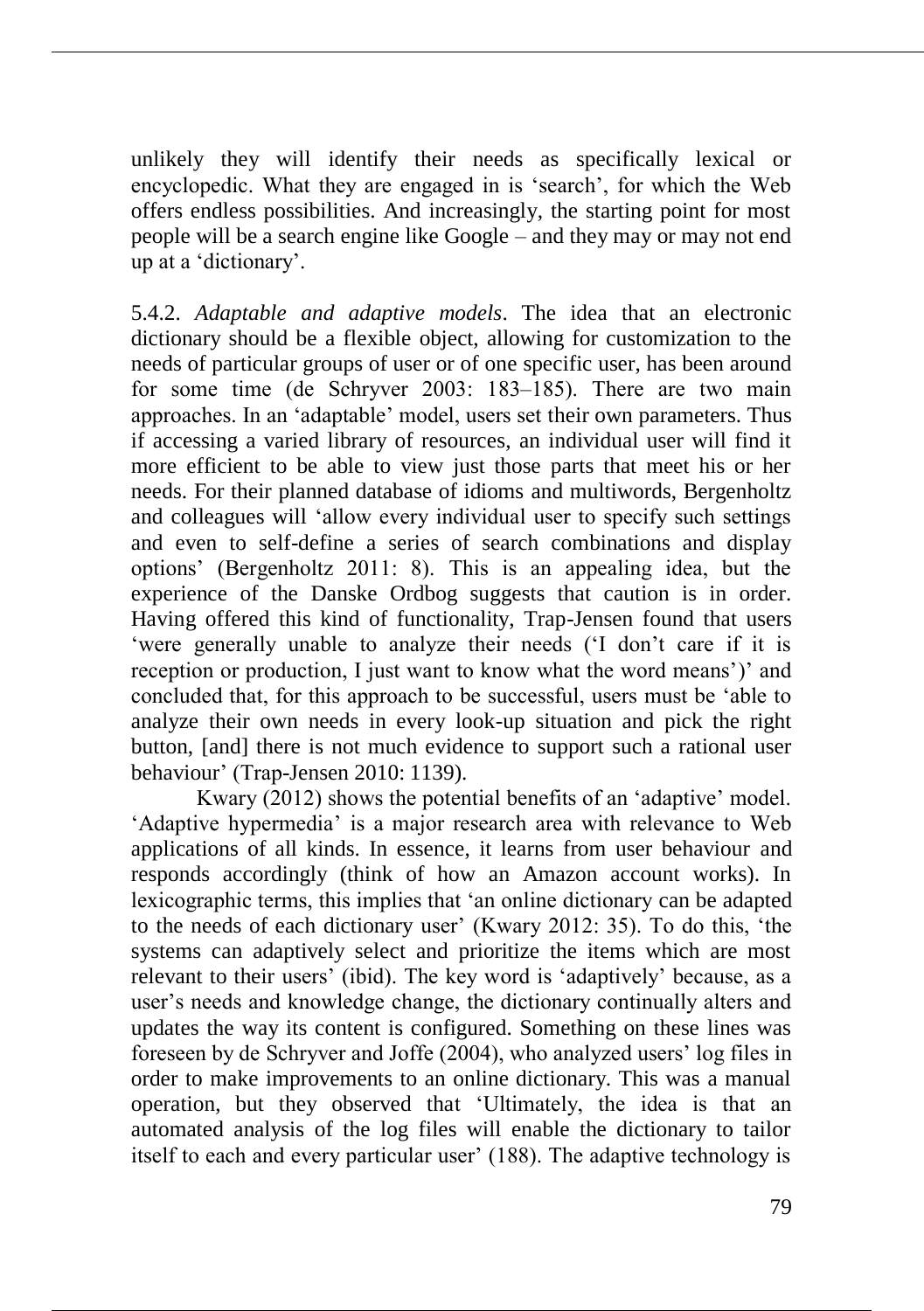developing rapidly, so the prospects for personalized dictionaries are good.

5.4.3. *Crowd-sourcing and user-generated-content*. User-generated content (UGC) is a salient feature of activity on the Web. It ranges from the trivial (people sending in photos of snow to a TV weather show) to the serious ('citizen journalists' providing documentary evidence of human rights abuses). A similar range is evident in the lexicographic sphere. The Urban Dictionary, for example, has high entertainment value and its coverage of colloquial American English is unrivalled. But when a single term like *Republican* includes 256 (sic) subjective and often scatalogical 'definitions', we know we are not dealing with an entirely serious dictionary. Macmillan's experience with its crowd-sourced Open Dictionary suggests that the most fruitful areas where users can make a contribution are neologisms, regional varieties, and technical terminology. The latter is also a major feature of Wiktionary. Describing Wiktionary's strengths, Meyer and Gurevych (2012 in press) note that 'Each contributor has a certain field of expertise. This broad diversity of authors fosters the encoding of a vast amount of domain-specific knowledge'. In this sense it resembles Wikipedia. While lexicographers can fairly argue that general vocabulary is best left to them (you can be an expert on *homeopathy, permafrost* or the *nitrogen cycle*, but not on *decide, limitation*, or *dull*), a collaborative approach to describing and translating terminology has much to recommend it. A similar strategy has yielded impressive results for Eijiro Pro on the Web, a bidirectional Japanese-English dictionary whose exceptional coverage of technical vocabulary owes much to its crowd-sourced beginnings.

UGC is still a fairly new phenomenon and raises a number of questions. The involvement of subject-specialists, linked to a collaborative paradigm where users can improve or correct entries, should mean that factual errors are rare. On the other hand, the nature of the exercise may lead to widely varying approaches to entry-writing. This variability is something that professionally-constructed dictionaries take a lot of trouble to iron out (though whether this matters to the end-user is another question). In any case, Wiktionary provides entry templates to ensure a degree of internal consistency, and an optimistic view would be that the community of contributors will self-regulate to ensure that best practice generally prevails. Lexicography, especially multilingual lexicography for specialized domains, is a highly labour-intensive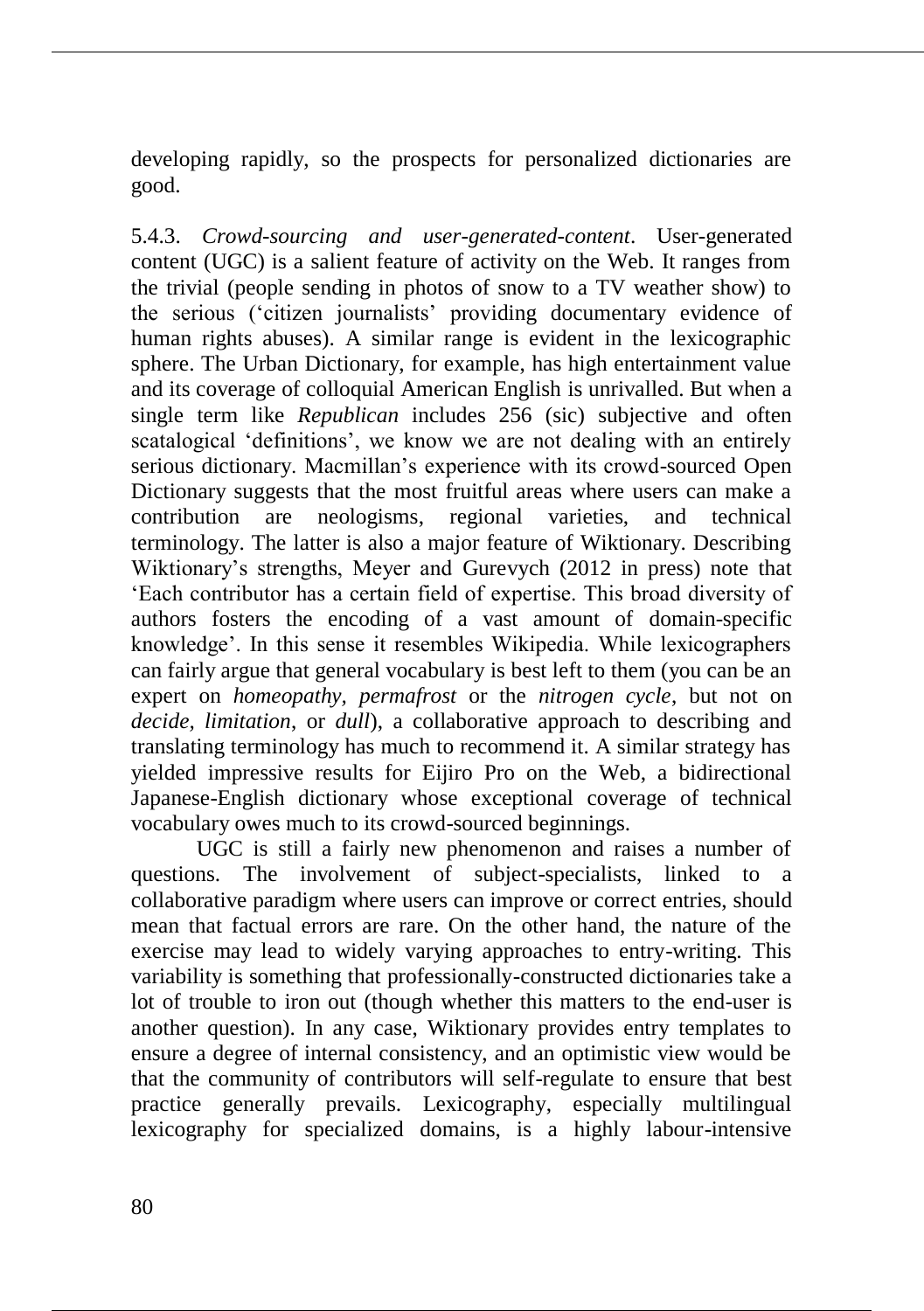business, and crowd-sourcing offers the possibility of quickly accumulating large amounts of lexical data at low cost.

There are downsides of course, most obviously the randomness of what contributors produce. Comparing Wiktionary's entries for **chloroplast** and **acidification**, we find that the first includes translation equivalents for Azeri, Icelandic, Italian, Turkish, and Portuguese, while the latter has ten translations (including Chinese and Finnish). This would not happen on a conventional dictionary project – but then again, would a project on such a scale ever get off the ground? A more substantial criticism would be that even entries for technical terms benefit from analysis of corpus data for the domain (see the point about *acidification*, 3.4 above), but perhaps this indicates an area where (expert) lexicographic input might complement the knowledge of subjectspecialists. Interestingly, Meyer and Gurevych see Wiktionary as a project in which 'large communities, backed up by the phenomenon of collective intelligence, compete with expert lexicographers'. But one could equally imagine a more collaborative relationship. ABBYY's LingvoPro resource includes a function allowing users (if registered and logged in) to add their own translations, and a user forum for discussion and questions (which can be answered by other users). The Dewan Bahasa dan Pustaka (the government body responsible for the Malay language) also has a discussion forum, and one of its functions is to allow users to express a preference when two or three Malay equivalents are proposed for a new technical term.<sup>16</sup> So, given the different skills of lexicographers, translators, and subject-specialists, there are opportunities for collaboration. The old idea of the dictionary as an 'authority' on language may not survive these upheavals, but not all lexicographers will regret this.

5.4.4. *The self-updating dictionary*. Rundell and Kilgarriff (2011) charted progress in the automation of the various stages in creating a dictionary. Inevitably, things have progressed even in the short time since this was written. There is a good deal of computational research geared to the automatic identification of new vocabulary items as they emerge. Some of this is straightforward: it is easy enough for computers to spot a completely new word like *omnishambles* or *nanodrone*, and to assess its currency. Some aspects are more challenging, notably the task of identifying new senses of existing words, such as *cougar* (predatory older woman) or *toxic* (describing debts and assets). But once this technology is functioning well, it can combine with tools for automatic entry population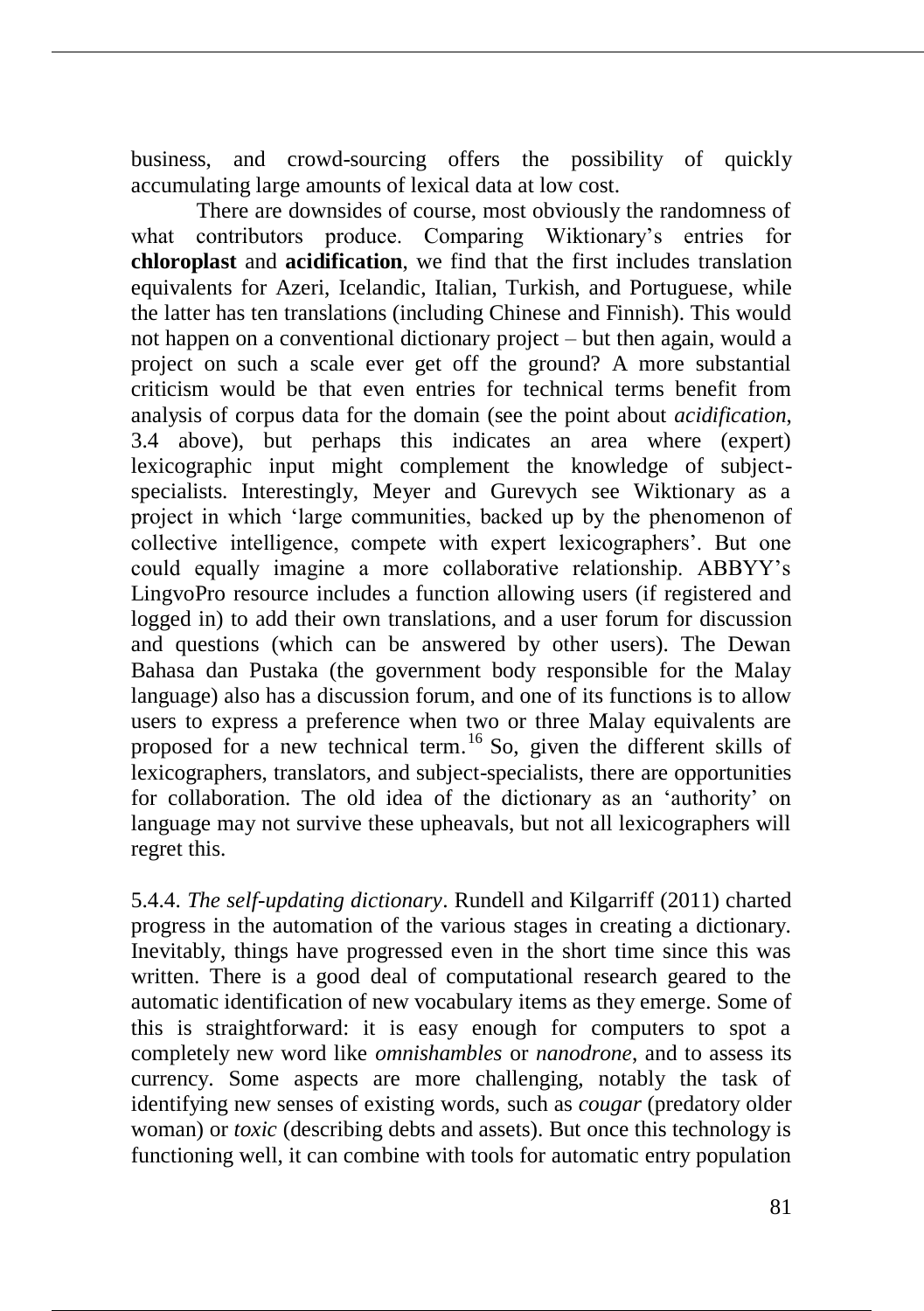to enable dictionaries to update themselves with minimal human intervention. This is an explicit goal of the Wordnik project, which foresees a model where 'dictionary droids' define words automatically on the basis of contextual features.<sup>17</sup> The full package is still some way in the future, but many of its components already work well. And research efforts in automatic definition writing relate quite closely to Web technologies in areas such as the automated production of written texts like financial reports or summaries of sports events.<sup>18</sup>

#### 5.5. *Theoretical implications*

In a detailed paper in 2003, de Schryver described the state-of-the-art in electronic lexicography, and outlined a series of 'lexicographers' dreams' – ideas then circulating about the features, content, and functionality that electronic dictionaries might incorporate in the future. Technology has moved on: few would now predict a future for CD-ROM dictionaries, for example, and even handhelds may not last much longer. Nevertheless, de Schryver's analysis provides a valuable benchmark. Some 'dreams' are already reality, others are in development, while others may still be some way off. But as de Schryver foresaw, the risk is that dictionary publishers might – in random fashion – do whatever the technology allows, so that the electronic dictionary 'will simply be a jamboree of all these dreams' (de Schryver 2003: 188). <sup>19</sup> The risk is real because we are in new territory, and the current situation is unstable: many older lexicographic norms have been ditched, but without – as yet – anything robust replacing them. This raises the question of whether the new situation requires new 'theories'. My provisional answer would be no. The basic principle of identifying target users, and starting from an assessment of their needs and capabilities, is a powerful guide to dictionary development, and as relevant now as it was in Cawdrey's day. At the same time, there are linguistic theories which can help us develop policies appropriate to the new medium. Thus if inclusion criteria become less stringent (but at the same time we don't want to abandon them altogether), Hanks' concept of 'norms and exploitations' provides a theoretical perspective which could underpin a new approach. Similarly, we now have the possibility of handling word-sense disambiguation in a way that more faithfully reflects what corpus data tells us. Linguistic theory, especially prototype theory, may help us exploit these opportunities. Lexicographers and linguists have long recognized the shortcomings of conventional (mostly linear)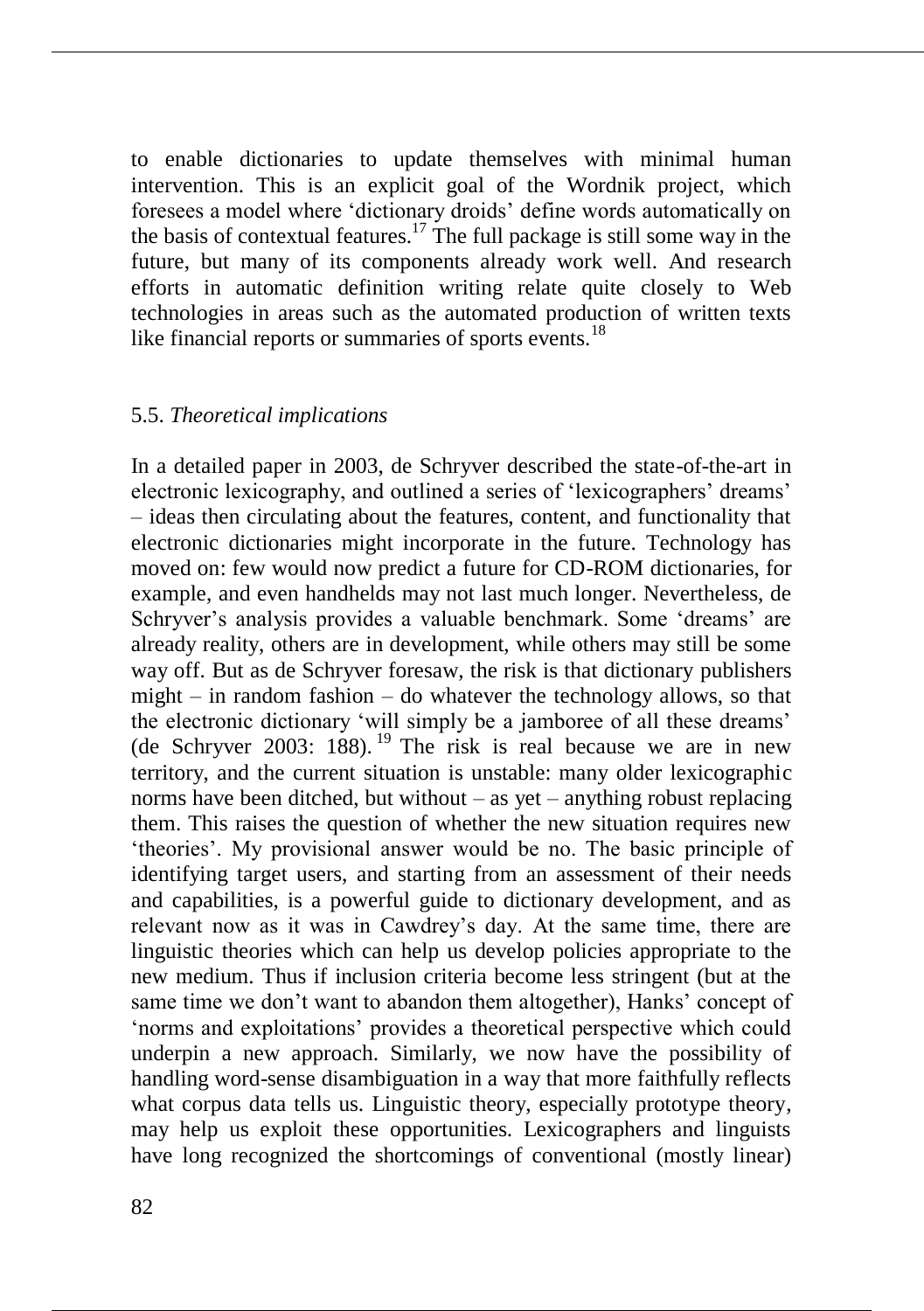presentations of the meanings of polysemous words. As far back as 1990, Geeraerts foresaw that 'computerized dictionaries open up new perspectives for dealing with prototypically clustered polysemy' (Geeraerts 1990: 200).

The current situation is messy, with a great deal of interesting but uncoordinated activity, and plenty of trial and error. For the moment, there are a lot more questions than answers. And the situation continues to change rapidly, as technologies from the wider field of Internet search increasingly impact on what we do. Thus there are new areas whose theories and applications we need to pay attention to. But the model which has served us so far still looks serviceable: the basic principles of focussing on the user and being faithful to the language data; seeking guidance from relevant linguistic and computational theory; and drawing on good-quality user research to identify what works. It is not clear that there is a role for 'lexicographic theory' as such – especially perhaps because such theories presuppose a world in which lexicographers and publishers are in control. But we no longer have control over the behaviour of users seeking information on the Web or wishing to make their own contribution to it.

# 6. Conclusions

This is a big subject, and limitations of space, time and above all my own knowledge preclude a more comprehensive survey of all the theoretical ideas (linguistic, computational, or metalexicographic) which might have applications in practical lexicography. There are huge areas which have not been discussed at all, such as theoretical work on corpus design, research in second-language acquisition and learner corpora, or developments in translation technology. For this reason alone, any conclusions can only be tentative.

In the end, what is the goal of lexicography? We want to produce better reference resources (whether or not these are accessed through what we would recognize as a dictionary), and so our requirement is for 'a framework for analysis and description that will do least distortion to evidence and be most helpful to the target audience' (Hanks 2008: 221‒2). If we can discover the 'underlying regularities' which Zgusta referred to, we will be better placed to achieve this, and a further advantage of discovering 'systems' is that it facilitates the automation of lexicographic tasks. This in turn has multiple benefits: saving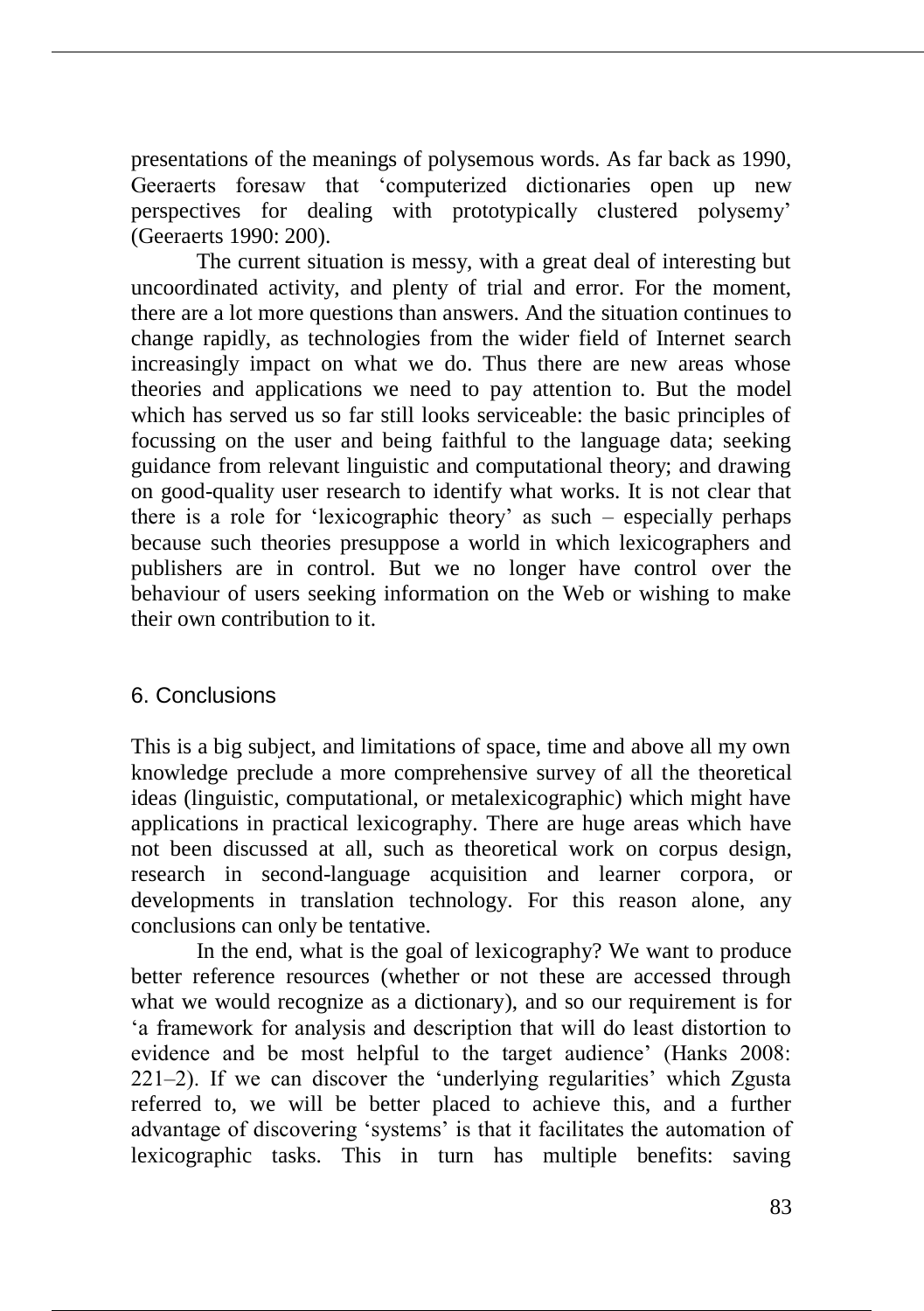lexicographers' time and reducing editorial costs, of course, but also enabling us to provide more complete and systematic lexicons.

Given these goals, lexicographers recognize that they need all the help they can get. Consequently, most people working in dictionaries are very receptive to theoretical ideas – from whatever quarter – which might help them to make their decisions and judgment calls with greater confidence. Discussing his proposed syllabus for an academic programme in lexicography, Sinclair (1984: 6‒7) observed that 'there is substantial input from IT and linguistics, because I believe that the relevant theory is to be found in these areas'. Much of the discussion above bears this out. Admittedly, as Swanepoel points out, there is an element of eclecticism in the way that practitioners, like magpies, pick and choose from linguistic theory and adapt ideas for their own purposes. However, although the principles which lexicographers choose to guide them 'may be eclectically constituted, i.e. they may not form a systematic or strictly coherent body of hypotheses on lexical semantic matters … that does not diminish their status as guiding principles' (Swanepoel 1994: 13). Conversely, the widespread lack of enthusiasm among lexicographers for 'lexicographic theory' is not due to ignorance, laziness, or an antitheoretical mindset. It is simply a utilitarian impulse to not waste time on what looks unlikely to be useful. As Béjoint notes, most of the lexicographic theories which have been proposed 'have not been found convincing by the [lexicographic] community, and for good reasons' (2010: 381).

A.S. Hornby's first job, as a young graduate in Japan in 1924, was teaching English literature. He quickly concluded that what his students really needed was better language teaching, and within two years he had joined Harold Palmer's Institute for Research in English Teaching (IRET). IRET's remit went beyond the improvement of teaching methods and teacher training, to include 'research and experiment in linguistics' (Cowie 1999: 5), and its impressive theoretical output included work on syntax, 'vocabulary control', and most notably collocation. Hornby's teaching experience gave him a keen appreciation of what languagelearners needed in a dictionary, and why the dictionaries of the time were not fit for purpose. Thus when he became a lexicographer in the early 1930s, his work was informed both by his teaching background and by his research in linguistics. Even without access to corpus data, Hornby (like Palmer) grasped the central importance of phraseology and recurrence in language, as is evident in the design (and title) of his ground-breaking dictionary. So there is every reason to believe that, if Hornby were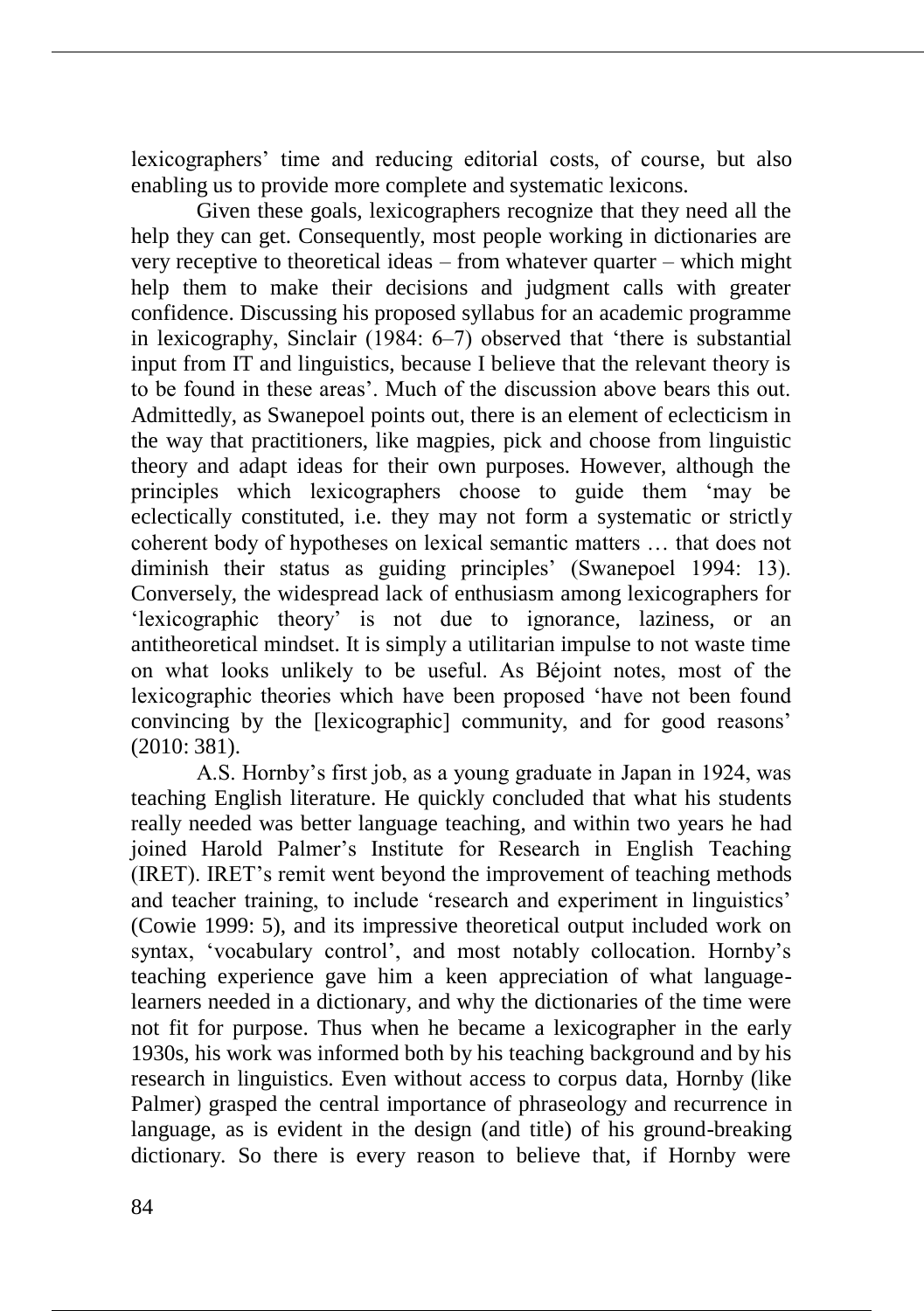working in our field today, he would be a linguistically-aware corpus lexicographer

## **Notes**

 $1$ <sup>1</sup> Thanks to all those with whom I have discussed the issues addressed in this paper, especially Adam Kilgarriff, Piet Swanepoel, Robert Lew, Gilles-Maurice de Schryver, and above all Sue Atkins.

<sup>2</sup> cf. Tarp 2009.293: 'it is not difficult to reach the conclusion that the majority of the previous user research is in fact "a waste of time and money".'

3 Thanks to Valerie Grundy for supplying a DTD.

<sup>4</sup> Like Urdang, I found myself baffled by most of the keywords listed in a recent Wiegand paper (Wiegand 2010), which include: HIERARCHICAL ARCHITECTONICALLY ENRICHED ARTICLE MICROSTRUCTURE, HIERARCHICAL HYBRID DEEP DOUBLE GLOSS-CONDITIONED ITEM STRUCTURE, and ELEMENT-HETEROGENEOUS STRUCTURE-CARRYING SET. <sup>5</sup> Elsewhere, they trace the history of theoretical lexicography, and see its third (and by implication, culminating) stage as one guided by 'Bergenholtz and Tarp's functional approach, which is centred on … their interest in putting the dictionary user and the situation of use at the centre of the discussion' (Fuertes-Olivera and Bergenholtz 2011: 3).

 $6$  cf. van Sterkenberg (2003: 3) 'The prototypical dictionary is the alphabetical ... general-purpose dictionary'.

7 Similarly, the specialized DiCoInfo (a trilingual computer science dictionary) includes information about collocation, drawing explicitly 'on the Meaning-Text Theory approach to lexicography, specifically the *Dictionnaire explicatif et combinatoire* [of Igor Mel'čuk]' (L'Homme 2009: 5). For more on Mel'čuk, see next section: 4.6.2.

<sup>8</sup> On DELIS, see www.ims.uni-stuttgart.de/projekte/delis/.

<sup>9</sup> For example: Longman dictionaries used an advisory panel chaired by Randolph Quirk and including linguists such as John Lyons and Geoffrey Leech. Macmillan dictionaries has an advisory board whose members include Michael Hoey (chair), Hilary Nesi, Robert Lew and Adam Kilgarriff.

<sup>10</sup> Introducing CPA, Hanks explicitly acknowledges his debt to the work of three linguists: 'Pustejovsky on the Generative Lexicon …Sinclair's work on corpus analysis and collocations…and [Fillmore's] frame semantics' (nlp.fi.muni.cz/projects/cpa).

 $11$  The Style Guide for the DANTE project, for example, runs to well over 100 pages: www.webdante.com.

 $12$  Examples include the alternation between a container and its contents, a tree and its wood, and mass or unit instances of a drink. See Atkins and Rundell (2008: 139–141) for other examples.

<sup>13</sup> On a similar note: the DANTE project drew on data in Levin (1993) to improve its coverage of certain classes of verb, such as the 'spray/load' verbs like *dab, smear*, and *squirt* (ibid. 117–119). In the process, 'new' members of this class were identified: 'This is a good example of linguistic theory being applied to practical lexicography – with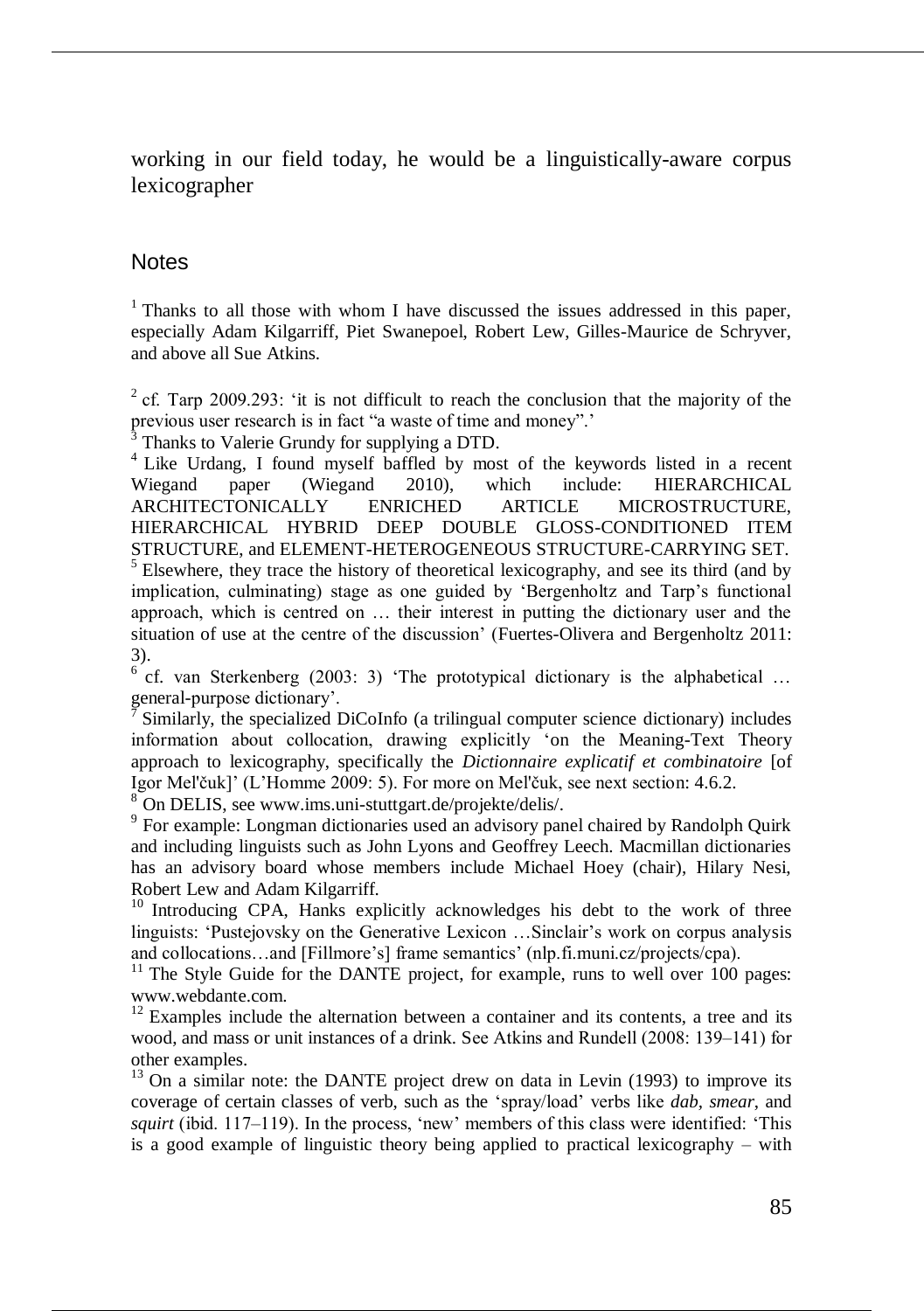benefits accruing, in return, to the theory, as new verbs belonging to this category are uncovered' (Rundell 2012: 27).

<sup>14</sup> http://oxforddictionaries.com/page/newwordinfographic/how-a-new-word-enters-anoxford-dictionary.

<sup>15</sup> For a series of blog posts on 'new' inclusion principles, see http://www.macmillandictionaryblog.com/how-words-get-into-the-dictionary-part-1-thepast

<sup>16</sup> Thanks to Fadilah Jasmani (personal communication).

 $17$  http://illinois.edu/blog/view/25/65807?count=1&ACTION=DIA

LOG: this article (written in January 2012) describes these tools as if it they were already in place. This is not yet the case, but the goal is a realistic one.

<sup>18</sup> The *Atlantic* magazine (April 2012) reports on a company called Narrative Science, which has developed tools for automatic text production: http://www.theatlantic.com/entertainment/archive/2012/04/can-the-computers-atnarrative-science-replace-paid-writers/255631/

<sup>19</sup> cf. Atkins and Rundell 2008: 23: 'We need to be clear about the difference between doing things just because we *can*, and doing them because they will be of real value to the user'.

#### References

#### **A. Dictionaries**

*Algemeen Nederlands Woordenboek*. Leiden: INL. (ANW).

http://anw.inl.nl/

- *Base lexicale du français*. Leuven: Katholieke Universiteit Leuven. (BLF). http://ilt.kuleuven.be/blf/
- **Cawdrey, R. 1604.** *A Table Alphabeticall of Hard Usual English Words*.
- **Corréard, M.-H. and V. Grundy 1994.** *Oxford-Hachette English-French Dictionary*. Oxford: Oxford University Press.

*DANTE: Database of Analysed Texts of English.* http://www.webdante.com/

- *Den Danske Ordbog.* Copenhagen: Det Danske Sprog- og Litteraturselskab. http://ordnet.dk/ddo/
- *Diccionario de Aprendizaje de Español como Lengua Extranjera.*  Barcelona: Pompeu Fabra University. (DAELE). http://www.iula.upf.edu/rec/daele/
- *Diccionario de la lengua española.* Real Academia Española. http://buscon.rae.es/

*Eijiro Pro on the Web.* http://eowp.alc.co.jp/info2/

**Rundell, M. (ed.) 2005.** *Macmillan Phrasal Verbs Plus Dictionary*. Oxford: Macmillan.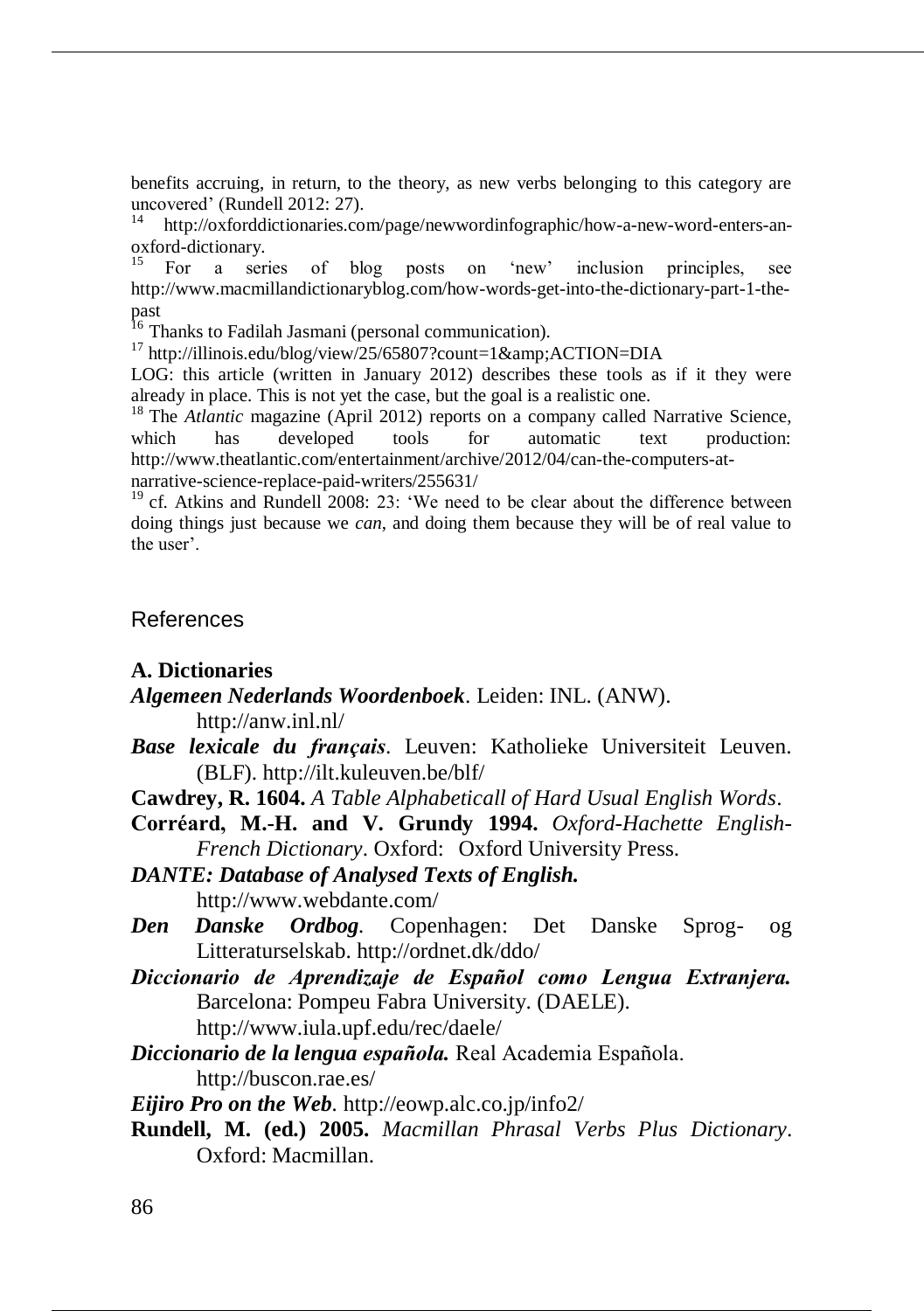- **Rundell, M. (ed.) 2007.** *Macmillan English Dictionary for Advanced Learners*. (First edition 2002). Oxford: Macmillan. (MEDAL)
- **Rundell, M. (ed.) 2010.** *Macmillan Collocations Dictionary*. Oxford: Macmillan.
- **Soanes, C. and A. Stevenson 2003.** *Oxford Dictionary of English* (First edition 1998.) Oxford: Oxford University Press. (ODE)
- *Urban Dictionary*. http://www.urbandictionary.com/
- *Wiktionary.* http://en.wiktionary.org/

*Wordnik***.** http://www.wordnik.com/

#### **B. Other literature**

- **Apresjan, J. D. 1973.** 'Regular Polysemy'. *Linguistics* 142: 5‒39.
- **Atkins, B. T. S. 1993.** 'Theoretical Lexicography and its Relation to Dictionary-Making.' *Dictionaries: Journal of The Dictionary Society of North America* 14: 4–43.
- **Atkins, B. T. S. 1987**. 'Semantic-ID tags: corpus evidence for dictionary senses.' In *The Uses of Large Text Databases: Proceedings of the Third Annual Conference of the New OED Centre*. University of Waterloo, Canada, 17–36.
- **Atkins, B. T. S. and M. Rundell 2008.** *The Oxford Guide to Practical Lexicography*. Oxford: Oxford University Press.
- **Atkins, B. T. S., M. Rundell and H. Sato 2003.** 'The Contribution of FrameNet to Practical Lexicography.' *International Journal of Lexicography* 16.3: 333‒358.
- **Béjoint, H. 2010.** *The Lexicography of English*. Oxford: Oxford University Press.
- **Bergenholtz, H. 2011.** 'Do we need another Theory of Lexicography?' *Lexicon* (Journal of the Iwasaki Linguistic Circle) 41: 1–10.
- **Bergenholtz, H. and I. Bergenholtz 2011.** 'A Dictionary is a Tool, a Good Dictionary is a Monofunctional Tool.' In P. Fuertes-Olivera and H. Bergenholtz (eds.), *e-Lexicography: The Internet, Digital Initiatives and Lexicography.* London and New York: Continuum, 187‒207.
- **Bergenholtz, H. and S. Tarp 2003.** 'Two Opposing Theories: On H. E.Wiegand's Recent Discovery of Lexicographic Functions.' *Hermes, Journal of Linguistics* 31: 171–196.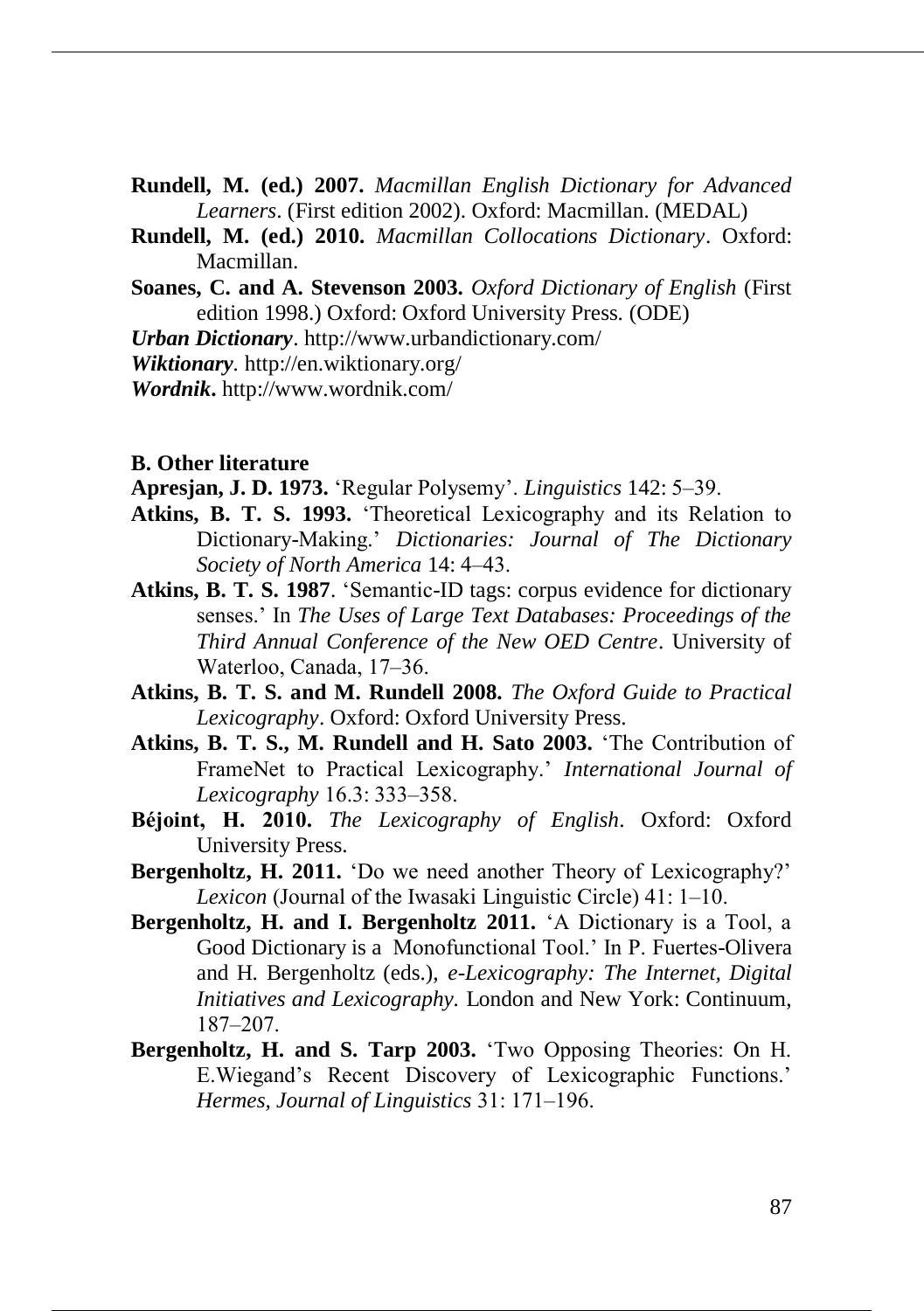- **Bogaards, P. 2010.** 'Lexicography: Science without Theory?' In G.-M. de Schryver (ed.), *A Way with Words* (Festschrift for Patrick Hanks). Kampala, Uganda: Menha Publishers, 313–322.
- **Cowie, A. P. (ed.) 1987.** *The Dictionary and the Language Learner*. Tübingen: Niemeyer.
- **Cowie, A. P. 1998.** 'A. S. Hornby: a Centenary Tribute.' In T. Fontenelle et al. (eds.), *Euralex '98 : proceedings I-II : papers submitted to the Eighth EURALEX International Congress on Lexicography in Liège*, 3‒16.
- **Cowie, A. P. 1999.** *English Dictionaries for Foreign Learners*. Oxford: Oxford University Press.
- **Cruse, D. A. 1986.** *Lexical Semantics*. Cambridge: Cambridge University Press.
- **Cruse, D. A. 2001.** 'Review of H.E. Wiegand Semantics and Lexicography.' *International Journal of Lexicography* 14.2: 139‒143.
- **Cruse, D. A. 2004.** *Meaning in Language: An Introduction to Semantics and Pragmatics*. Oxford: Oxford University Press.
- **de Schryver, G.-M. 2003.** 'Lexicographers' Dreams in the Electronic-Dictionary Age.' *International Journal of Lexicography* 16.2: 143‒199.
- **de Schryver, G.-M. and D. Joffe 2004.** 'On How Electronic Dictionaries are Really Used.' In G. Williams and S. Vessier (eds.), *Proceedings of the eleventh EURALEX International Congress, EURALEX 2004, Lorient, France, July 6-10, 2004*. Lorient: Université de Bretagne-Sud, 187–196.
- **Docherty, V. and U. Heid 1998.** 'Computational Metalexicography in Practice: Corpus-based Support for the Revision of a Commercial Dictionary.' In T. Fontenelle et al. (eds.), *Euralex '98 : proceedings I-II : papers submitted to the Eighth EURALEX International Congress on Lexicography in Liège*, 333‒346.
- **Farina, D. 1995.** 'L. V. Shcherba's "Opyt": a Contribution to Theoretical Lexicography.' *International Journal of Lexicography* 8.4: 304‒313.
- **Fuertes-Olivera, P. and H. Bergenholtz 2011.** 'Introduction: The construction of Internet dictionaries.' In P. Fuertes-Olivera and H. Bergenholtz (eds.), *e-Lexicography: The Internet, Digital Initiatives and Lexicography.* London and New York: Continuum, 1–16.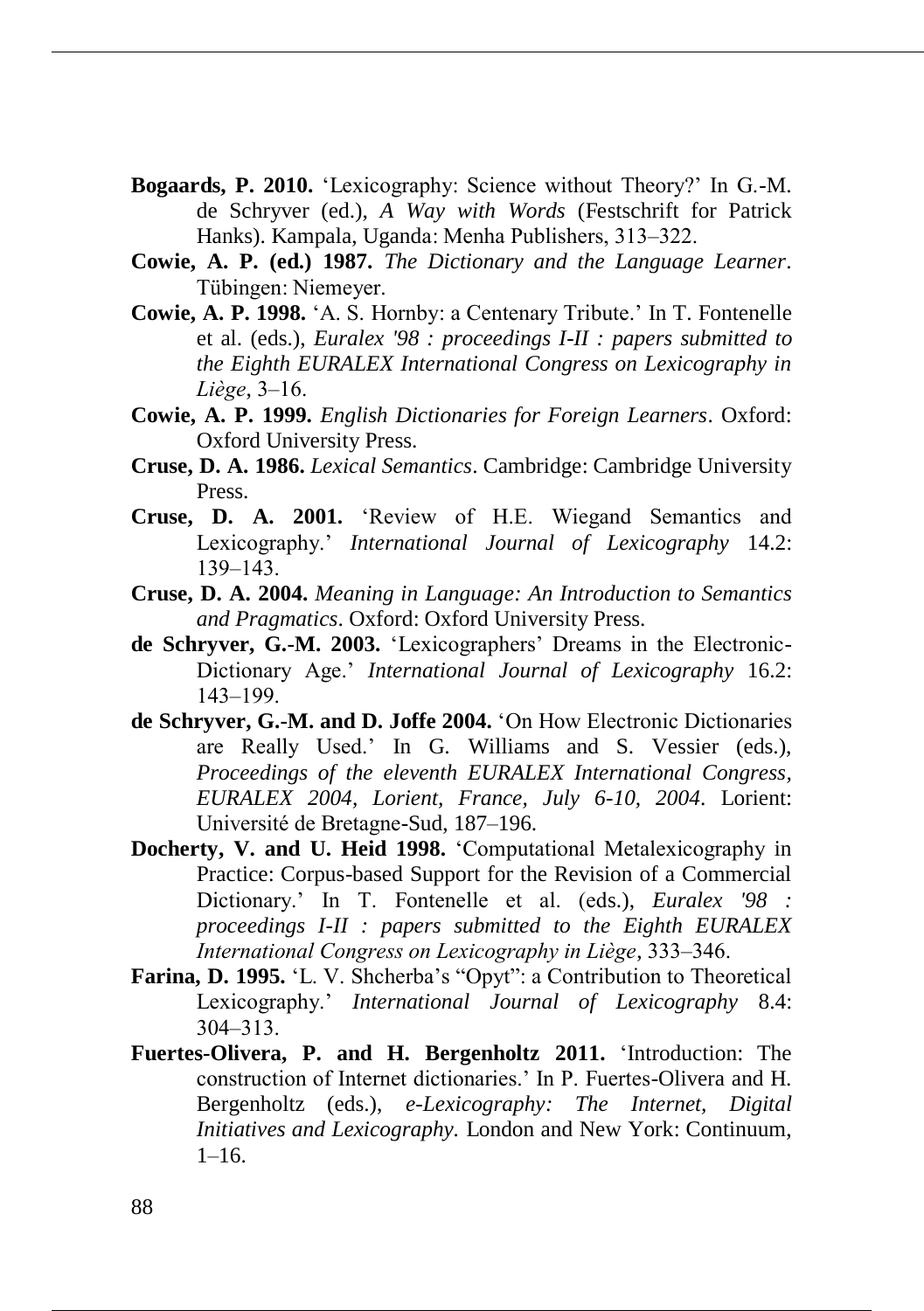- **Geeraerts, D. 1990.** 'The Lexicographical Treatment of Prototypical Polysemy'. In S. L. Tsohatzidis (ed.), *Meanings and Prototypes*. London: Routledge, 195–210.
- **Hanks, P.W. 1994.** 'Linguistic Norms and Pragmatic Exploitations, Or Why Lexicographers Need Prototype Theory, and Vice Versa.' In F. Kiefer, G. Kiss, and J. Pajzs (eds.), *Papers in Computational Lexicography: Complex '94.* Hungarian Academy of Sciences, Budapest.
- **Hanks, P.W. 2002.** 'Mapping Meaning onto Use.' In M.-H. Corréard (ed.), *Lexicography and Natural Language Processing*: *A Festschrift in Honour of B. T. S. Atkins.* Huddersfield: Euralex, 156‒198.
- **Hanks, P.W. 2008.** 'The Lexicographical Legacy of John Sinclair.' *International Journal of Lexicography* 21.3: 219‒229.
- **Hanks, P.W. 2009.** 'The Linguistic Double Helix: Norms and Exploitations.' In *After Half a Century of Slavonic Natural Language Processing* (Festschrift for Karel Pala). Brno, Czech Republic: Masaryk University, 63–80.
- **Hartmann, R.R.K. (ed.). 1984.** *LEXeter '83 Proceedings*. Tübingen: Niemeyer.
- **Hartmann, R.R.K. 1987.** 'Four Perspectives on Dictionary Use: a Critical Review of Research Methods.' In A. P. Cowie (ed.), *The Dictionary and the Language Learner*. Tübingen: Niemeyer,  $11 - 28$
- **Hornby, A. S. 1965.** 'Some problems of lexicography.' *English Language Teaching XIX, April 1965, 104–110.*
- **Kilgarriff, A. 1994.** 'The Myth of Completeness and Some Problems with Consistency.' In W. Martin et al. (eds.), *Proceedings of the Sixth Euralex Congress.* Amsterdam, 101–116.
- **Kilgarriff, A. 2012.** 'Review of Fuertes-Olivera and Bergenholtz, e-Lexicography: The Internet, Digital Initiatives and Lexicography.' *Kerneman Dictionary News* 20: 26‒29.
- **Kosem, I. and R. Krishnamurthy 2007.** 'A New Venture in Corpus-Based Lexicography: Towards a Dictionary of Academic English.' In *Proceedings of the 2007 Corpus Linguistics Conference*. Birmingham: University of Birmingham (available online).
- **Kwary, D. A. 2012.** 'Adaptive Hypermedia and User-Oriented Data for Online Dictionaries : A Case Study on an English Dictionary of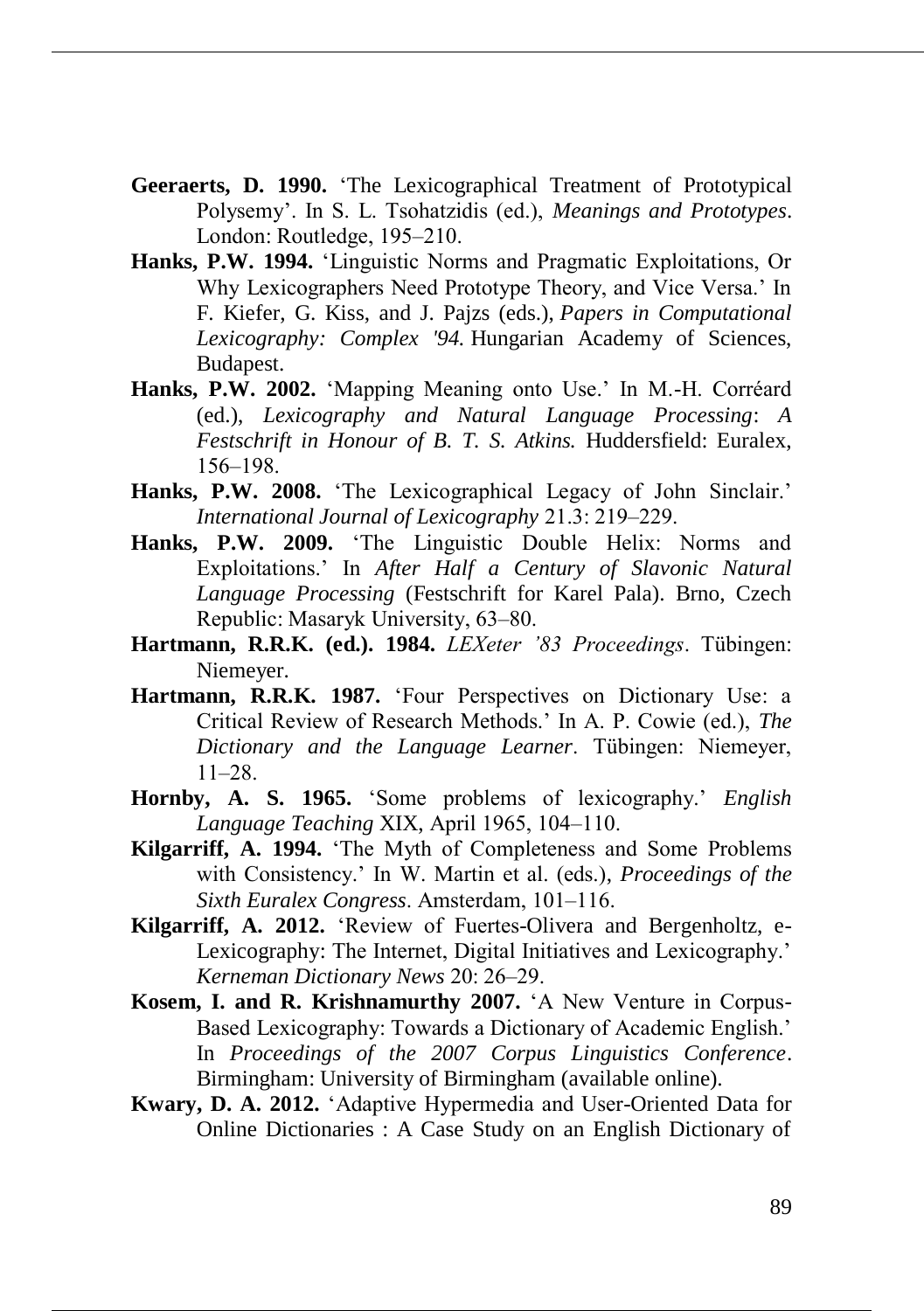Finance for Indonesian Students.' *International Journal of Lexicography* 25.1: 30‒49.

- **Levin, B. 1993.** *English Verb Classes and Alternations: A Preliminary Investigation*. Chicago: University of Chicago Press.
- Lew, R. 2010. 
"Multimodal Lexicography: The Representation of Meaning in Electronic Dictionaries.' *Lexikos* 20: 290‒306.
- **Lew, R. 2011.** 'User studies: Opportunities and Limitations.' In K. Akasu and S. Uchida (eds.), *Asialex2011 Proceedings*. Kyoto: Asian Association for Lexicography, 7–16.
- **Lew, R. 2012 in press.** 'How Can We Make Electronic Dictionaries More Effective?' In S. Granger and M. Paquot (eds.), *Electronic Lexicography*. Oxford: Oxford University Press.

**L'Homme, M.-C. 2009.** 'DiCoInfo Manual' http://olst.ling.umontreal.ca/dicoinfo/DiCoInfo%20manual\_Eng. pdf

- **L'Homme, M.-C., B. Robichaud and P. Leroyer 2012.** 'Encoding Collocations in the DiCoInfo: From Formal to User-friendly Representations.' In S. Granger and M. Paquot (eds.), *Electronic Lexicography*. Oxford: Oxford University Press.
- **Mahecha, V. and J. DeCesaris 2011.** 'Representing Nouns in the *Diccionario de aprendizaje del español como lengua extranjera* (DAELE)'. In I. Kosem and K. Kosem (eds.), *Electronic Lexicography in the 21st Century: New Applications for New Users. Proceedings of eLex 2011.* Ljublana: Trojína, 180–186.
- **McCawley, J. 1986.** 'What Linguists might Contribute to Dictionary Making if they could get their act together.' In P. Bjarkman and V. Raskin (eds.), *The Real-World Linguist: Linguistic Applications in the 1980s*. Norwood, New Jersey: Ablex, 3–18.
- **Mel'čuk, I. 1988.** 'Semantic Description of Lexical Units in an Explanatory Combinatorial Dictionary: Basic Principles and Heuristic Criteria.' *International Journal of Lexicography* 1.3: 165‒188.
- **Meyer, C. M. and I. Gurevych 2012 in press.** 'Wiktionary: a New Rival for Expert-built Lexicons? Exploring the Possibilities of Collaborative Lexicography.' In S. Granger and M. Paquot (eds.), *Electronic Lexicography*. Oxford: Oxford University Press.
- **Moon, R. E. 2004.** 'On Specifying Metaphor: an Idea and its Implementation.' *International Journal of Lexicography* 17.2: 195‒222.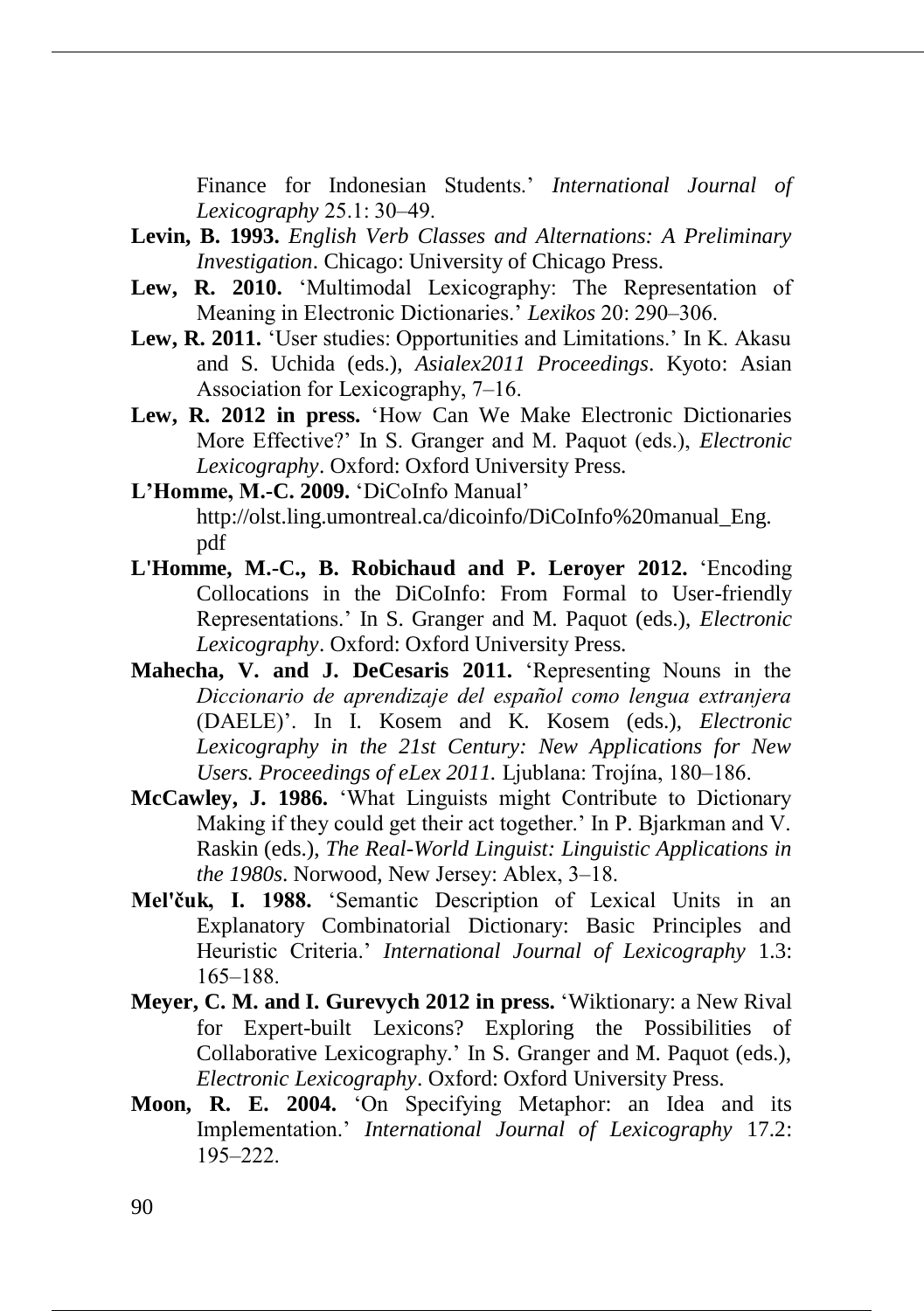- **Prinsloo, D. J., U. Heid, T. Bothma and G. Faaß 2011.** 'Interactive, Dynamic Electronic Dictionaries for Text Production.' In I. Kosem and K. Kosem (eds.), *Electronic Lexicography in the 21st Century: New Applications for New Users. Proceedings of eLex*  2011. Ljublana: Trojína, 215–220.
- **Rundell, M. 2006.** 'More than One Way to Skin a Cat: Why Full-Sentence Definitions have not been Universally Adopted.' In E. Corino, C. Marello and C. Onesti (eds.), *Atti del XII Congresso Internazionale di Lessicografia : Torino, 6-9 settembre 2006*. Alessandria: Edizioni dell'Orso, 323–337.
- **Rundell, M. 2012 in press.** 'The Road to Automated Lexicography: An Editor's Viewpoint.' In S. Granger and M. Paquot (eds.), *Electronic Lexicography*. Oxford: Oxford University Press, 13‒30.
- **Rundell, M. and A. Kilgarriff 2011.** 'Automating the Creation of Dictionaries: where will it all end?' In F. Meunier, S. De Cock, G. Gilquin and M. Paquot (eds.), *A Taste for Corpora. A tribute to Professor Sylviane Granger. Amsterdam: Benjamins, 257–281.*
- **Samaniego Fernández, E. and B. Pérez Cabello de Alba 2011.** 'Conclusions: Ten Key Issues in e-Lexicography for the Future.' In P. Fuertes-Olivera and H. Bergenholtz (eds.), *e-Lexicography: The Internet, Digital Initiatives and Lexicography.* London and New York: Continuum.
- **Shcherba, L. V. 1940/1995.** 'Towards a general theory of lexicography.' *International Journal of Lexicography* 8.4: 314‒350.
- **Sinclair, J. 1984.** 'Lexicography as an academic subject.' In R.R.K. Hartmann (ed.), *LEXeter '83 Proceedings*. Tübingen: Niemeyer,  $3 - 12$ .
- **Sinclair, J. 1991.** *Corpus, Concordance, Collocation*. Oxford: Oxford University Press.
- **Stock, P. 1984.** 'Polysemy.' In R.K.K. Hartmann (ed.), *LEXeter '83 Proceedings.* Tübingen: Niemeyer, 131–140.
- **Swanepoel, P. 1994.** 'Problems, Theories and Methodologies in Current Lexicographic Semantic Research.' In W. Martin et al. (eds.), *Proceedings of the Sixth Euralex Congress*. Amsterdam, 11-26.
- **Swanepoel, P. 2010.** 'Improving the Functionality of Dictionary Definitions for Lexical Sets.' *Lexikos* 20: 425–449.
- **Tarp, S. 2008.** *Lexicography in the Borderland between Knowledge and Non-Knowledge*. Tübingen: Niemeyer.